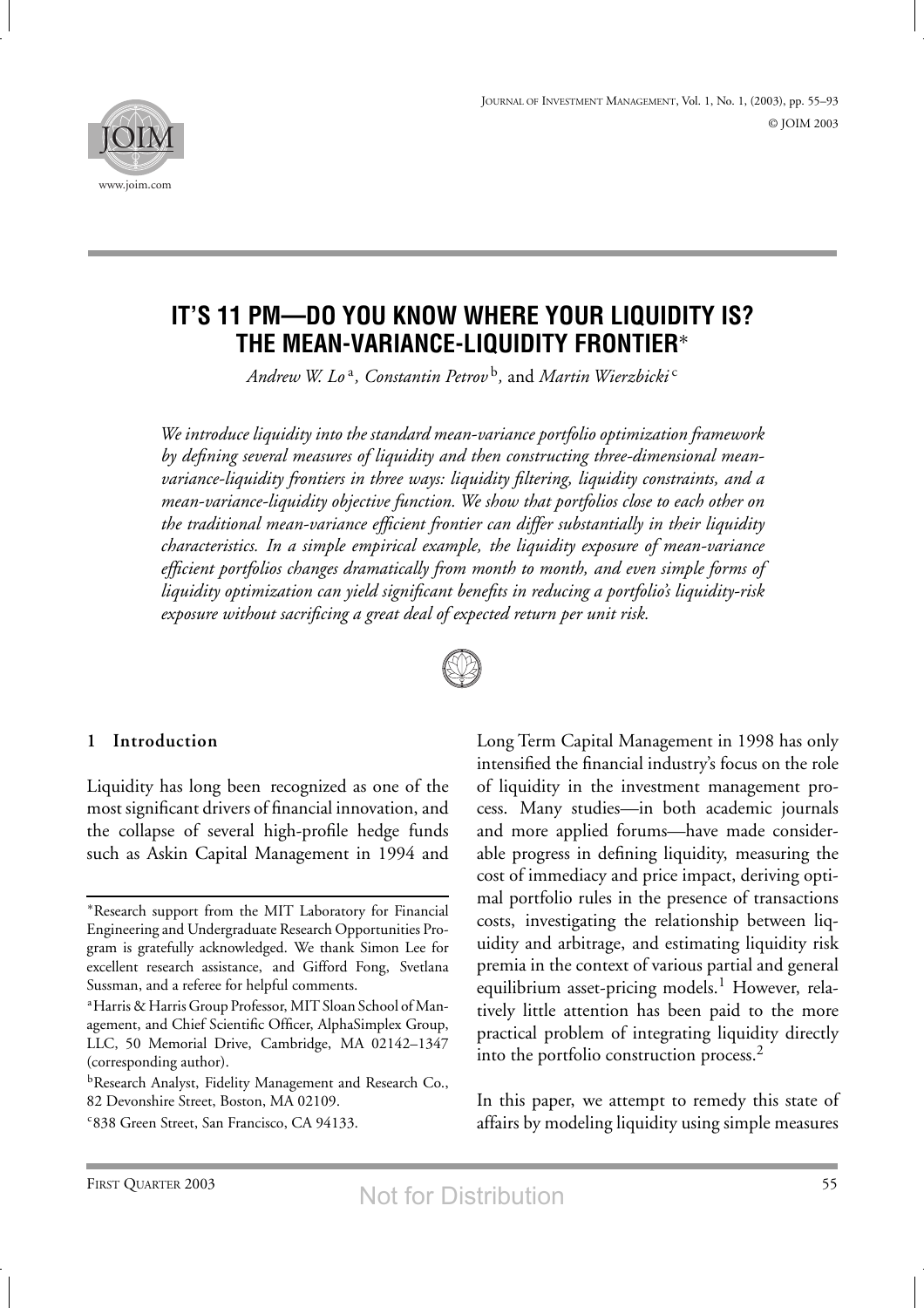such as trading volume and percentage bid/offer spreads, and then introducing these measures into the standard mean-variance portfolio optimization process to yield optimal mean-variance-liquidity portfolios. We begin by proposing several measures of the liquidity  $\ell_i$  of an individual security, from which we define the liquidity  $\ell_p$  of a portfolio  $\omega_p \equiv [\omega_{p1} \omega_{p2} \dots \omega_{pn}]'$  as the weighted average  $\sum_i \ell_i \omega_{pi}$  of the individual securities' liquidities. Using these liquidity measures, we can construct three types of "liquidity-optimized" portfolios: (a) a mean-variance-efficient portfolio subject to a liquidity filter that each security in the portfolio have a minimum level of liquidity  $\ell_o$ ; (b) a mean-varianceefficient portfolio subject to a constraint that the portfolio have a minimum level of liquidity  $\ell_{\rho}$ ; and (c) a mean-variance-liquidity-efficient portfolio, where the optimization problem has three terms in its objective function: mean, variance, and liquidity. Using three different definitions of liquidity—turnover, percentage bid/offer spread, and a nonlinear function of market capitalization and trade size—we show empirically that liquidityoptimized portfolios have some very attractive properties, and that even simple forms of liquidity optimization can yield significant benefits in terms of reducing a portfolio's liquidity-risk exposure without sacrificing a great deal of expected return per unit risk.

In Section 2, we describe our simple measures of liquidity, and we define our three liquidity-optimized portfolios in Section 3. We provide an empirical example of liquidity-optimized portfolios in Section 4 for a sample of 50 US stocks using monthly, daily, and transactions data from January 2, 1997 to December 31, 2001, and we conclude in Section 5.

## **2 Liquidity Metrics**

The natural starting point of any attempt to integrate liquidity into the portfolio optimization

process is to develop a quantitative measure of liquidity, i.e., a liquidity metric. Liquidity is a multi-faceted concept, involving at least three distinct attributes of the trading process—price, time, and size—hence a liquid security is one that can be traded quickly, with little price impact, and in large quantities. Therefore, we are unlikely to find a single statistic that summarizes all of these attributes. To represent these distinct features, we start with the following five quantities on which our final liquidity metrics will be based:

Trading volume 
$$
\equiv
$$
 Total number of shares traded at time *t*.

\n**Output**

\n**Description:**

$$
\left( 1\right)
$$

Logarithm of 
$$
\equiv \log(\text{Trading volume})
$$
  
trading volume (2)

$$
Turnover \equiv \frac{Trading \, volume}{Shares \, outstanding}
$$

$$
(\mathfrak{Z})
$$

Percentage bid/ask spread 
$$
\equiv \frac{Ask-Bid}{(Ask+Bid)/2}
$$
 (4)  
Loeb price  $\equiv f$  (Trade size,  
impact function Market cap) (5)

where the first three variables measure the amount of trading and the last two measure the cost.<sup>3</sup>

Perhaps the most common measure of the liquidity of a security is its trading volume. It is almost tautological to say that a security is more liquid if it is traded more frequently and in greater quantities. Both trading volume and turnover capture this aspect of liquidity, and because these two variables are so highly correlated (see Tables 3 and 4), we will use only one of the three measures of trading activity  $(1)$ – $(3)$  in our empirical analysis. Given Lo and Wang's (2000) motivation for turnover in the context of modern asset-pricing models such as the Capital Asset Pricing Model and the Arbitrage Pricing Theory, we shall adopt turnover (3) as our measure of trading activity.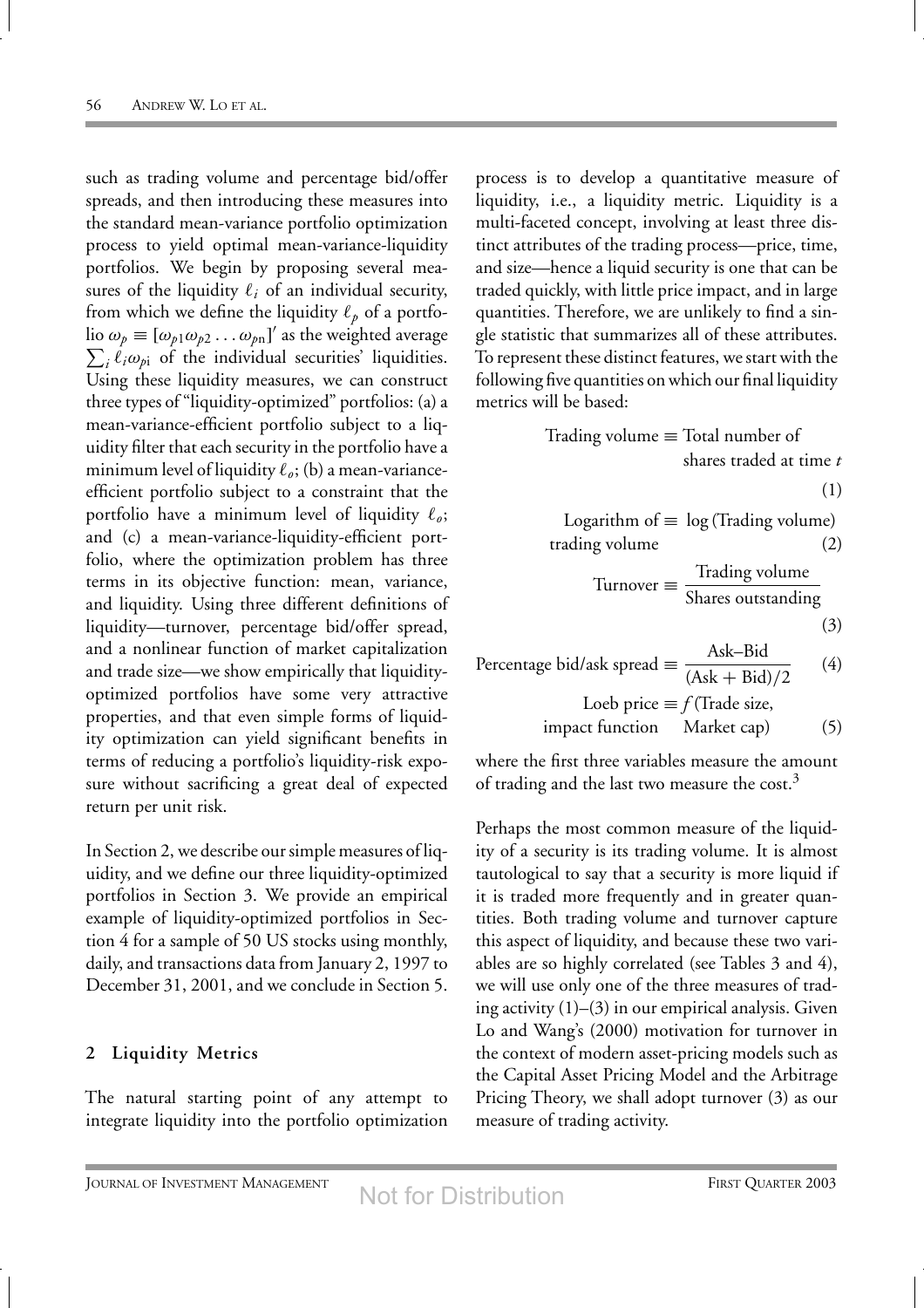Another popular measure of the liquidity of a security is the cost of transacting in it, either as buyer or seller, hence the bid/ask spread is a natural candidate. Smaller bid/ask spreads imply lower costs of trading, whereas larger bid/ask spreads are partly attributable to a liquidity premium demanded by market-makers for making markets in illiquid securities.<sup>4</sup>

Finally, market capitalization—the market value of total outstanding equity—has also been proposed as an important proxy for liquidity. Larger amounts of outstanding equity tend to be traded more frequently, and at a lower cost because there will be a larger market for the stock. Of course, even a large amount of outstanding equity can be distributed among a small number of major shareholders, yielding little liquidity for the stock, but this seems to

be the exception rather than the rule. We adopt the specification proposed by Loeb (1983) in which he provides estimates of the percentage round-trip total trading cost including: (a) the market-maker's spread; (b) the price concession; and (c) the brokerage commission. The total trading cost is an array with nine capitalization categories and nine block sizes (see Table II in Loeb, 1983). This matrix provides a good approximation for liquidity, but to account for the continuous nature of market capitalization and block sizes beyond his original specification, we interpolate and extrapolate Loeb's table using a two-dimensional spline.<sup>5</sup> Figure 1 contains a graphical representation of our parametrization of Loeb's specification, and our Matlab sourcecode is provided in Appendix A.1. To minimize the impact of *ad hoc* extrapolation procedures such as the one we use to extend Loeb



**Figure 1** Loeb's (1983) price impact function which gives the percentage total cost as a function of block size and market capitalization, with spline interpolation and linear extrapolation.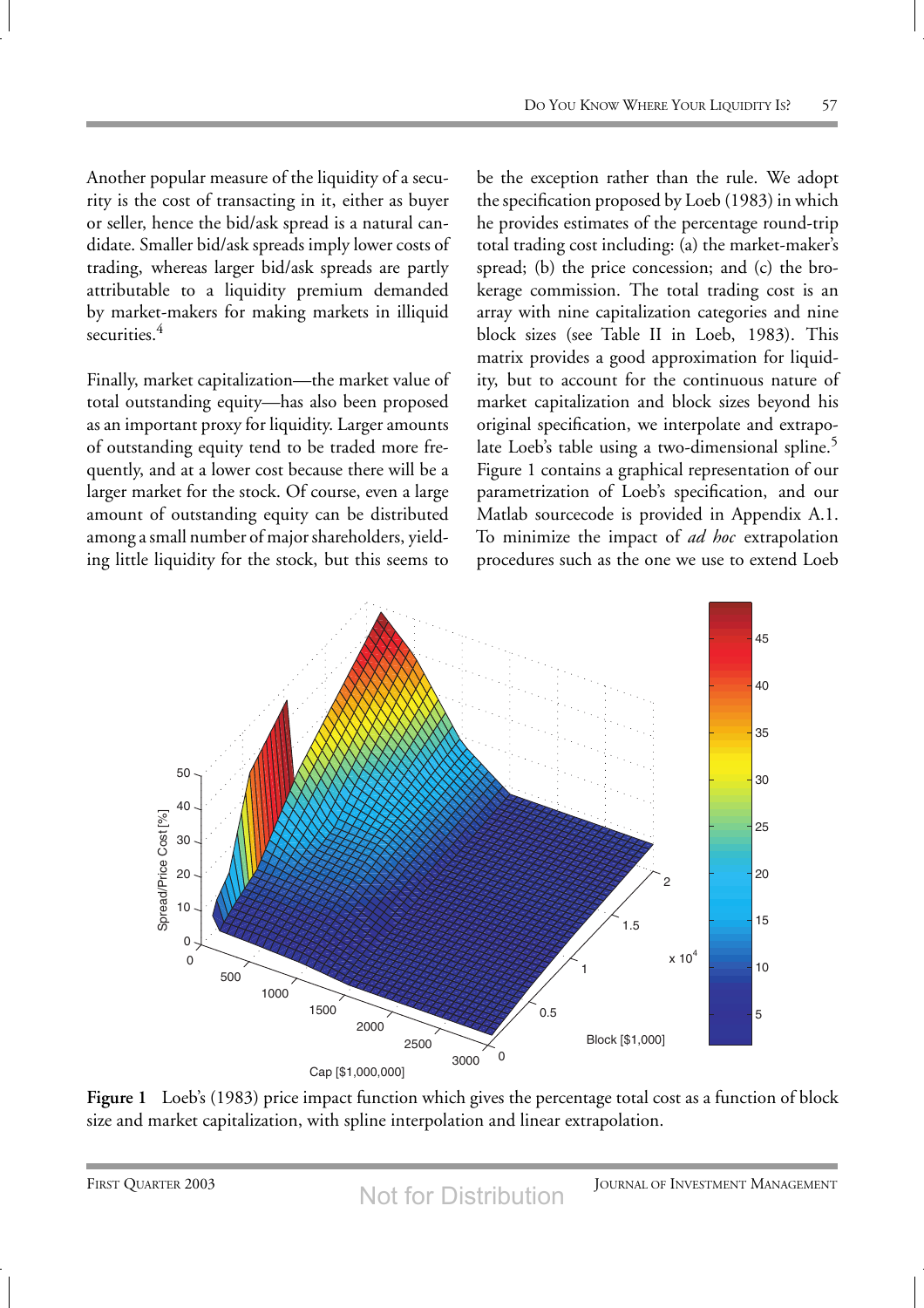(1983) (see footnote 5), we assumed a fixed block size of \$250,000 in all our calculations involving Loeb's liquidity metric, and for this size, the extrapolation/capping of the trading cost is used rather infrequently.

## *2.1 Liquidity Metrics for Individual Securities*

To construct liquidity metrics, we begin by computing (1)–(5) with daily data and then aggregating the daily measures to yield monthly quantities. Monthly trading volume is defined as the sum of the daily trading volume for all the days within the month, and monthly log-volume is simply the natural logarithm of monthly trading volume. Monthly turnover is defined as the sum of daily turnover for all the days within the month (see Lo and Wang, 2000 for further discussion). The monthly bid/ask spread measure is defined as a mean of the daily bid/ask spreads for all the days within the month. And finally, the average monthly Loeb price impact measure is defined as a mean of the corresponding daily measures for all days within the month.

Having defined monthly counterparts to the daily variables  $(1)$ – $(5)$ , we renormalize the five monthly measures to yield quantities that are of comparable scale. Let  $\tilde{\ell}_{it}$  represent one of our five liquidity variables for security *i* in month *t*. Then the corresponding *liquidity metric*  $\ell_{it}$  is defined as:

$$
\ell_{it} \equiv \frac{\tilde{\ell}_{it} - \min_{k,\tau} \tilde{\ell}_{k\tau}}{\max_{k,\tau} \tilde{\ell}_{k\tau} - \min_{k,\tau} \tilde{\ell}_{k\tau}}
$$
(6)

where the maximum and minimum in (6) are computed over all stocks *k* and all dates in the sample so that each of the five normalized measures—which we now refer to as a liquidity metric to distinguish it from the unnormalized variable—takes on values strictly between 0 and 1. Therefore, if the turnover-based liquidity metric for a given security is 0.50 in a particular month, this implies that the level of turnover exceeds the minimum turnover by 50% of the difference between the maximum and minimum turnover for all securities and across all months in our sample. Note that for consistency, we use the *reciprocal* of the monthly bid/ask spread measure in defining  $\ell_{it}$  for bid/ask spreads so that larger numerical values imply more liquidity, as do the other four measures.

## *2.2 Liquidity Metrics for Portfolios*

Now consider a portfolio p of securities defined by the vector of portfolio weights  $\omega_p \equiv$  $[\omega_{p1}\omega_{p2}\cdots\omega_{pn}]'$  where  $\omega'_{p}\iota = 1$  and  $\iota \equiv [1\cdots1]'.$ Assume for the moment that this is a long-only portfolio so that  $\omega_p \geq 0$ . Then a natural definition of the liquidity  $\ell_{pt}$  of this portfolio is simply:

$$
\ell_{pt} \equiv \sum_{i=1}^{n} \omega_{pi} \ell_{it} \tag{7}
$$

which is a weighted average of the liquidities of the securities in the portfolio.

For portfolios that allow short positions, (7) is not appropriate because short positions in illiquid securities may cancel out long positions in equally illiquid securities, yielding a very misleading picture of the overall liquidity of the portfolio. To address this concern, we propose the following definition for the liquidity metric of a portfolio with short positions, along the lines of Lo and Wang's (2000) definition of portfolio turnover:

$$
\ell_{pt} \equiv \sum_{i=1}^{n} \frac{|\omega_{pi}|}{\sum_{j=1}^{n} |\omega_{pj}|} \ell_{it}.
$$
 (8)

In the absence of short positions, (8) reduces to (7), but when short positions are present, their liquidity metrics are given positive weight as with the long positions, and then all the weights are renormalized by the sum of the absolute values of the weights.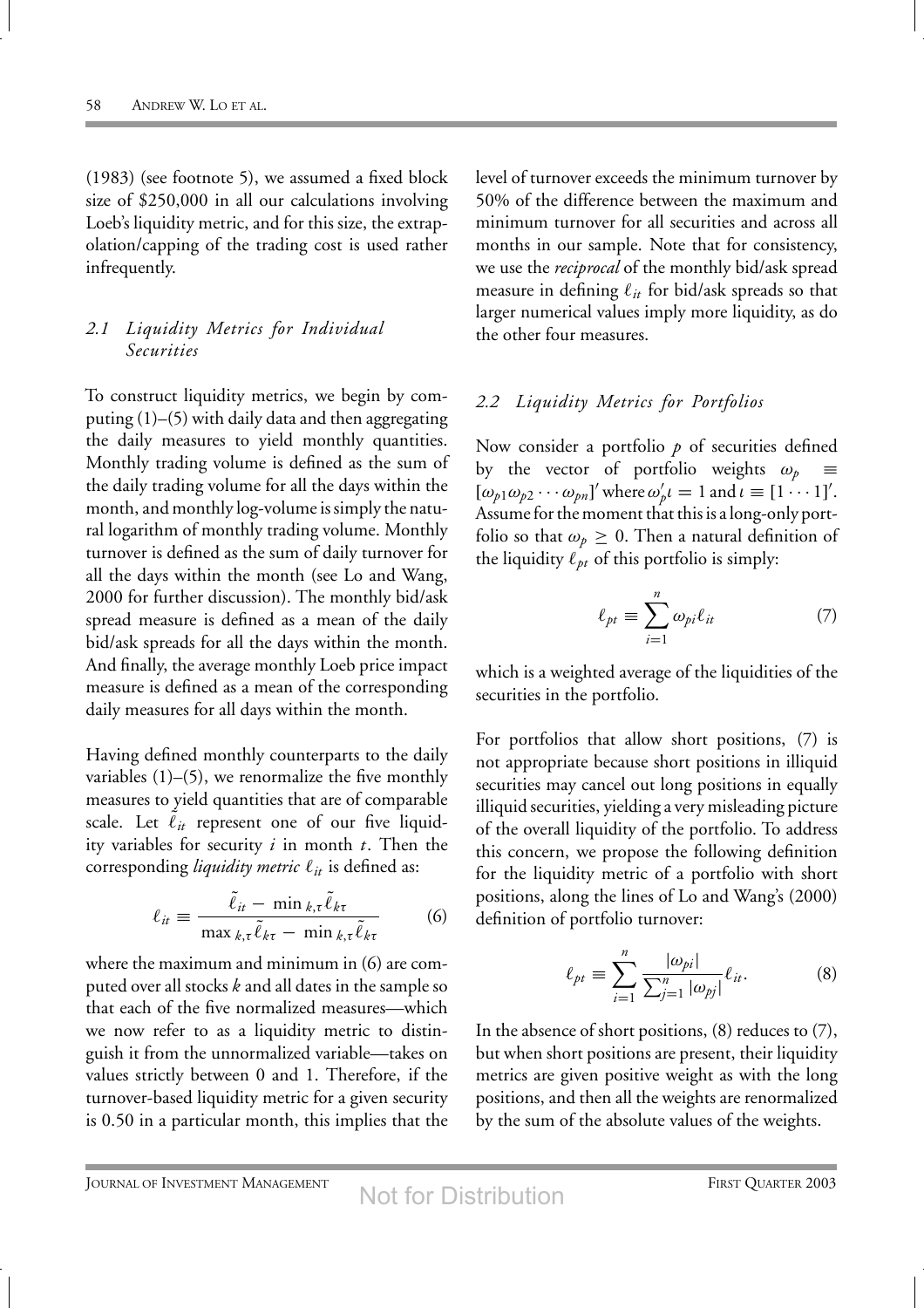#### *2.3 Qualifications*

Although the liquidity metrics described in Sections 2.1 and 2.2 are convenient definitions for purposes of mean-variance portfolio optimization, they have a number of limitations that should be kept in mind. First, (7) implicitly assumes that there are no interactions or cross-effects in liquidity among securities, which need not be the case. For example, two securities in the same industry might have similar liquidity metrics individually, but may become somewhat more difficult to trade when combined in a portfolio because they are considered close substitutes by investors. This assumption can be relaxed by specifying a more complex "liquidity matrix" in which  $\ell_{it}$  are the diagonal entries but where interaction terms  $\ell_{ijt}$  are specified in the off-diagonal entries. In that case, the liquidity metric for the portfolio *p* is simply the quadratic form:

$$
\ell_{pt} \equiv \sum_{i=1}^{n} \sum_{j=1}^{n} \omega_{pi} \omega_{pj} \ell_{ijt}.
$$
 (9)

The off-diagonal liquidity metrics are likely to involve subtleties of the market microstructure of securities in the portfolio as well as more fundamental economic links among the securities, hence for our current purposes, we assume that they are zero.

Second, because (7) is a function only of the portfolio weights and not of the dollar value of the portfolio,  $\ell_{pt}$  is scale independent. While this also holds true for mean-variance analysis as a whole, the very nature of liquidity is dependent on scale to some degree. Consider the case where IBM comprises 10% of two portfolios *p* and *q*. According to (7), the contribution of IBM to the liquidity of the overall portfolio would be the same in these two cases: 10% times the liquidity metric of IBM. However, suppose that the dollar value of portfolio *p* is \$100,000 and the dollar value of portfolio *q* is \$100 million—is a \$10,000 position in IBM identical to a \$10 million position in terms of liquidity? At issue is the fact that, except for Loeb's measure of price impact, the liquidity metrics defined by the variables  $(1)$ – $(4)$  are not functions of trade size, hence are scale-independent. Of course, this is easily remedied by reparametrizing the liquidity metric  $\ell_{it}$  so that it varies with trade size, much like Loeb's price impact function, but this creates at least three additional challenges: (a) there is little empirical evidence to determine the appropriate functional specification<sup>6</sup>; (b) trade size may not be the only variable that affects liquidity; and (c) making  $\ell_{it}$  a function of trade size complicates the portfolio optimization problem considerably, rendering virtually all of the standard mean-variance results scaledependent. For these reasons, we shall continue to assume scale-independence for  $\ell_{it}$  throughout this study (even for Loeb's price impact function, for which we fix the trade size at \$250,000), and leave the more challenging case for future research.

More generally, the liquidity variables  $(1)$ – $(5)$  are rather simple proxies for liquidity, and do not represent liquidity premia derived from dynamic equilibrium models of trading behavior. Therefore, these variables may not be stable through time and over very different market regimes. However, given their role in influencing the price, time, and size of transactions in equity markets, the five liquidity metrics defined by (1)–(5) are likely to be highly correlated with equilibrium liquidity premia under most circumstances and should serve as reasonable local approximations to the liquidity of a portfolio.

Finally, because our liquidity metrics are *ad hoc* and not the by-product of expected utility maximization, they have no objective interpretation and must be calibrated to suit each individual application. Of course, we might simply assert that liquidity is a sufficiently distinct characteristic of a financial security that investors will exhibit specific preferences along this dimension, much like for a security's mean and variance. However, unlike mean and variance, it is difficult to identify plausible preference rankings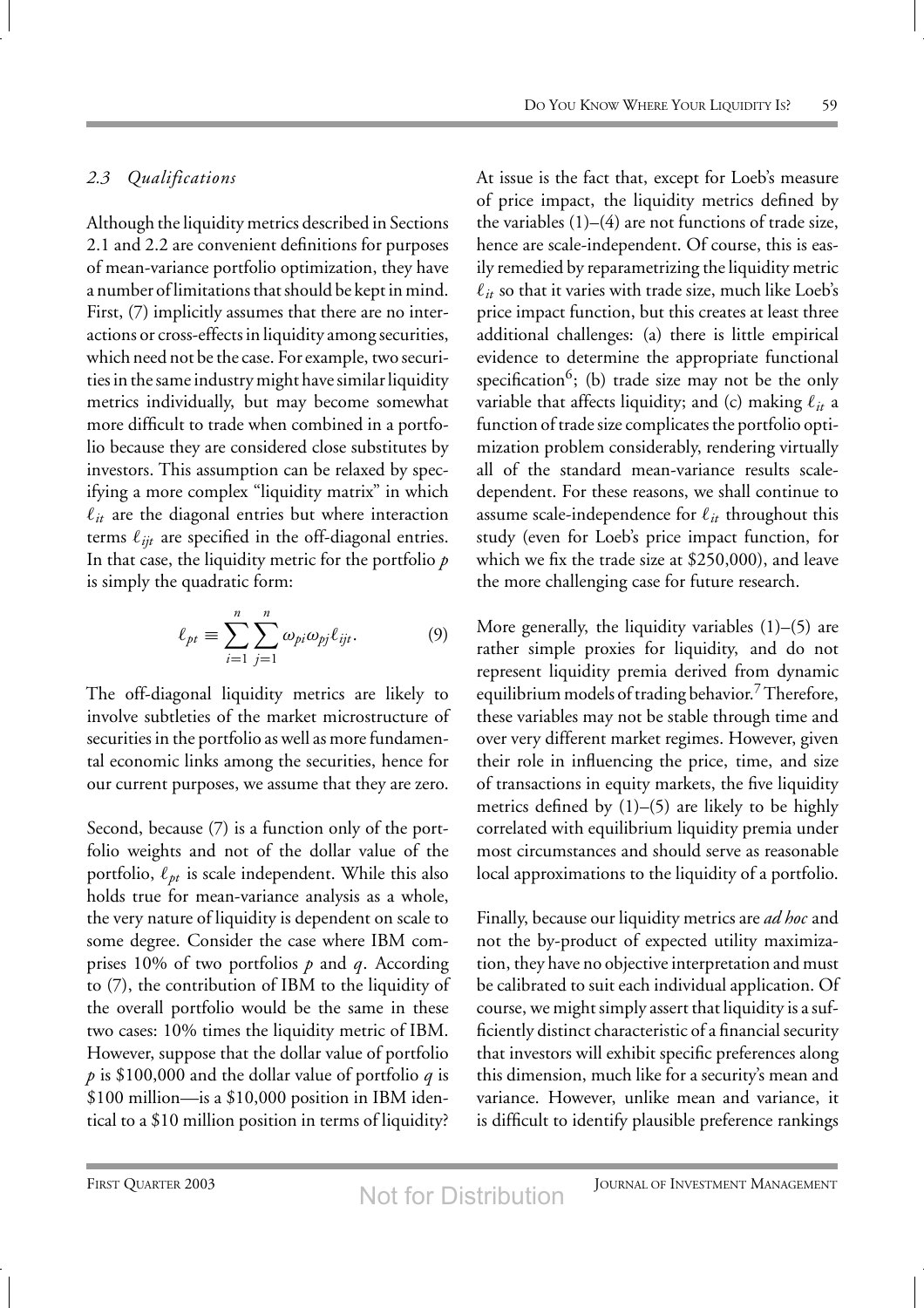for securities of varying liquidity levels. Moreover, there are approximation theorems that derive meanvariance preferences from expected utility theory (see, e.g., Levy and Markowitz, 1979), and corresponding results for our liquidity metrics have yet to be developed.

Nevertheless, liquidity is now recognized to be such a significant factor in investment management that despite the qualifications described above, there is considerable practical value in incorporating even *ad hoc* measures of liquidity into standard meanvariance portfolio theory. We turn to this challenge in Section 3.

#### **3 Liquidity-Optimized Portfolios**

Armed with quantitative liquidity metrics  $\{\ell_{it}\}\$ for individual securities and portfolios, we can now incorporate liquidity directly into the portfolio construction process. There are at least three methods for doing so: (a) imposing a liquidity "filter" for securities to be included in a portfolio optimization program; (b) constraining the portfolio optimization program to yield a mean-variance efficient portfolio with a minimum level of liquidity; and (c) adding the liquidity metric into the mean-variance objective function directly. We describe each of these methods in more detail in Sections 3.1–3.3, and refer to portfolios obtained from these procedures as "mean-variance-liquidity (MVL) optimal" portfolios.<sup>8</sup>

#### *3.1 Liquidity Filters*

In this formulation, the portfolio optimization process is applied only to those securities with liquidity metrics greater than some threshold level  $\ell_o$ . Denote by U the universe of all securities to be considered in the portfolio optimization process, and let  $U_0$  denote the subset of securities in U for which

 $\ell_{it} \geq \ell_{o}$ :

$$
U_o \equiv \{ i \in U : \ell_{it} \ge \ell_o \}. \tag{10}
$$

The standard mean-variance optimization process can now be applied to the securities in  $U_0$ to yield mean-variance-efficient liquidity-filtered portfolios:

$$
\min_{\{\omega\}} \frac{1}{2} \omega' \Sigma_0 \omega \quad \text{subject to} \tag{11a}
$$

$$
\mu_p = \omega' \mu_o \tag{11b}
$$

$$
1 = \omega' \iota \tag{11c}
$$

where  $\mu_{o}$  is the vector of expected returns of securities in  $U_0$ ,  $\Sigma_0$  is the return covariance matrix of securities in  $U_0$ , and as  $\mu_p$  is varied, the set of *ω*∗ *<sup>p</sup>* that solve (11) yields the *o*-liquidity-filtered mean-variance efficient frontier.

#### *3.2 Liquidity Constraints*

An alternative to imposing a liquidity filter is to impose an additional constraint in the meanvariance optimization problem:

$$
\min_{\{\omega\}} \frac{1}{2} \omega' \Sigma \omega \quad \text{subject to} \tag{12a}
$$

$$
\mu_p = \omega' \mu \tag{12b}
$$

$$
\ell_o = \begin{cases} \omega' \ell_t & \text{if } \omega \ge 0\\ \sum_{i=1}^n \frac{|\omega_{pi}|}{\sum_{j=1}^n |\omega_{pj}|} \ell_{it} & \text{otherwise} \end{cases}
$$
 (12c)

$$
1 = \omega' \iota \tag{12d}
$$

where  $\mu$  is the vector of expected returns of securities in the unconstrained universe U,  $\Sigma$  is the return covariance matrix of securities in U,  $\ell_t \equiv$  $[\ell_{1t} \cdots \ell_{nt}]'$  is the vector of liquidity metrics for securities in U, and as  $\mu_p$  is varied, the set of  $\omega_p^*$ that solve (12) yields the  $\ell_{o}$ -liquidity-constrained mean-variance-efficient frontier. Note that the liquidity constraint (12c) is in two parts, depending on whether  $\omega$  is long-only or long-short. For simplicity, we impose a non-negativity restriction on *ω* in our empirical example so that the constraint reduces to  $\ell_o = \omega' \ell_t$ .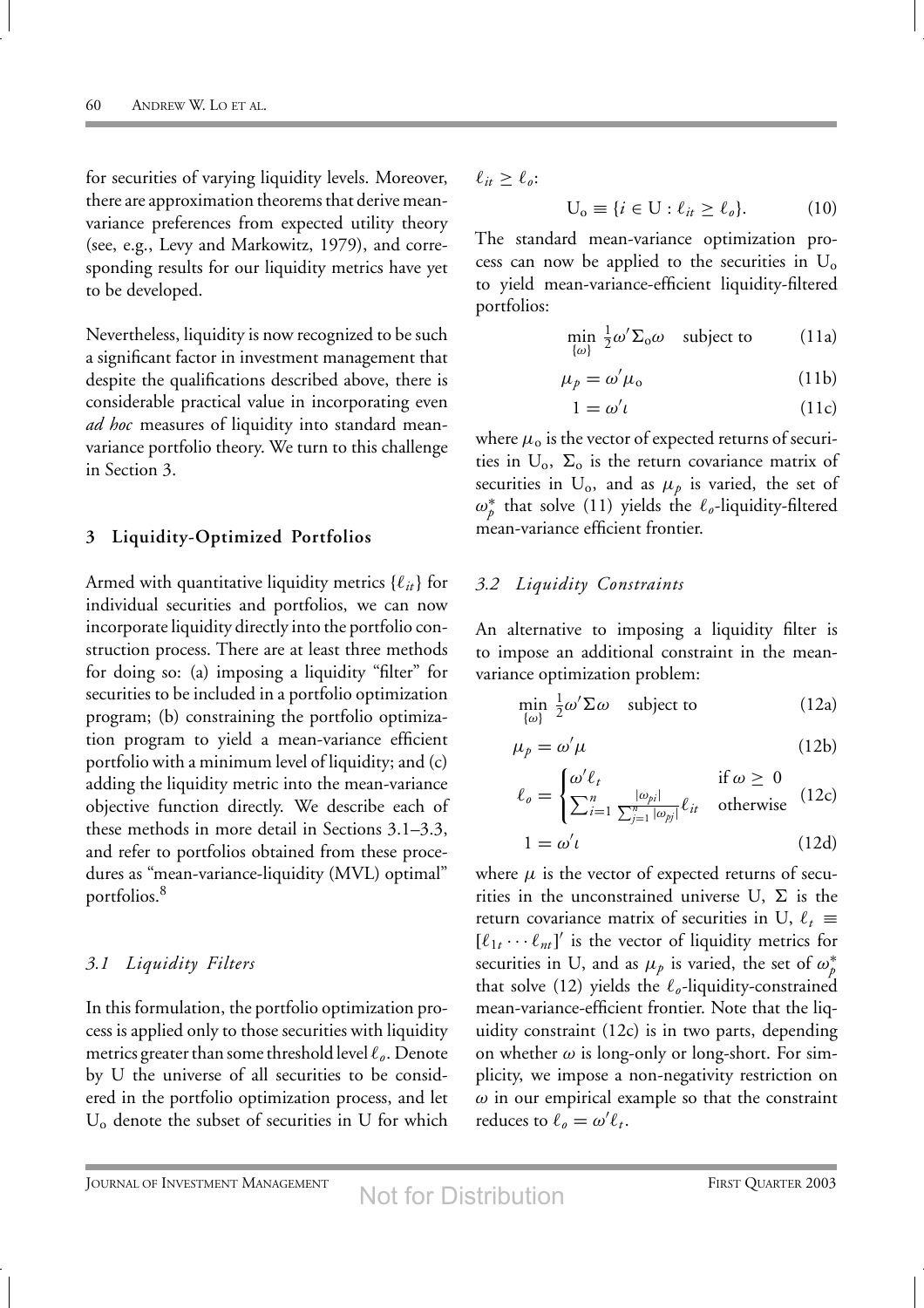# *3.3 Mean-Variance-Liquidity Objective Function*

Perhaps the most direct method of incorporating liquidity into the mean-variance portfolio optimization process is to include the liquidity metric in the objective function:<sup>9</sup>

$$
\max_{\{\omega\}} \omega' \mu - \frac{\lambda}{2} \omega' \Sigma \omega + \phi \omega' \ell_t \qquad (13a)
$$

subject to 
$$
1 = \omega' \iota, 0 \le \omega
$$
 (13b)

where  $\lambda$  is the risk tolerance parameter,  $\phi$  determines the weight placed on liquidity, and we have constrained  $\omega$  to be non-negative so as to simplify the expression for the liquidity of the portfolio.

# **4 An Empirical Example**

To illustrate the practical relevance of liquidity metrics for investment management, we construct the three types of liquidity-optimized portfolios described in Section 3 using historical data for 50 US stocks selected from the University of Chicago's Center for Research in Securities Prices (CRSP) and the New York Stock Exchange's Trades and Quotes (TAQ) database for the sample period from January 2, 1997 to December 31, 2001. These 50 stocks are listed in Table 1, and were drawn randomly from 10 market capitalization brackets, based on December 31, 1996 closing prices. These stocks were chosen to provide a representative portfolio with sufficiently diverse liquidity characteristics, and Appendix A.2 provides a more detailed description of our sampling procedure.<sup>10</sup>

In Section 4.1 we review the basic empirical characteristics of our sample of stocks and define the mean and covariance estimators that are the inputs to the liquidity-optimized portfolios described in Sections 3.1–3.3. Section 4.2 contains results for liquidity-filtered portfolios, Section 4.3 contains corresponding results for liquidity-constrained

portfolios, and Section 4.4 contains results for portfolios obtained by optimizing a mean-varianceliquidity objective function.

# *4.1 Data Summary*

Table 2 reports summary statistics for the daily prices, returns, turnovers, volume, bid/ask spreads and Loeb measures for the 50 stocks listed in Table 1. Table 2 shows that the average price generally increases with market capitalization, and the minimum and maximum average prices of \$1.72 and \$72.72 correspond to stocks in the first and tenth brackets, respectively. Average daily returns were generally positive, with the exception of a small negative return for GOT. The lower-bracket stocks exhibit very high historical average returns and volatilities, while the top-bracket stocks displayed the opposite characteristics. For example, the average daily returns and volatilities of the stocks in the first and tenth brackets were 0.27% and 7.13%, and 0.06% and 2.4%, respectively.

The relation between daily turnover and market capitalization is less clear due to the fact that turnover is volume normalized by shares outstanding. In general, the mid-tier stocks exhibited the highest turnover, up to 2.13% a day, whereas the daily turnover of bottom-tier and top-tier stocks were only 0.3%–0.4%. However, a clearer pattern emerges from the raw volume numbers. From the first to the fifth bracket, average daily trading volume is typically less than 100 million shares, but a discrete shift occurs starting in the fifth bracket, where daily volume jumps to 300 million shares or more and generally remains at these higher levels for the higher market-cap brackets.

The opposite pattern is observed with the distribution of the percentage bid/ask spread. For small-cap stocks, the average bid/ask spread varies between 1% and 8%. High bid/ask spreads are observed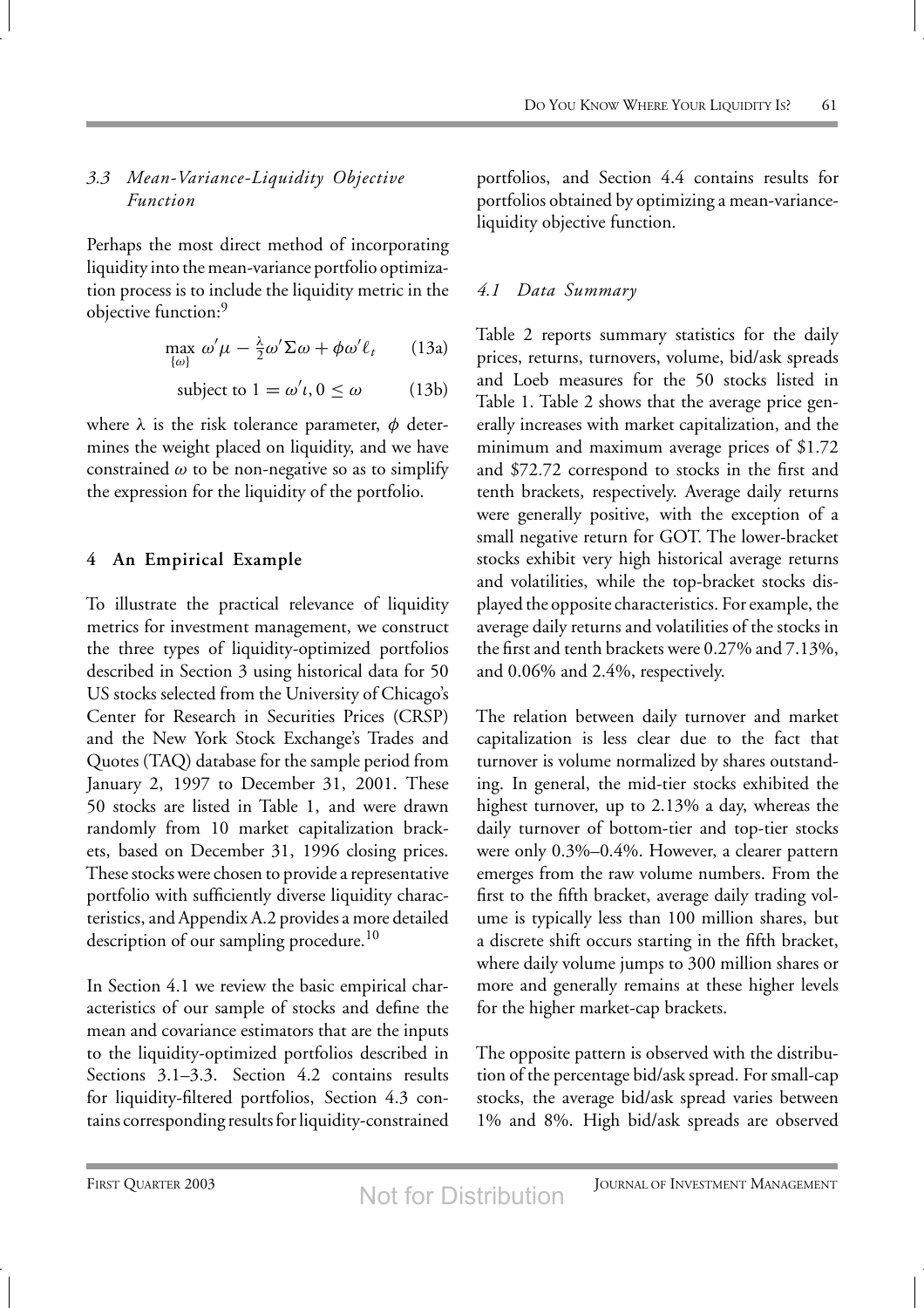| Ticker      | Name                                | 1996<br>Market Cap<br>\$MM) | 2001<br>Market Cap<br>\$MM | Market Cap<br><b>Bracket</b>  |
|-------------|-------------------------------------|-----------------------------|----------------------------|-------------------------------|
| <b>MANA</b> | <b>MANATRON INC</b>                 | 4.30                        | 13.37                      | 1                             |
| <b>SPIR</b> | <b>SPIRE CORP</b>                   | 6.80                        | 21.48                      | 1                             |
| <b>WTRS</b> | WATERS INSTRUMENTS INC              | 7.13                        | 12.57                      | 1                             |
| <b>CTE</b>  | CARDIOTECH INTERNATIONAL INC        | 9.02                        | 15.38                      | 1                             |
| <b>NCEB</b> | NORTH COAST ENERGY INC              | 9.09                        | 51.86                      | 1                             |
| <b>ALDV</b> | ALLIED DEVICES CORP                 | 12.11                       | 4.85                       | $\overline{c}$                |
| <b>RVEE</b> | HOLIDAY R V SUPERSTORES INC         | 12.32                       | 10.36                      | $\overline{c}$                |
| <b>DAKT</b> | DAKTRONICS INC                      | 16.76                       | 153.23                     | $\overline{c}$                |
| <b>ANIK</b> | ANIKA RESEARCH INC                  | 18.49                       | 9.93                       | $\overline{c}$                |
| <b>GMCR</b> | <b>GREEN MOUNTAIN COFFEE INC</b>    | 20.93                       | 183.21                     | $\overline{c}$                |
| <b>EQTY</b> | <b>EQUITY OIL CO</b>                | 39.05                       | 22.84                      | $\overline{\mathbf{3}}$       |
| <b>STMI</b> | <b>STM WIRELESS INC</b>             | 40.94                       | 10.14                      | $\overline{\mathbf{3}}$       |
| <b>LTUS</b> | <b>GARDEN FRESH RESTAURANT CORP</b> | 42.07                       | 37.60                      | $\mathfrak{Z}_{\mathfrak{p}}$ |
| <b>DISK</b> | <b>IMAGE ENTERTAINMENT INC</b>      | 45.18                       | 37.99                      | 3                             |
| <b>ISKO</b> | <b>ISCO INC</b>                     | 48.17                       | 56.91                      | 3                             |
| <b>DWCH</b> | DATAWATCH CORP                      | 52.33                       | 3.33                       | $\overline{4}$                |
| LASE        | LASERSIGHT INC                      | 53.85                       | 16.39                      | $\overline{4}$                |
| <b>KVHI</b> | K V H INDUSTRIES INC                | 54.20                       | 65.00                      | $\overline{4}$                |
| GOT         | <b>GOTTSCHALKS INC</b>              | 54.98                       | 32.87                      | 4                             |
| <b>MIMS</b> | M I M CORP                          | 60.21                       | 382.31                     | $\overline{4}$                |
| <b>URS</b>  | <b>URS CORP NEW</b>                 | 77.43                       | 490.28                     | 5                             |
| <b>AEOS</b> | AMERICAN EAGLE OUTFITTERS INC       | 77.99                       | 1,881.07                   |                               |
| <b>DSPG</b> | D S P GROUP INC                     | 81.09                       | 623.53                     | 5555                          |
| <b>QDEL</b> | <b>QUIDEL CORP</b>                  | 98.21                       | 218.47                     |                               |
| <b>EFCX</b> | ELECTRIC FUEL CORP                  | 99.30                       | 42.60                      |                               |
| <b>AEIS</b> | ADVANCED ENERGY INDUSTRIES INC      | 114.32                      | 847.71                     | 6                             |
| <b>ADVS</b> | ADVENT SOFTWARE INC                 | 223.07                      | 1,689.06                   | 6                             |
| <b>MOND</b> | ROBERT MONDAVI CORP THE             | 269.15                      | 348.92                     | 6                             |
| <b>NABI</b> | NABI                                | 302.87                      | 392.91                     | 6                             |
| <b>LAMR</b> | LAMAR ADVERTISING CO                | 427.07                      | 3,496.69                   | 6                             |
| <b>HNCS</b> | H N C SOFTWARE INC                  | 597.69                      | 727.84                     | 7                             |
| <b>ART</b>  | APTARGROUP INC                      | 632.42                      | 1,255.76                   | 7                             |
| GGC         | <b>GEORGIC GULF CORP</b>            | 928.16                      | 586.73                     | 7                             |
| <b>CMVT</b> | COMVERSE TECHNOLOGY INC             | 935.52                      | 4,163.84                   | 7                             |
| AHG         | APRIA HEALTHCARE GROUP INC          | 959.10                      | 1,361.88                   | 7                             |
| <b>BEC</b>  | BECKMAN INSTRUMENTS INC NEW         | 1,113.07                    | 2,699.91                   | 8                             |
| <b>ATG</b>  | A G L RESOURCES INC                 | 1, 173.01                   | 1,270.66                   | 8                             |
| <b>ACXM</b> | <b>ACXIOM CORP</b>                  | 1,229.33                    | 1518.49                    | 8                             |
| <b>EAT</b>  | BRINKER INTERNATIONAL INC           | 1,236.62                    | 2,922.79                   | 8                             |
| <b>XRAY</b> | DENTSPLY INTERNATIONAL INC NEW      | 1, 277.75                   | 2,605.33                   | 8                             |
| <b>BCR</b>  | <b>BARD C R INC</b>                 | 1,596.78                    | 3,296.27                   | 9                             |
| <b>HIB</b>  | HIBERNIA CORP                       | 1,621.76                    | 2,829.27                   | 9                             |

**Table 1** 50 US stocks selected randomly within 10 market capitalization brackets, based on December 31, 1996 closing prices. For comparison, market capitalizations based on December 31, 2002 closing prices are also reported.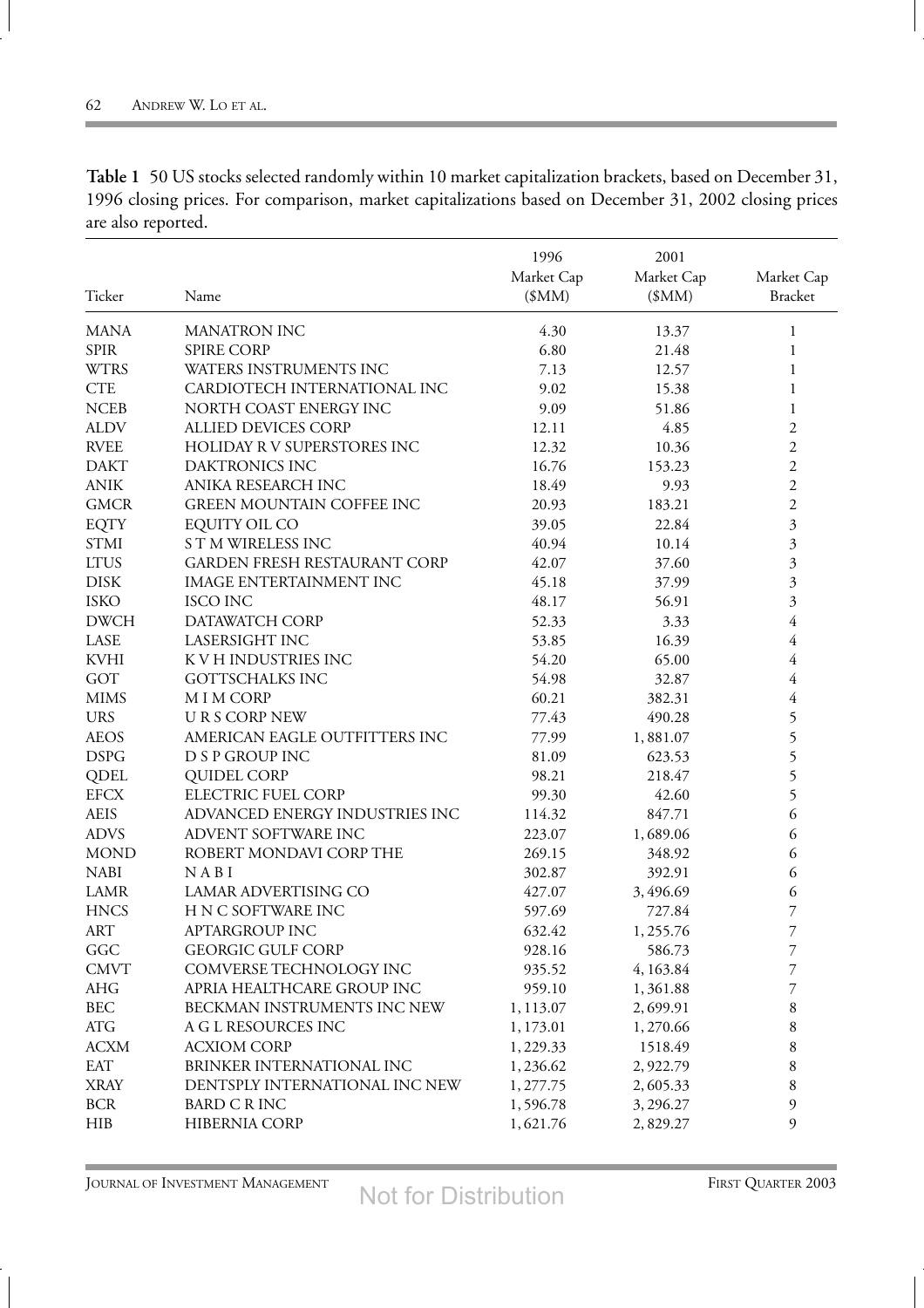| Ticker     | Name                           | 1996<br>Market Cap<br>(SMM) | 2001<br>Market Cap<br>(SMM) | Market Cap<br><b>Bracket</b> |
|------------|--------------------------------|-----------------------------|-----------------------------|------------------------------|
| CTL        | CENTURY TELEPHONE ENTRPRS INC. | 1,846.76                    | 4,628.18                    | 9                            |
| NI         | NIPS CO INDUSTRIES INC.        | 2,399.93                    | 4,768.67                    | 9                            |
| LIZ.       | LIZ CLAIBORNE INC              | 2,759.06                    | 2, 617.30                   | 9                            |
| ATML       | ATMEL CORP                     | 3, 271.16                   | 3,431.05                    | 10                           |
| <b>EMN</b> | EASTMAN CHEMICAL CO            | 4, 292.65                   | 3,008.64                    | 10                           |
| <b>CLX</b> | CLOROX CO                      | 5, 181.06                   | 9, 198.42                   | 10                           |
| AEP        | AMERICAN ELECTRIC POWER INC    | 7,708.26                    | 14,026.89                   | 10                           |
| <b>GIS</b> | <b>GENERAL MILLS INC.</b>      | 9,970.67                    | 18, 947.03                  | 10                           |

**Table 1** (*Continued* )

between the first and fifth brackets, but starting with the fifth bracket, the spread falls rapidly to values as low as 0.19%. For mid- and top-tier stocks, differences in bid/ask spreads are very small. Loeb's (1983) liquidity metric exhibits the same general patterns—for small-cap stocks, the metric is as high as 28%, but by the fourth bracket, the metric stabilizes between 3% and 1.3%. The standard deviation of this metric for the top-tier stocks is close to zero.

Table 3 contains correlation matrices for the average price, market capitalization, return, turnover, volume and Loeb's metric using daily datafrom January 2, 1997 to December 31, 2001. The three subpanels correspond to correlation matrices for the combined portfolio of 50 stocks, the large-cap subportfolio (the 26th to 50th stocks in Table 1), and the small-cap subportfolio (the 1st to 25th stocks in Table 1), respectively.<sup>11</sup> Some of the correlations in Table 3 are unusually high by construction and need not concern us. For example, since turnover is defined as the ratio of volume to shares outstanding, where the latter is generally a slowly varying function through time, the correlation between the volume and the turnover is higher than 90% in each of the three correlation matrices in Table 3. The same is true for the high negative correlation between Loeb's metric and market capitalization.

The correlations between market capitalization, price, and turnover are more significant, confirming the general trends observed in Table 2. In each subportfolio, higher market capitalization corresponds to higher average prices, and higher turnover and volume. The correlations are the strongest in the small-cap subportfolio where the gradients of all the underlying variables are the highest. For example, the correlations between the market capitalization and the turnover in the combined, largeand small-cap subportfolios are 11.94%, 4.01% and 19.87%, respectively. At 90%, the correlation between the market capitalization and average price in the small-cap subportfolio is particularly strong. The relationship between turnover, volume, and Loeb's metric is particularly important because each metric represents an alternate measure of liquidity. With the notable exception of the correlation between Loeb's metric and turnover in the large-cap subportfolio, all correlations have the correct signs and are statistically significant at a 5% level. For example, for the combined portfolio, the turnover-Loeb and volume-Loeb correlations are −8.83% and −12.40%, respectively. The corresponding correlations for the small-cap subportfolio are  $-14.91\%$  and  $-17.37\%$ , respectively. The weak correlation between turnover and Loeb's metric for the large-cap subportfolio can be explained by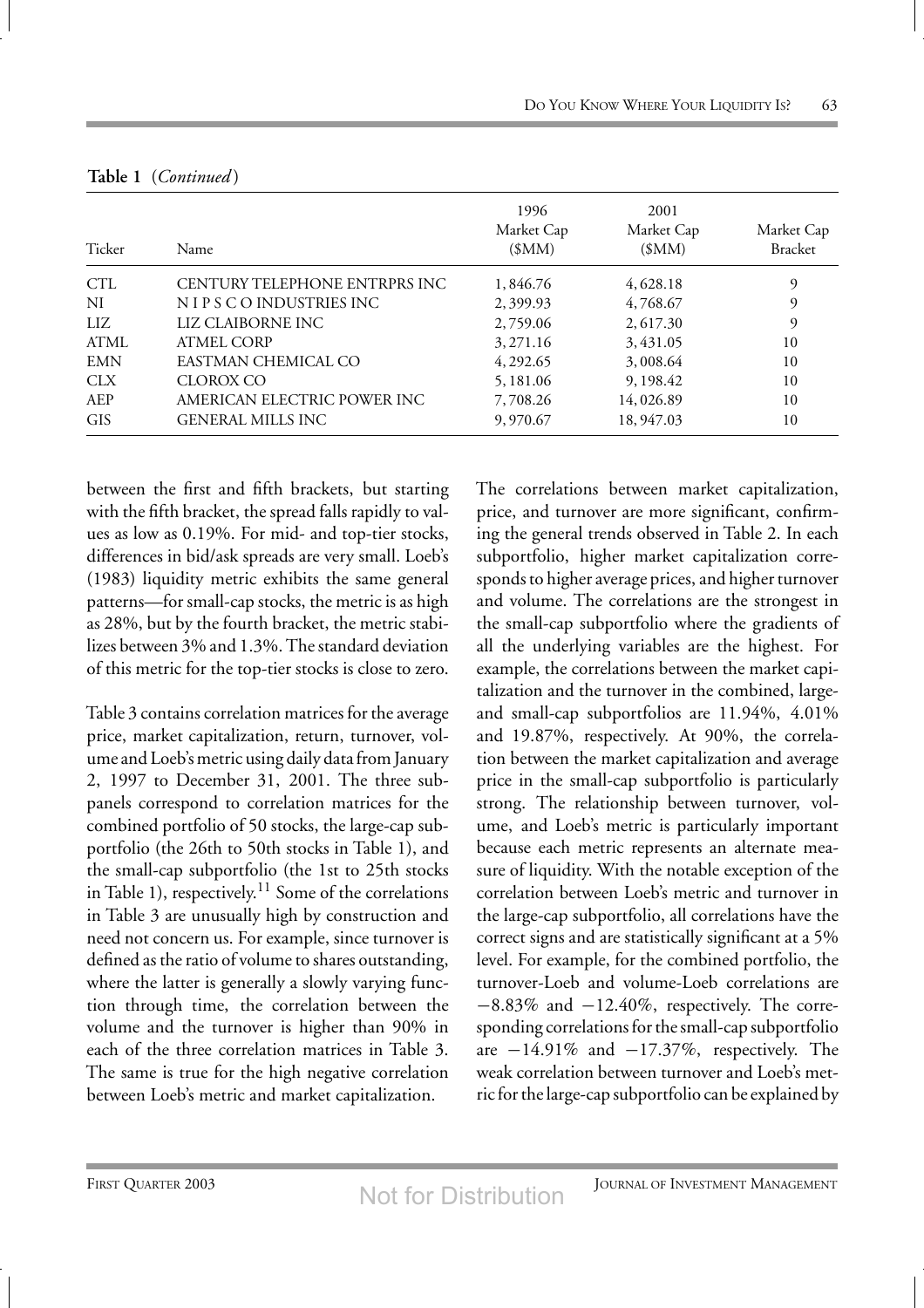| Table 2 Summary statistics for daily prices, returns, turnover, volume bid/ask spreads, and Loeb measures   |
|-------------------------------------------------------------------------------------------------------------|
| for 50 US stocks selected randomly within 10 market capitalization brackets. Statisics for prices, returns, |
| turnover, volume, and the Loeb measure are based on daily data from January 2, 1997 to December 31,         |
| 2001. Statistics for bid/ask spreads are based on tick data from January 3, 2000 to December 31, 2001.      |
| Trading volume is measured in units of millions of shares per day, and the Loeb measure is computed for     |
| a fixed block size of \$250,000.                                                                            |

| Stock        | Average      | Return (%) |           | Turnover (%) |           | Volume         |           | Bid/Ask (%) |           | Loeb $(\% )$ |           |
|--------------|--------------|------------|-----------|--------------|-----------|----------------|-----------|-------------|-----------|--------------|-----------|
|              | Price $(\$)$ | Mean       | <b>SD</b> | Mean         | <b>SD</b> | Mean           | <b>SD</b> | Mean        | <b>SD</b> | Mean         | <b>SD</b> |
| <b>MANA</b>  | 4.43         | 0.26       | 6.33      | 0.29         | 0.57      | $\mathfrak{g}$ | 18        | 4.98        | 2.91      | 24.17        | 5.56      |
| <b>SPIR</b>  | 6.44         | 0.39       | 8.28      | 0.53         | 1.90      | 19             | 63        | 5.15        | 3.66      | 19.29        | 5.06      |
| <b>WTRS</b>  | 5.38         | 0.20       | 5.69      | 0.31         | 1.41      | 5              | 21        | 5.13        | 2.38      | 28.11        | 2.44      |
| <b>CTE</b>   | 1.73         | 0.29       | 8.27      | 0.44         | 1.43      | 28             | 95        | 6.63        | 3.57      | 26.67        | 4.62      |
| <b>NCEB</b>  | 2.30         | 0.23       | 7.07      | 0.13         | 0.49      | 13             | 32        | 8.29        | 8.07      | 18.57        | 7.18      |
| <b>ALDV</b>  | 2.17         | 0.15       | 6.85      | 0.32         | 0.68      | 15             | 32        | 5.50        | 2.90      | 25.84        | 4.14      |
| <b>RVEE</b>  | 3.04         | 0.11       | 5.36      | 0.20         | 0.36      | 15             | $27\,$    | 5.57        | 3.96      | 19.44        | 3.29      |
| <b>DAKT</b>  | 10.92        | 0.28       | 4.74      | 0.43         | 0.69      | 36             | 79        | 1.63        | 1.03      | 9.90         | 6.64      |
| <b>ANIK</b>  | 5.68         | 0.09       | 5.88      | 0.73         | 1.91      | 62             | 177       | 5.30        | 3.01      | 14.09        | 7.48      |
| <b>GMCR</b>  | 13.56        | 0.28       | 4.65      | 0.56         | 0.86      | 25             | 45        | 1.48        | 1.07      | 13.76        | 6.72      |
| <b>EQTY</b>  | 2.35         | 0.11       | 5.58      | 0.27         | 0.39      | 34             | 50        | 3.97        | 3.25      | 16.93        | 3.83      |
| <b>STMI</b>  | 6.25         | 0.17       | 8.05      | 0.82         | 2.52      | 57             | $177\,$   | 3.74        | 2.25      | 14.19        | 6.42      |
| <b>LTUS</b>  | 12.62        | 0.02       | 3.25      | 0.51         | 0.83      | 26             | 43        | 2.21        | 1.28      | 8.26         | 3.73      |
| <b>DISK</b>  | 4.60         | 0.13       | 5.97      | 0.57         | 1.01      | 84             | 141       | 2.50        | 1.56      | $8.07\,$     | 3.59      |
| <b>ISKO</b>  | 6.74         | 0.14       | 5.06      | 0.10         | 0.18      | 5              | $10\,$    | 5.34        | 2.79      | 14.19        | 3.48      |
| <b>DWCH</b>  | 1.92         | 0.18       | 9.96      | 1.09         | 4.97      | $100\,$        | 457       | 6.32        | 5.02      | 23.22        | 6.27      |
| LASE         | 5.46         | 0.05       | $7.00\,$  | 1.07         | 1.44      | 158            | 228       | 2.72        | 1.80      | 9.01         | 4.99      |
| <b>KVHI</b>  | 5.08         | 0.19       | 6.73      | 0.34         | 0.95      | 25             | 69        | 2.85        | 1.70      | 14.15        | 6.47      |
| GOT          | 6.57         | $-0.01$    | 2.88      | 0.14         | 0.32      | 16             | $40\,$    | 2.12        | 1.19      | 6.41         | 3.40      |
| <b>MIMS</b>  | 5.14         | 0.33       | 6.95      | 1.02         | 1.80      | 186            | 361       | 3.20        | 2.75      | 8.24         | 4.51      |
| <b>URS</b>   | 17.75        | 0.13       | 2.84      | 0.27         | 0.29      | 41             | $47\,$    | $0.81\,$    | 0.50      | 3.22         | 0.30      |
| <b>AEOS</b>  | 34.97        | 0.35       | 4.54      | 2.13         | 1.96      | 931            | 1,225     | 0.31        | 0.17      | 2.16         | 0.97      |
| <b>DSPG</b>  | 29.62        | 0.26       | 4.96      | 2.04         | 2.43      | 300            | 328       | 0.52        | 0.24      | 2.97         | 0.55      |
| QDEL         | 4.35         | 0.17       | 5.17      | 0.50         | 0.70      | 121            | 169       | 1.94        | 1.16      | 4.87         | 2.23      |
| <b>EFCX</b>  | 5.01         | 0.18       | 8.11      | 1.35         | 4.10      | 236            | 648       | 1.40        | 0.71      | 8.53         | 5.49      |
| <b>AEIS</b>  | 27.22        | 0.28       | 5.47      | $1.02\,$     | 1.51      | 280            | 450       | 0.45        | 0.22      | 2.74         | 0.58      |
| <b>ADVS</b>  | 46.29        | 0.24       | 4.80      | 1.02         | 1.08      | 208            | 331       | 0.52        | 0.36      | 2.49         | $0.81\,$  |
| <b>MOND</b>  | 38.98        | 0.04       | 2.69      | 0.97         | 1.28      | 79             | 104       | 0.51        | 0.28      | 3.15         | 0.01      |
| <b>NABI</b>  | 5.40         | 0.19       | 6.09      | 0.66         | 0.91      | 236            | 321       | 1.57        | 0.88      | 3.30         | 0.62      |
| <b>LAMR</b>  | 37.91        | 0.13       | 3.30      | 0.68         | 0.84      | 340            | 425       | 0.34        | 0.18      | 1.90         | 0.77      |
| <b>HNCS</b>  | 37.57        | 0.25       | 5.46      | 1.55         | 1.76      | 404            | 448       | 0.54        | 0.31      | 2.63         | 0.54      |
| <b>ATR</b>   | 35.80        | 0.09       | 2.38      | 0.24         | 0.23      | 74             | $71\,$    | 0.51        | 0.28      | 2.62         | 0.24      |
| GGC          | 21.11        | 0.01       | 2.74      | 0.47         | 0.54      | 148            | 169       | 0.49        | 0.23      | 2.94         | 0.18      |
| <b>CMVT</b>  | 68.65        | 0.15       | 4.45      | 2.01         | 1.78      | 2,065          | 3,095     | 0.15        | 0.07      | 1.61         | 0.52      |
| AHG          | 16.16        | 0.10       | 3.99      | 0.61         | 0.72      | 318            | 376       | 0.55        | 0.36      | 2.66         | 0.52      |
| <b>BEC</b>   | 49.48        | 0.09       | 1.93      | 0.48         | 0.34      | 170            | 130       | 0.25        | 0.11      | 1.56         | 0.34      |
| $\rm{ATG}$   | 19.76        | 0.04       | 1.46      | 0.21         | 0.17      | 117            | 93        | 0.47        | 0.23      | 2.39         | 0.24      |
| <b>ACXM</b>  | 22.29        | 0.07       | 4.27      | 0.93         | 1.17      | 719            | 1,005     | 0.35        | 0.14      | 1.89         | 0.63      |
| <b>EAT</b>   | 23.90        | 0.12       | 2.64      | 0.60         | 0.60      | 451            | 493       | 0.33        | 0.15      | 1.66         | 0.54      |
| <b>XRAY</b>  | 34.75        | 0.08       | 2.09      | 0.52         | 0.54      | 256            | 275       | 0.37        | 0.19      | 1.55         | 0.30      |
| $_{\rm BCR}$ | 43.38        | 0.10       | 2.11      | 0.60         | $0.81\,$  | 314            | 418       | 0.22        | 0.11      | 1.30         | $0.00\,$  |

JOURNAL OF INVESTMENT MANAGEMENT **FIRST QUARTER 2003** 

Not for Distribution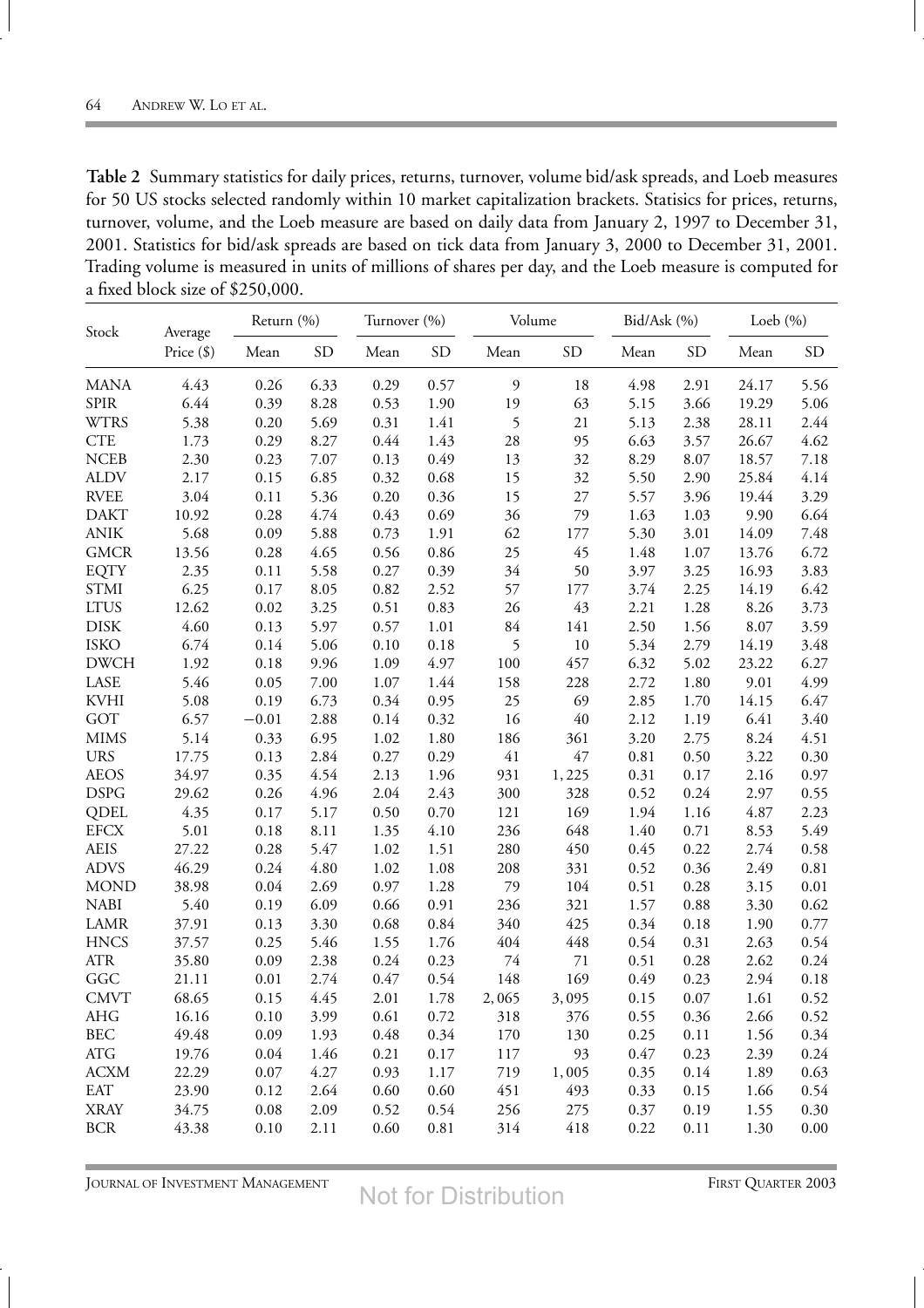| Stock       | Average      | Return $(\% )$ |           |      | Turnover (%) |        | Volume    |      | Bid/Ask(%) |      | Loeb $(\% )$ |  |
|-------------|--------------|----------------|-----------|------|--------------|--------|-----------|------|------------|------|--------------|--|
|             | Price $(\$)$ | Mean           | <b>SD</b> | Mean | <b>SD</b>    | Mean   | <b>SD</b> | Mean | <b>SD</b>  | Mean | SD.          |  |
| <b>HIB</b>  | 14.91        | 0.06           | 2.23      | 0.30 | 0.24         | 449    | 381       | 0.51 | 0.30       | 1.30 | 0.02         |  |
| <b>CTL</b>  | 39.95        | 0.09           | 2.11      | 0.37 | 0.34         | 428    | 459       | 0.31 | 0.13       | 1.30 | 0.00         |  |
| NI          | 29.05        | 0.04           | 1.61      | 0.39 | 0.54         | 503    | 692       | 0.33 | 0.18       | 1.30 | 0.00         |  |
| LIZ         | 42.34        | 0.05           | 2.36      | 0.64 | 0.48         | 385    | 282       | 0.23 | 0.12       | 1.30 | 0.00         |  |
| <b>ATML</b> | 22.94        | 0.11           | 4.86      | 2.13 | 1.42         | 4, 177 | 3,514     | 0.28 | 0.15       | 1.41 | 0.35         |  |
| <b>EMN</b>  | 50.82        | 0.01           | 2.05      | 0.40 | 0.28         | 313    | 220       | 0.23 | 0.12       | 1.30 | 0.00         |  |
| <b>CLX</b>  | 72.72        | 0.07           | 2.37      | 0.42 | 0.34         | 708    | 690       | 0.23 | 0.11       | 1.30 | 0.00         |  |
| AEP         | 42.15        | 0.04           | 1.43      | 0.26 | 0.18         | 595    | 454       | 0.19 | 0.10       | 1.30 | 0.00         |  |
| <b>GIS</b>  | 58.42        | 0.06           | 1.29      | 0.35 | 0.27         | 791    | 781       | 0.22 | 0.11       | 1.30 | 0.00         |  |

**Table 2** (*Continued* )

**Table 3** Correlation matrices (in percent) for average price, market capitalization, average return, turnover, volume, and the Loeb measure for the combined sample of 50 randomly selected securities (five from each of 10 market capitalization brackets), and large- and small-capitalization subportfolios (the 25 largest and 25 smallest market capitalization securities, respectively, of the 50), using daily data from January 2, 1997 to December 31, 2001. The Loeb measure is computed for a fixed block size of \$250,000.

|            | Price   | Market Cap | Return                             | Turnover | Volume  | Loeb    |
|------------|---------|------------|------------------------------------|----------|---------|---------|
|            |         |            | Combined Sample                    |          |         |         |
| Price      | 100.0   | 79.1       | 6.0                                | 10.5     | 6.4     | $-63.1$ |
| Market Cap | 79.1    | 100.0      | 4.8                                | 11.9     | 19.0    | $-70.4$ |
| Return     | 6.0     | 4.8        | 100.0                              | 7.4      | 6.2     | $-4.1$  |
| Turnover   | 10.5    | 11.9       | 7.4                                | 100.0    | 95.0    | $-8.8$  |
| Volume     | 6.4     | 19.0       | 6.2                                | 95.0     | 100.0   | $-12.4$ |
| Loeb       | $-63.1$ | $-70.4$    | $-4.1$                             | $-8.8$   | $-12.4$ | 100.0   |
|            |         |            | Large Capitalization Stocks        |          |         |         |
| Price      | 100.0   | 67.5       | 5.5                                | 0.1      | $-6.8$  | $-43.3$ |
| Market Cap | 67.5    | 100.0      | 4.1                                | 4.0      | 14.3    | $-52.4$ |
| Return     | 5.5     | 4.1        | 100.0                              | $-0.4$   | $-1.6$  | $-2.9$  |
| Turnover   | 0.1     | 4.0        | $-0.4$                             | 100.0    | 92.9    | $-2.8$  |
| Volume     | $-6.8$  | 14.3       | $-1.6$                             | 92.9     | 100.0   | $-7.4$  |
| Loeb       | $-43.3$ | $-52.4$    | $-2.9$                             | $-2.8$   | $-7.4$  | 100.0   |
|            |         |            | <b>Small Capitalization Stocks</b> |          |         |         |
| Price      | 100.0   | 90.7       | 6.5                                | 20.8     | 19.6    | $-82.9$ |
| Market Cap | 90.7    | 100.0      | 5.5                                | 19.9     | 23.7    | $-88.4$ |
| Return     | 6.5     | 5.5        | 100.0                              | 15.3     | 13.9    | $-5.3$  |
| Turnover   | 20.8    | 19.9       | 15.3                               | 100.0    | 97.1    | $-14.9$ |
| Volume     | 19.6    | 23.7       | 13.9                               | 97.1     | 100.0   | $-17.4$ |
| Loeb       | $-82.9$ | $-88.4$    | $-5.3$                             | 14.9     | $-17.4$ | 100.0   |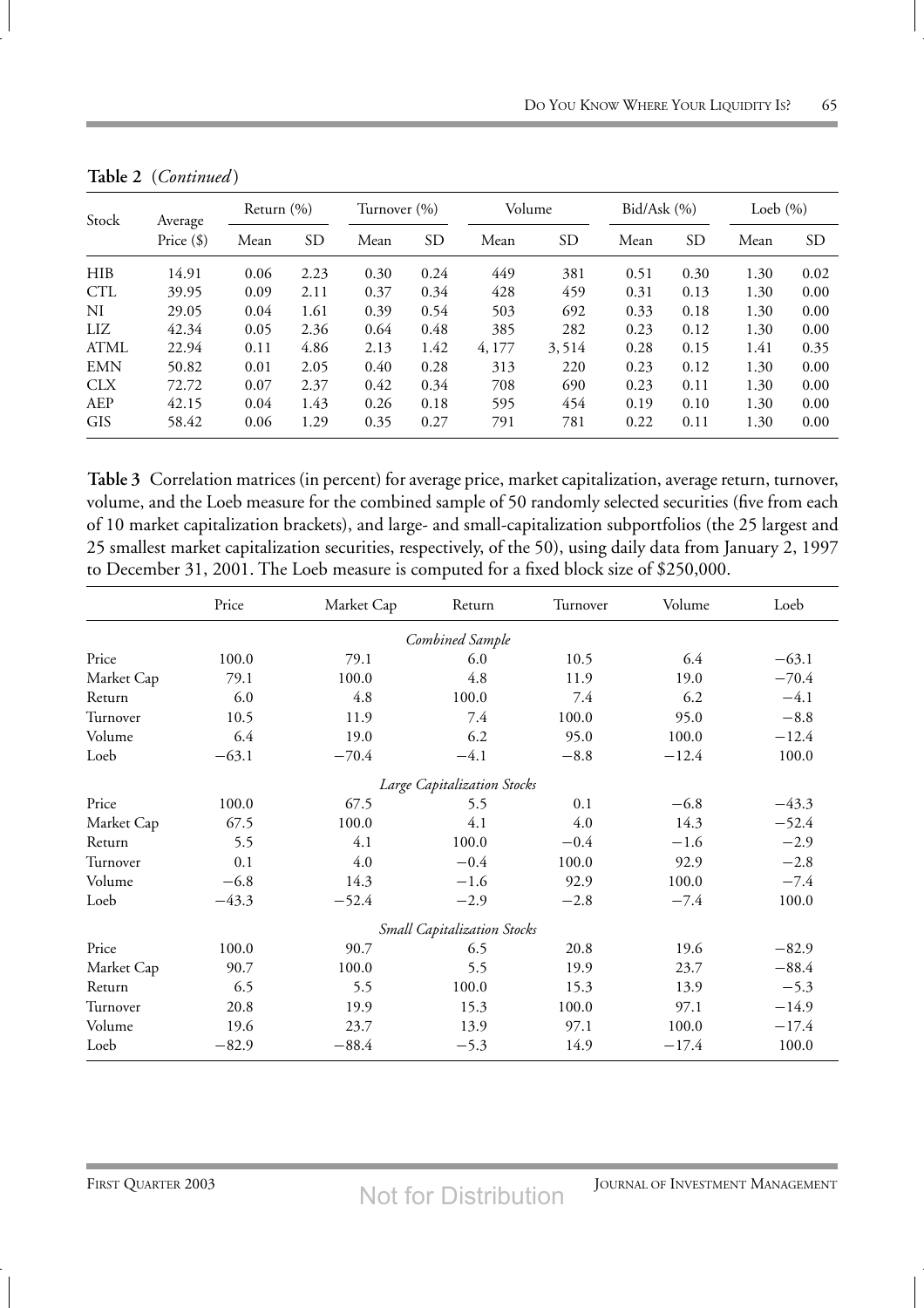the lack of variation in Loeb's metric at higher capitalization levels, a feature evident in Table 2. High positive return-volume and return-turnover correlations in the small-cap subportfolio—13.92% and 15.29%, respectively—are also noteworthy, and is not observed in the large-cap subportfolio.

Table 4 is similar to Table 3 except for the addition of another liquidity metric, the percentage bid/ask spread. Because our source of bid/ask spread data was available only starting on January 3, 2000, all the correlations were re-estimated with the more recent two-year sample from January 3, 2000 to December 31, 2001.<sup>12</sup> The patterns in Table 4 are similar to those in Table 3. Market capitalization is positively correlated with average price, turnover, and volume, and is negatively correlated with Loeb's metric and the bid/ask spread. For the combined portfolio, the turnover–Loeb and the volume–Loeb correlations as well as the turnoverbid/ask and the volume-bid/ask correlations are of the order of  $-10\%$ , that is, they have the correct sign and are statistically significant. For the large-cap subportfolio, turnover–Loeb, volume– Loeb, turnover–bid/ask, and volume–bid/ask correlations are all statistically insignificant. For the combined portfolio, and large- and small-cap subportfolios, the bid/ask–Loeb correlations are strong and equal to 27.48%, 14.68% and 40.29%, respectively.

Tables 3 and 4 confirm that the correlations between the various liquidity measures—turnover, volume, Loeb's metric, and the bid/ask spread—are generally consistent with each other, yet are not all perfectly correlated, hence each measure seems to capture certain aspects of liquidity not reflected in the others. The single exception is volume and turnover, which are extremely highly correlated, so we eliminate volume and log-volume from consideration and confine our attention to the following three liquidity measures in our empirical analysis: turnover, bid/ask spreads, and Loeb's metric.

To compute mean-variance-liquidity frontiers, we require estimates of the expected return  $\mu$  and covariance matrix  $\Sigma$  of the 50 stocks in our sample. Using daily returns data from January 2, 1997 to December 31, 2001, we compute the following standard estimators:

$$
\hat{\mu} = \frac{1}{T} \sum_{t=1}^{T} \mathbf{R}_t
$$
\n(14a)

$$
\widehat{\Sigma} = \frac{1}{T - 1} \sum_{t=1}^{T} (\mathbf{R}_t - \widehat{\mu})(\mathbf{R}_t - \widehat{\mu})' \tag{14b}
$$

where  $\mathbf{R}_t \equiv [R_{1t} \cdots R_{50t}]'$  is the vector of date-*t* returns of the 50 stocks in our sample. We convert these estimates to a monthly frequency by multiplying by 21, the number of trading days per month. Liquidity-optimized portfolios may then be constructed with these estimates and any one of the liquidity metrics defined in Section 2.

To underscore the fact that liquidity can vary considerably from one month to the next, in Sections 4.2–4.4 we will construct liquidity-optimized portfolios for the months listed in Table 5, which include the start and end of our sample as controls, as well as months that contain significant liquidity events such as the default of Russian government debt in August 1998 and the terrorist attacks of September 11, 2001.

#### *4.2 The Liquidity-Filtered Frontier*

Given estimates  $\hat{\mu}$  and  $\hat{\Sigma}$  of the mean and covariance matrix of the 50 stocks in our sample, we can readily extract the filtered counterparts  $\mu_0$  and  $\Sigma_0$  with which to construct the liquidity-filtered mean-variance frontier according to Section 3.1. For expositional convenience, we focus only on one of the three liquidity metrics—turnover—in this section, and will consider the other two liquidity metrics in Section  $4.3^{13}$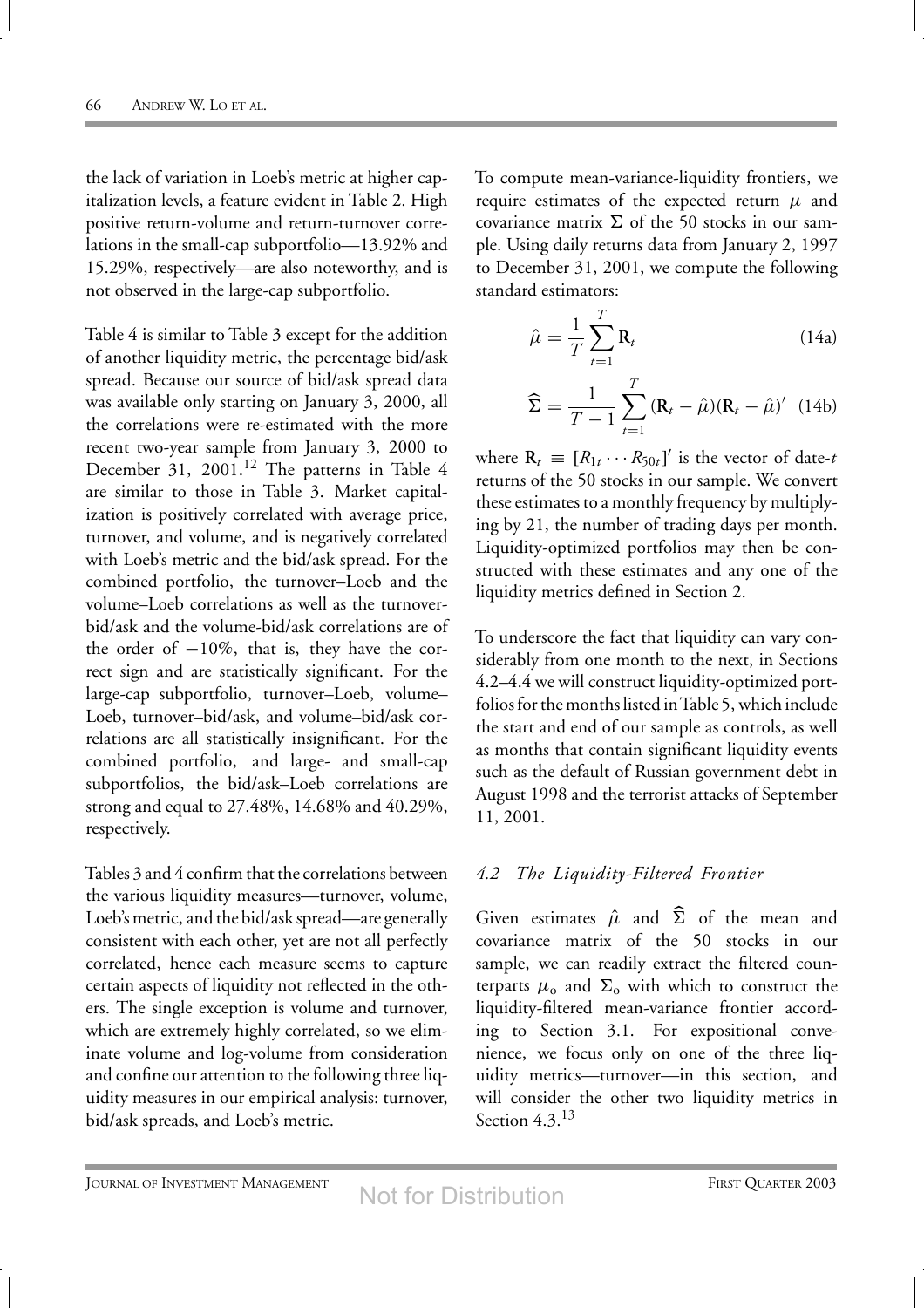**Table 4** Correlation matrices (in percent) for average price, market capitalization, average return, turnover, volume, the Loeb measure, and bid/ask spreads for the combined sample of 50 randomly selected securities (five from each of 10 market capitalization brackets), and large- and small-capitalization subportfolios (the 25 largest and 25 smallest market capitalization securities, respectively, of the 50), using daily data from January 3, 2000 to December 31, 2001. The Loeb measure is computed for a fixed block size of \$250,000, and bid/ask spreads are daily averages based on intradaily tick data.

|                             | Price   | Market Cap | Return                             | Turnover | Volume  | Loeb    | Bid/Ask |
|-----------------------------|---------|------------|------------------------------------|----------|---------|---------|---------|
|                             |         |            | Combined Sample                    |          |         |         |         |
| Price                       | 100.0   | 87.9       | 7.9                                | 14.3     | 10.2    | $-60.6$ | $-31.0$ |
| Market Cap                  | 87.9    | 100.0      | 7.0                                | 11.0     | 12.6    | $-66.7$ | 37.9    |
| Return                      | 7.9     | 7.0        | 100.0                              | 6.6      | 6.0     | $-5.0$  | $-0.4$  |
| Turnover                    | 14.3    | 11.0       | 6.6                                | 100.0    | 97.7    | $-8.6$  | $-8.6$  |
| Volume                      | 10.2    | 12.6       | 6.0                                | 97.7     | 100.0   | $-9.2$  | $-10.6$ |
| Loeb                        | $-60.6$ | $-66.7$    | $-5.0$                             | $-8.6$   | $-9.2$  | 100.0   | 27.5    |
| Bid/ask                     | $-31.0$ | $-37.9$    | $-0.4$                             | $-8.6$   | $-10.6$ | 27.5    | 100.0   |
| Large Capitalization Stocks |         |            |                                    |          |         |         |         |
| Price                       | 100.0   | 84.4       | 7.2                                | 2.0      | $-4.1$  | $-39.6$ | $-26.0$ |
| Market Cap                  | 84.4    | 100.0      | 6.6                                | $-1.1$   | 0.9     | $-44.4$ | $-34.8$ |
| Return                      | 7.2     | 6.6        | 100.0                              | 0.1      | $-0.5$  | $-3.5$  | $-1.0$  |
| Turnover                    | 2.0     | $-1.1$     | 0.1                                | 100.0    | 96.8    | 0.7     | $-5.4$  |
| Volume                      | $-4.1$  | 0.9        | $-0.5$                             | 96.8     | 100.0   | 0.6     | $-8.1$  |
| Loeb                        | $-39.6$ | $-44.4$    | $-3.5$                             | 0.7      | 0.6     | 100.0   | 14.7    |
| Bid/ask                     | $-26.0$ | $-34.8$    | $-1.0$                             | $-5.4$   | $-8.1$  | 14.7    | 100.0   |
|                             |         |            | <b>Small Capitalization Stocks</b> |          |         |         |         |
| Price                       | 100.0   | 91.4       | 8.7                                | 26.7     | 24.5    | $-81.6$ | $-36.0$ |
| Market Cap                  | 91.4    | 100.0      | 7.4                                | 23.0     | 24.2    | $-89.1$ | $-41.0$ |
| Return                      | 8.7     | 7.4        | 100.0                              | 13.1     | 12.6    | $-6.6$  | 0.2     |
| Turnover                    | 26.7    | 23.0       | 13.1                               | 100.0    | 98.6    | $-18.0$ | $-11.8$ |
| Volume                      | 24.5    | 24.2       | 12.6                               | 98.6     | 100.0   | $-19.0$ | $-13.2$ |
| Loeb                        | $-81.6$ | $-89.1$    | $-6.6$                             | $-18.0$  | $-19.0$ | 100.0   | 40.3    |
| Bid/ask                     | $-36.0$ | $-41.0$    | 0.2                                | $-11.8$  | $-13.2$ | 40.3    | 100.0   |

In Table 6 we report the means and standard deviations of two benchmark portfolios—the global minimum-variance portfolio, and the tangency portfolio—and the Sharpe ratio of the tangency portfolio for various levels of the liquidity filter for each of the months listed in Table  $5.^{14}$  For each set of portfolios of a given month, the first row with "Liquidity Metric" set to 0.00—corresponds to portfolios with no liquidity filters imposed, hence these refer to the usual mean-variance benchmark portfolios. Subsequent rows of a given month correspond to portfolios with increasingly stricter liquidity filters imposed at fixed increments until the liquidity filter yields too few securities to construct a meaningful efficient frontier (four securities or less).

Consider the first group of rows in Table 6, for December 1996, the start of our sample period. Without any liquidity filtering, the tangency portfolio has an expected monthly return of 4.13% and a monthly return standard deviation of 5.72%,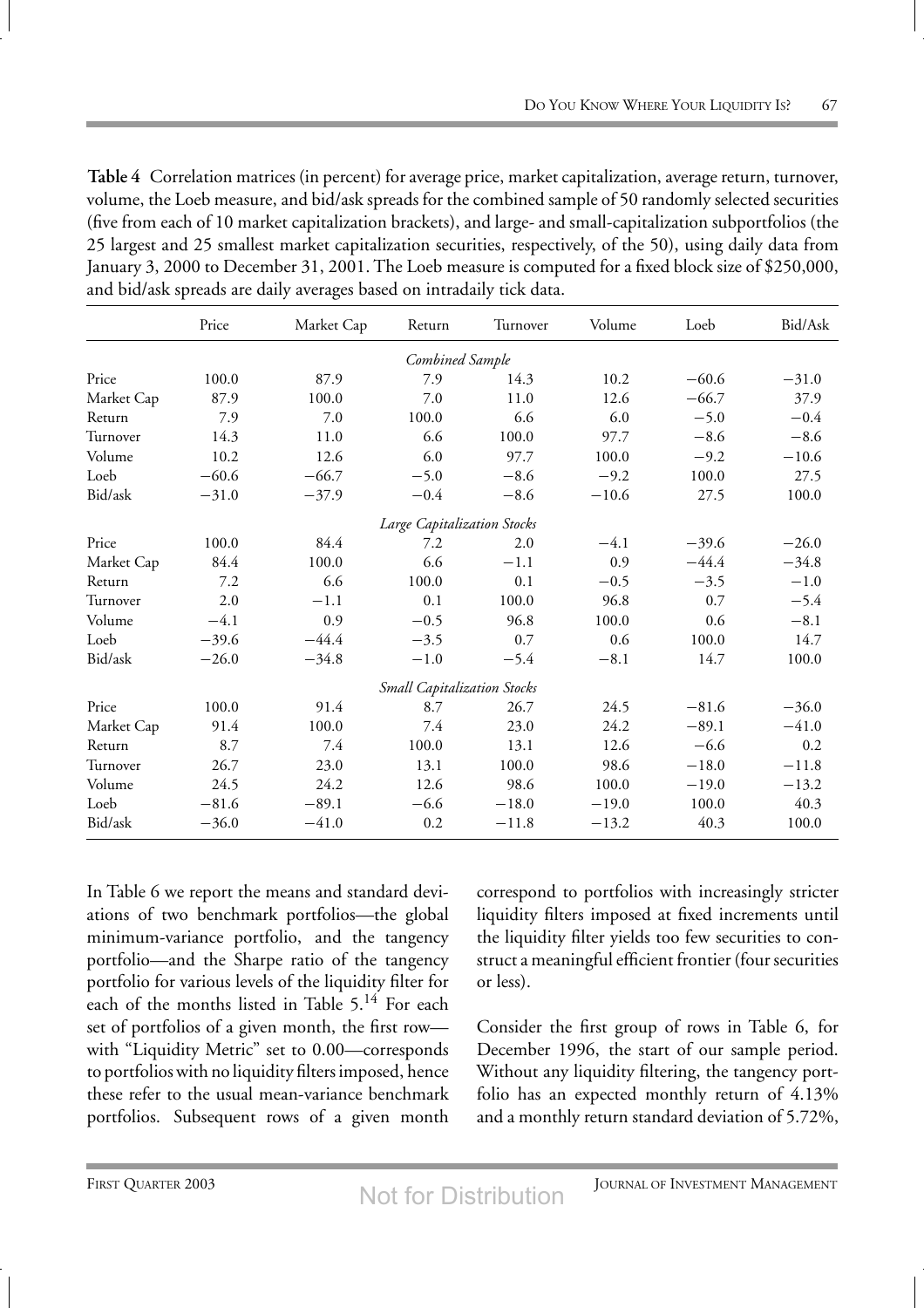| Table 5 Significant months during the sam-        |  |  |  |  |  |
|---------------------------------------------------|--|--|--|--|--|
| ple period from December 1996 to December         |  |  |  |  |  |
| 2001 for which liquidity-optimized portfolios are |  |  |  |  |  |
| constructed.                                      |  |  |  |  |  |

| l )ate           | Event                                                |
|------------------|------------------------------------------------------|
| December 1996    | Beginning of sample                                  |
| August 1998      | Russian default/LTCM                                 |
| October 1998     | Fall of 1998                                         |
| March 2000       | First peak of S&P 500                                |
| <b>July 2000</b> | Second peak of S&P 500                               |
| April 2001       | First bottom of S&P 500                              |
| September 2001   | 9/11 terrorist, attacks, second<br>bottom of S&P 500 |
| December 2001    | End of sample                                        |

implying a monthly Sharpe ratio of  $0.65$ .<sup>15</sup> However, with a liquidity filter of 2.29 imposed—only stocks with liquidity metrics greater than or equal to 2.29 are included in the portfolio—the tangency portfolio changes to one with an expected return of 4.23%, a standard deviation of 8.20%, and a Sharpe ratio of 0.46. Although the expected return increases, the standard deviation increases more than proportionally so as to yield a Sharpe ratio that is only 71% of the unfiltered portfolio's Sharpe ratio. As the liquidity filter threshold  $\ell_o$  in (10) is increased, the Sharpe ratio of the tangency portfolio will continue to decrease since it represents the best risk/reward trade-off available for a given set of securities, and portfolios with lower values of  $\ell_{\varrho}$  include all the securities of portfolios with higher values of  $\ell_{o}$  but not vice-versa. For the month of December 1996, a liquidity filter of 9.15 yields a Sharpe ratio for the tangency portfolio of 0.39, almost half the value of the unfiltered portfolio's Sharpe ratio.

However, the trade-off between liquidity and the risk/reward profile of the efficient frontier is quite different during March 2000, the height of the bull market when the first peak of the S&P 500

is attained. For the same level of liquidity, 2.29, the Sharpe ratio of the tangency portfolio is 0.64, virtually identical to that of the unfiltered portfolio.<sup>16</sup> In contrast to December 1996, liquidity seems to be less problematic in March 2000, with little or no material impact of liquidity filtering on the Sharpe ratio. In fact, even in the extreme case of a filter of 9.15, the resulting Sharpe ratio is 0.50 in March 2000, which is higher than the Sharpe ratio of the December 1996 filtered tangency portfolio with a filter of 2.29. In fact, a filter level of 22.86 is required in March 2000 to yield a Sharpe of 0.40, which is approximately the risk/reward profile of the portfolio with the most extreme liquidity filter in December 1996, a filter of 9.15.

The results in Table 6 are more readily appreciated via graphical representation since we have now expanded the focus from two dimensions (mean and variance) to three (mean, variance, and liquidity). Figures 2 and 3 display liquidity-filtered mean-variance-liquidity (MVL) efficient frontiers for each of the dates in Table 5. At the "ground level" of each of the three-dimensional coordinate cubes in Figures 2 and 3, we have the familiar expected-return and standard-deviation axes. The liquidity threshold  $\ell_0$  of (10) is measured along the vertical axis. In the plane of ground level, the liquidity level is zero hence the efficient frontier is the standard Markowitz mean-variance efficient frontier, and this frontier will be identical across all the months in our sample since the estimated mean  $\hat{\mu}$  and covariance matrix  $\Sigma$  are based on the entire sample of daily data from January 2, 1997 to December 31, 2001 and do not vary over time. However, as the liquidity metric is used to filter the set of securities to be included in constructing the mean-variance-efficient frontier, the risk/reward profile of the frontier will change, as depicted by the color of the surface. By construction, the liquidity of a filtered portfolio is always greater than or equal to the liquidity threshold  $\ell_{o}$ , and since the normalization of all liquidity metrics is performed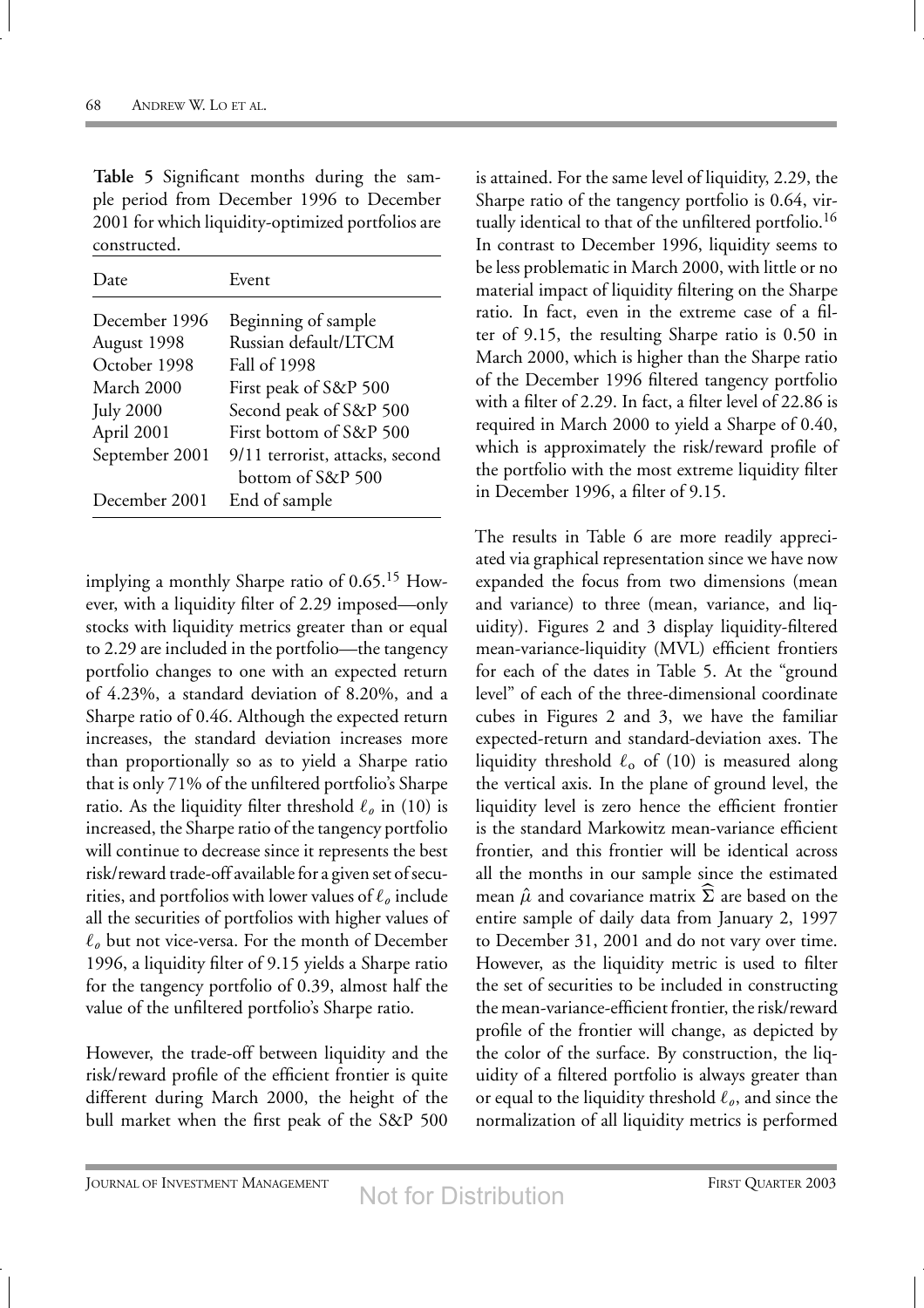**Table 6** Monthly means and standard deviations of tangency and minimum-variance portfolios of liquidity–filtered MVL-efficient frontiers for 50 randomly selected stocks (five from each of 10 market capitalization brackets), based on a monthly normalized turnover liquidity metric for the months of December 1996, August 1998, October 1998, March 2000, July 2000, April 2001, September 2001, and December 2001. Expected returns and covariances of the 50 individual securities are estimated with daily returns data from January 2, 1997 to December 31, 2001 and do not vary from month to month.

|         | Liquidity | Tangency |           | Min Var |           |          |
|---------|-----------|----------|-----------|---------|-----------|----------|
| Date    | Metric    | Mean     | <b>SD</b> | Mean    | <b>SD</b> | Sharpe   |
| 1996-12 | 0.00      | 4.13     | 5.72      | 1.53    | 3.37      | 0.65     |
| 1996-12 | 2.29      | 4.23     | 8.20      | 1.49    | 4.91      | 0.46     |
| 1996-12 | 4.57      | 5.72     | 13.04     | 2.49    | 8.58      | 0.40     |
| 1996-12 | 6.86      | 6.32     | 15.10     | 2.51    | 9.71      | 0.39     |
| 1996-12 | 9.15      | 6.41     | 15.36     | 5.29    | 14.14     | 0.39     |
| 1998-08 | 0.00      | 4.13     | 5.72      | 1.53    | 3.37      | 0.65     |
| 1998-08 | 2.29      | 4.22     | 6.94      | 1.60    | 4.29      | 0.55     |
| 1998-08 | 4.57      | 5.96     | 13.69     | 1.84    | 7.69      | $0.40\,$ |
| 1998-08 | 6.86      | 6.36     | 15.28     | 2.47    | 9.61      | 0.39     |
| 1998-08 | 9.15      | 6.36     | 16.21     | 4.06    | 12.77     | 0.37     |
| 1998-10 | 0.00      | 4.13     | 5.72      | 1.53    | 3.37      | 0.65     |
| 1998-10 | 2.29      | 3.53     | 6.52      | 1.48    | 3.86      | 0.48     |
| 1998-10 | 4.57      | 4.13     | 8.59      | 1.79    | 5.38      | 0.43     |
| 1998-10 | 6.86      | 6.07     | 13.96     | 2.42    | 9.27      | 0.40     |
| 1998-10 | 9.15      | 6.07     | 13.96     | 2.80    | 9.60      | 0.40     |
| 1998-10 | 11.43     | 6.18     | 14.75     | 2.70    | 9.68      | 0.39     |
| 2000-03 | 0.00      | 4.13     | 5.72      | 1.53    | 3.37      | 0.65     |
| 2000-03 | 2.29      | 4.25     | 6.02      | 1.60    | 3.57      | 0.64     |
| 2000-03 | 4.57      | 4.31     | 6.90      | 1.69    | 4.20      | 0.56     |
| 2000-03 | 6.86      | 4.98     | 8.86      | 2.44    | 6.36      | 0.51     |
| 2000-03 | 9.15      | 5.71     | 10.63     | 4.25    | 9.41      | 0.50     |
| 2000-03 | 11.43     | 5.69     | 10.61     | 4.53    | 9.58      | 0.50     |
| 2000-03 | 13.72     | 6.01     | 11.54     | 5.07    | 10.72     | 0.48     |
| 2000-03 | 16.00     | 6.09     | 12.60     | 4.92    | 11.41     | 0.45     |
| 2000-03 | 18.29     | 6.11     | 12.64     | 5.13    | 11.69     | 0.45     |
| 2000-03 | 20.58     | 6.14     | 14.44     | 4.86    | 12.80     | 0.40     |
| 2000-03 | 22.86     | 6.14     | 14.44     | 4.86    | 12.80     | 0.40     |
| 2000-03 | 25.15     | 4.32     | 16.00     | 3.68    | 14.62     | 0.24     |
| 2000-07 | 0.00      | 4.13     | 5.72      | 1.53    | 3.37      | 0.65     |
| 2000-07 | 2.29      | 3.88     | 6.43      | 1.53    | 3.79      | 0.54     |
| 2000-07 | 4.57      | 4.98     | 10.55     | 2.33    | 7.50      | 0.43     |
| 2000-07 | 6.86      | 5.94     | 13.17     | 3.90    | 11.14     | 0.42     |
| 2000-07 | 9.15      | 6.34     | 15.69     | 4.85    | 13.80     | 0.38     |
| 2001-04 | 0.00      | 4.13     | 5.72      | 1.53    | 3.37      | 0.65     |
| 2001-04 | 2.29      | 4.40     | 6.88      | 1.52    | 3.90      | 0.58     |
| 2001-04 | 4.57      | 6.45     | 11.67     | 2.47    | 7.70      | 0.52     |
| 2001-04 | 6.86      | 6.36     | 13.61     | 2.73    | 9.54      | 0.44     |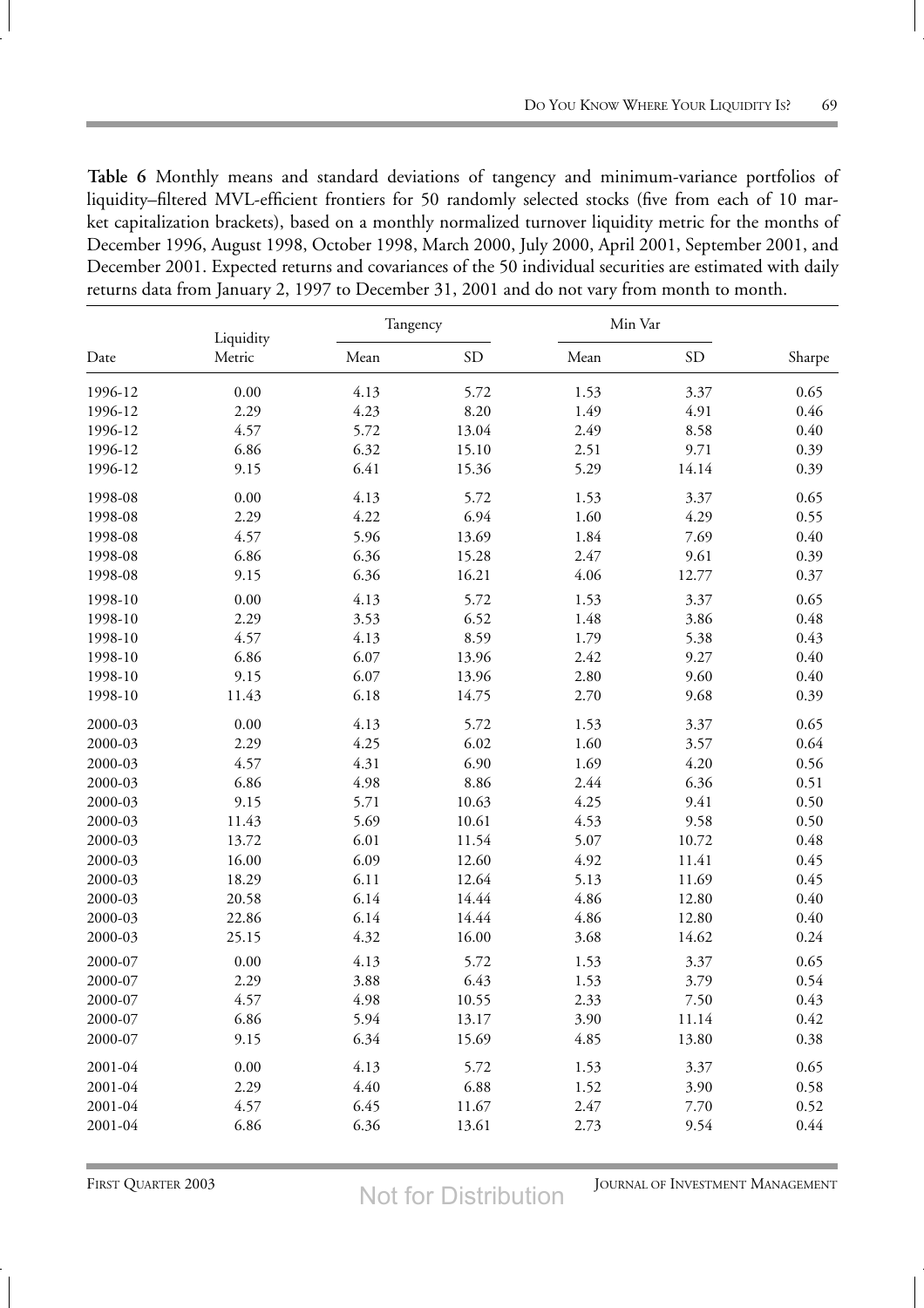|             | Liquidity | Tangency |           | Min Var |           |        |
|-------------|-----------|----------|-----------|---------|-----------|--------|
| Date        | Metric    | Mean     | <b>SD</b> | Mean    | <b>SD</b> | Sharpe |
| $2001 - 04$ | 9.15      | 6.46     | 15.33     | 4.19    | 12.84     | 0.39   |
| $2001 - 04$ | 11.43     | 6.68     | 16.79     | 3.97    | 13.26     | 0.37   |
| 2001-09     | 0.00      | 4.13     | 5.72      | 1.53    | 3.37      | 0.65   |
| 2001-09     | 2.29      | 4.27     | 6.84      | 1.70    | 4.19      | 0.56   |
| 2001-09     | 4.57      | 5.34     | 11.02     | 1.54    | 6.39      | 0.44   |
| 2001-09     | 6.86      | 5.30     | 11.09     | 2.32    | 7.22      | 0.44   |
| 2001-09     | 9.15      | 6.50     | 14.49     | 5.55    | 13.41     | 0.41   |
| 2001-12     | 0.00      | 4.13     | 5.72      | 1.53    | 3.37      | 0.65   |
| 2001-12     | 2.29      | 3.84     | 6.46      | 1.47    | 3.75      | 0.53   |
| 2001-12     | 4.57      | 5.04     | 10.17     | 1.50    | 5.94      | 0.45   |
| 2001-12     | 6.86      | 5.37     | 11.53     | 2.26    | 8.30      | 0.43   |
| 2001-12     | 9.15      | 6.50     | 14.51     | 4.43    | 12.40     | 0.42   |

|  | Table 6 (Continued) |
|--|---------------------|
|--|---------------------|

cross-sectionally as well as through time, the color and the height of the frontiers at different dates have the same meaning and can be compared to one another.

Figures 2 and 3 show that as the liquidity filter is imposed, the frontier located at ground level rises steeply—implying relatively little impact on the risk/reward trade-off—until the liquidity threshold reaches the level of the least liquid stock in the portfolio. When the threshold  $\ell_{o}$  is incremented further, some of the illiquid stocks fail to satisfy the liquidity filter and are eliminated from the filtered portfolio. As the number of stocks in the portfolio is reduced in this fashion, the MVL frontier becomes less efficient and the frontier surface shifts inward, in the north-east direction.<sup>17</sup> For sufficiently high liquidity thresholds, too few securities satisfy the filter and it becomes impossible to compute a non-degenerate MVL frontier, hence the graph ends beyond these levels.<sup>18</sup>

The evolution of the MVL-efficient frontier is highly dependent on the underlying trends in the liquidity distribution. During our 5-year sample

period, the average monthly turnover of our randomly selected portfolio of 50 stocks grew steadily from 0.56% in 1997 to 0.90% in 2000, along with the level of the market. In 2001, the market declined dramatically and the average turnover decreased to 0.70%. The higher moments of turnover—the standard deviation, skewness, and kurtosis—followed similar but somewhat more dramatic trends. At 0.17% and 0.16% in 1997 and 1998, respectively, the standard deviation of turnover was almost unchanged as the market rallied. In 2000, when average turnover peaked at 0.90%, the standard deviation of turnover also peaked at 0.42%, i.e., the distribution of turnover expanded. At the same time, extremely high skewness and kurtosis during the boom years of 1999 and 2000 indicated that a small number of stocks enjoyed very active trading. As markets declined in 2001, the moments of the distribution of turnover returned to their 1997 levels.

These patterns are borne out by the graphs in Figures 2 and 3. The upper left subplot in Figure 2 shows the MVL-efficient frontier calculated using turnover in December 1996. At this point in time,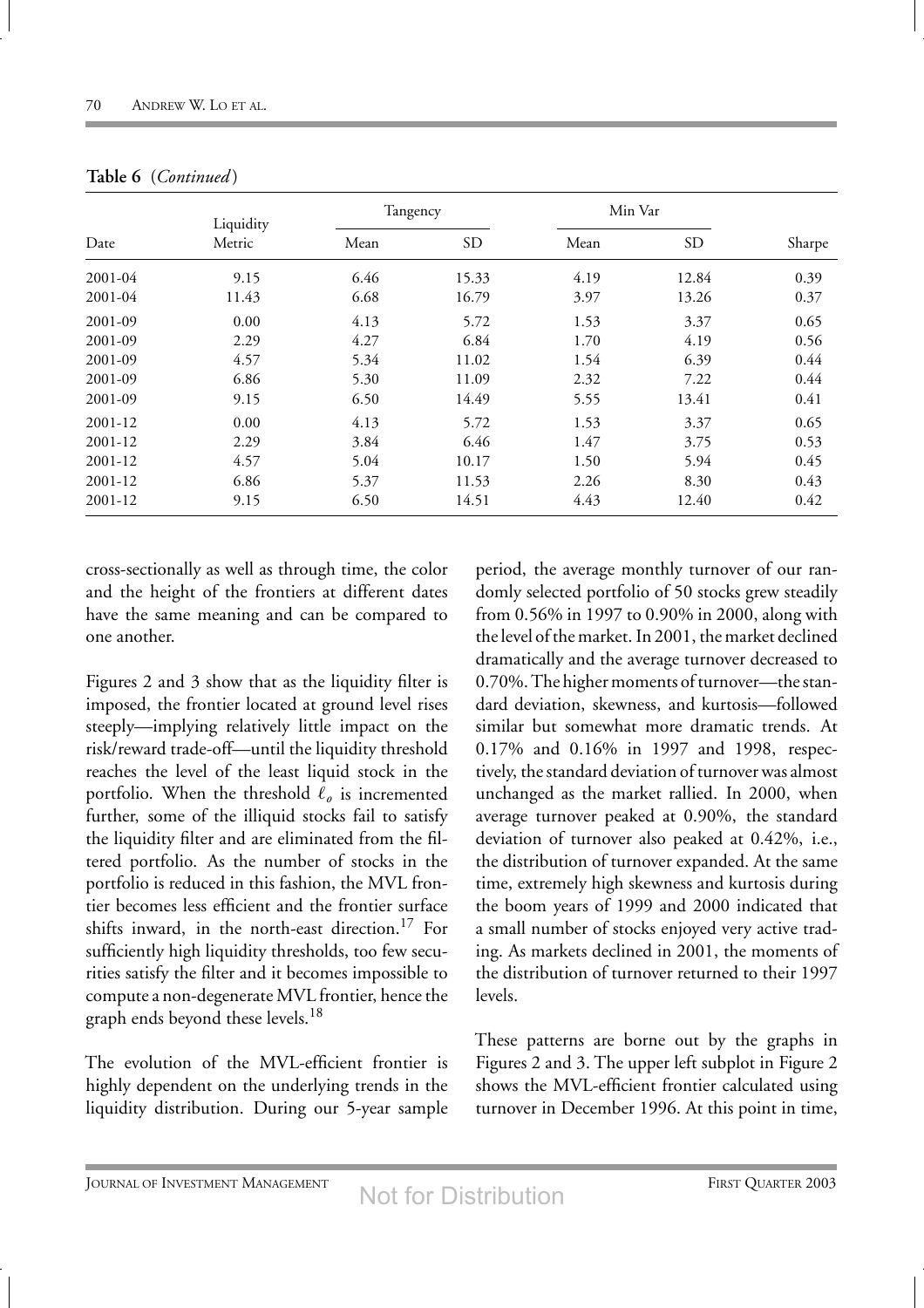

**Figure 2** Liquidity-filtered MVL-efficient frontiers for 50 randomly selected stocks (five from each of 10 market capitalization brackets), based on a monthly normalized turnover liquidity metric for the months of December 1996, August 1998, October 1998, and March 2000. Expected returns and covariances of the 50 individual securities are estimated with daily returns data from January 2, 1997 to December 31, 2001 and do not vary from month to month. Color strips to the right of each figure provide the correspondence between liquidity levels and the spectrum.

the turnover distribution was quite compressed by historical standards and its mean was relatively low. When the liquidity filter is raised, the frontier shifts to the northeast and its risk/return profile deteriorates. Similar patterns are observed in the upper right and lower left subplots in Figure 2, corresponding to August 1998 and October 1998, respectively. Although the levels of the S&P 500 in both months were similar, the liquidity conditions were apparently more favorable in October 1998, which is depicted by a brighter color and steeper MVL surface in the latter case. In March 2000 (lower right subplot of Figure 2), the market reached its peak. During that time, the mean and standard deviation of turnover were both very high, making the liquidity filter almost irrelevant up to a very high liquidity threshold. However, during the bear market of late 2000 and 2001 (Figure 3), liquidity deteriorated considerably and the MVL-efficient frontier flattens out to levels comparable with 1996.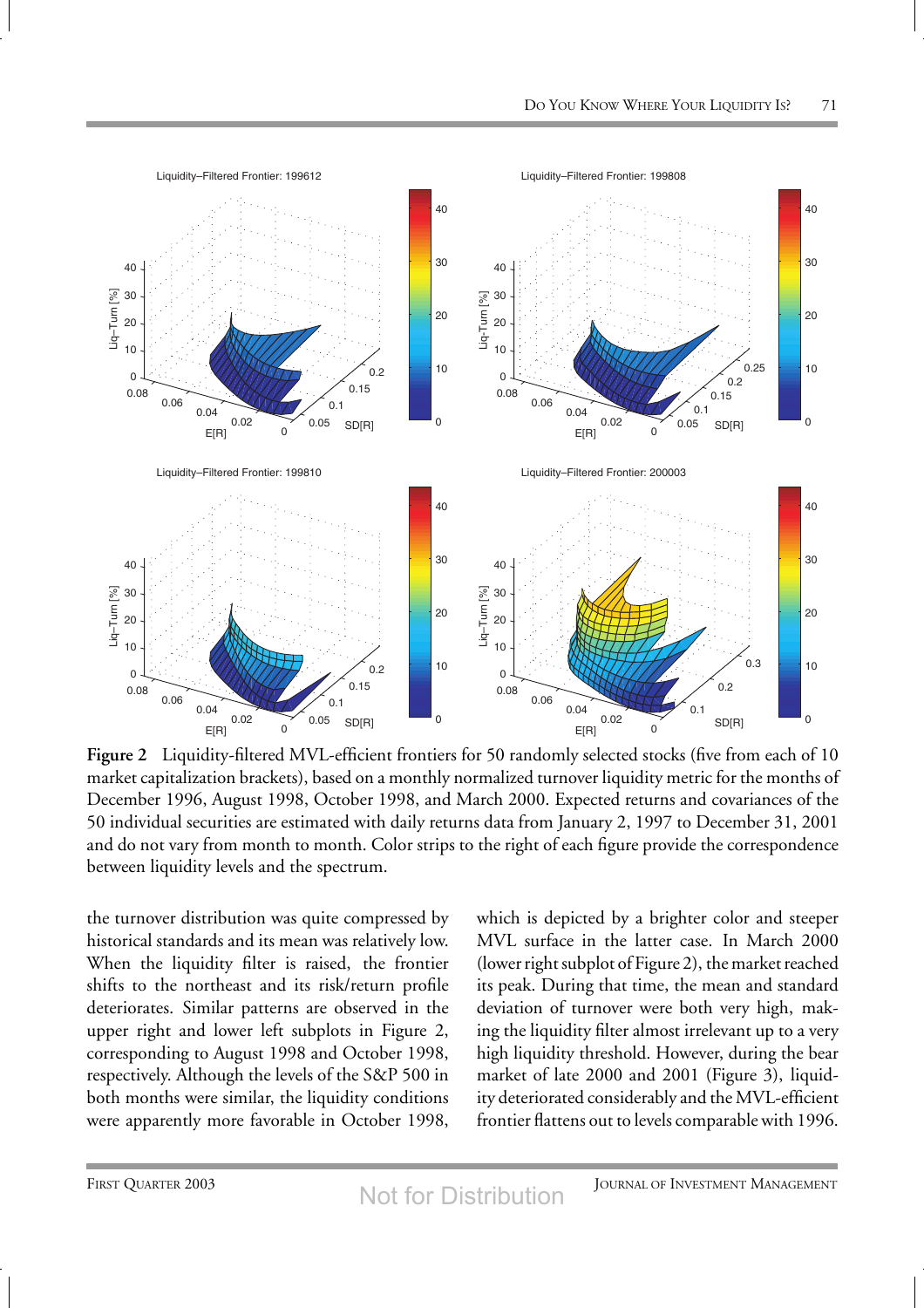

**Figure 3** Liquidity-filtered MVL-efficient frontiers for 50 randomly selected stocks (five from each of 10 market capitalization brackets), based on a monthly normalized turnover liquidity metric for the months of July 2000, April 2001, September 2001, and December 2001. Expected returns and covariances are estimated with daily returns data from January 2, 1997 to December 31, 2001. Color strips to the right of each figure provide the correspondence between liquidity levels and the spectrum.

An alternative to describing the evolution of the MVL surface is to select a small number of characteristic points on this surface and to plot the trajectories of these points in mean-standard deviation-liquidity space through time. For any mean-variance-efficient frontier, the most relevant point is, of course, the tangency portfolio. In Figures 4 and 5, the *trajectories* of the tangency portfolio are plotted for various levels of the liquidity filter and over time. Each point along the trajectory corresponds to the tangency portfolio of

the efficient frontier for a given liquidity threshold  $\ell_{\varrho}$ . The numerical value of the threshold (in percent) is displayed next to the tangency point, and the position of each point is projected onto the ground-level plane for visual clarity. In addition, two sets of lines are drawn on the ground-level plane: a straight line connecting the riskless portfolio to each tangency portfolio (whose slope is the Sharpe ratio of the tangency portfolio), and curved lines which are MVL frontiers for various levels of the liquidity filter. For each figure, the trajectory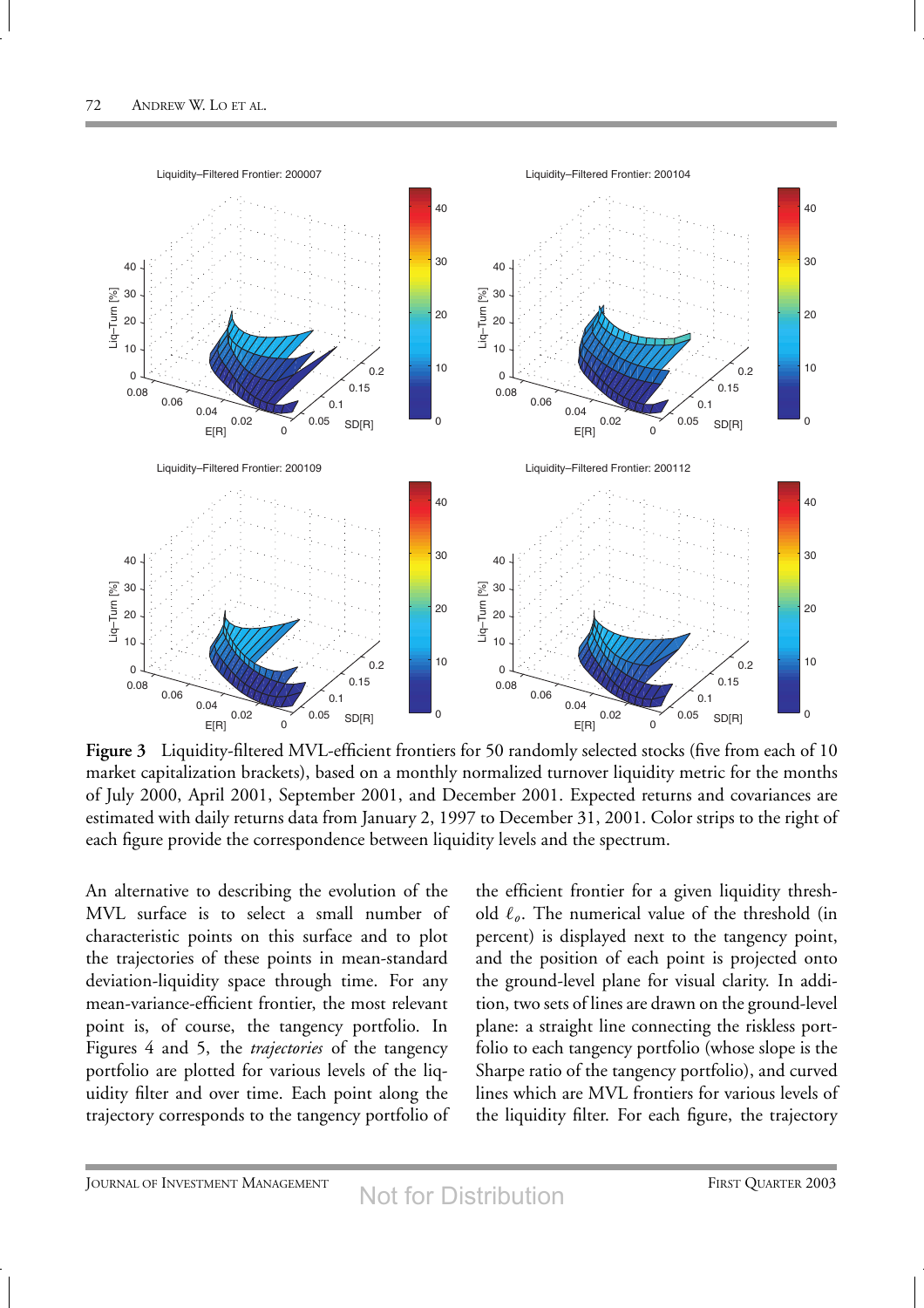

**Figure 4** Trajectories of the tangency portfolio for liquidity-filtered MVL-efficient frontiers for 50 randomly selected stocks (five from each of 10 market capitalization brackets), based on a monthly normalized turnover liquidity metric for the months of December 1996, August 1998, October 1998, and March 2000. Expected returns and covariances of the 50 individual securities are estimated with daily returns data from January 2, 1997 to December 31, 2001 and do not vary from month to month.

of the tangency point starts at the same location on the ground-level plane. In the absence of any liquidity effects, the trajectory of the tangency portfolio would be vertical and its projection onto the ground-level plane would coincide with its starting point, but because the liquidity filter does have an impact in filtering out certain securities, as the threshold increases, the trajectory of the tangency portfolio moves eastward and away from the viewer. The ground-level projection of the tangency trajectory moves initially in the east/northeast direction but always yielding less desirable Sharpe ratios. In some cases, as the liquidity threshold increases, the ground-level projection of the tangency portfolio turns southeast, yielding tangency portfolios with higher volatility and lower expected return, but with higher levels of liquidity (see, for example, the lower right subplot, for March 2000, in Figure 4). At some point, when it becomes impossible for any of the 50 randomly selected securities to satisfy the liquidity filter, the trajectory terminates. The dynamics of the trajectory of the tangency portfolio is a qualitative alternative to assessing the impact of liquidity on the characteristics of a mean-variance optimal portfolio.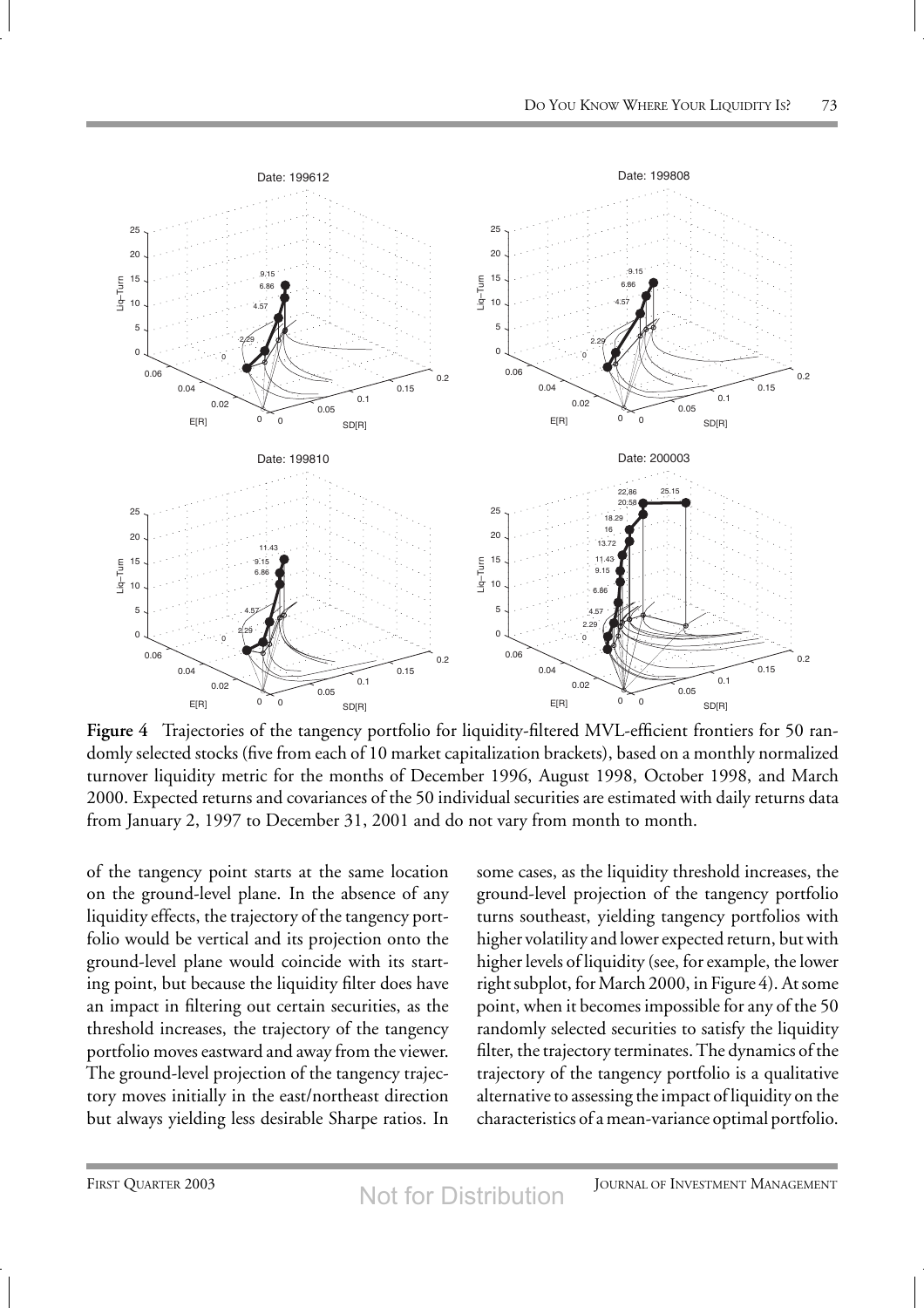

**Figure 5** Trajectories of the tangency portfolio for liquidity-filtered MVL-efficient frontiers for 50 randomly selected stocks (five from each of 10 market capitalization brackets), based on a monthly normalized turnover liquidity metric for the months of July 2000, April 2001, September 2001, and December 2001. Expected returns and covariances of the 50 individual securities are estimated with daily returns data from January 2, 1997 to December 31, 2001 and do not vary from month to month.

The graphs in Figures 4 and 5 show that for successively higher liquidity filters, the risk/reward profile of the efficient frontier—as measured by the tangency portfolio—worsens, but at different rates for different months. Figure 6 depicts the time variation of this trade-off more explicitly by graphing the trajectories of Sharpe ratios as a function of the liquidity filter for each of the months in Table 5. This two-dimensional representation of a three-dimensional object is a

simple way to highlight the trade-off between liquidity and investment performance. When the level of liquidity is high (March 2000), the Sharpe ratio declines rather slowly in response to rising levels of liquidity filtering, but when liquidity conditions are poor (September 2001), the Sharpe ratio falls precipitously as the liquidity threshold is increased. For liquidity-filtered portfolios, the decline in performance takes the form of discrete jumps because the liquidity threshold changes the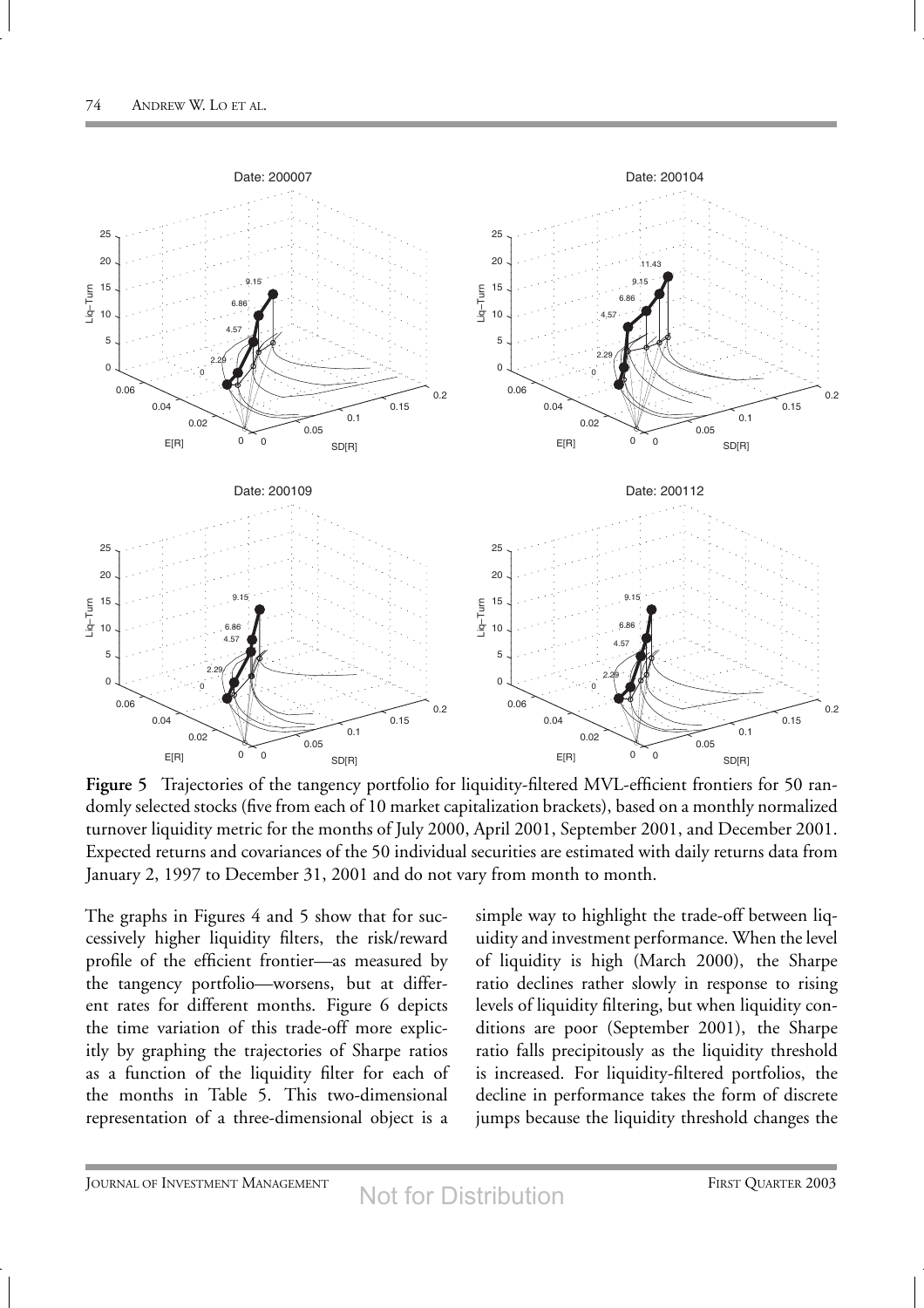

**Figure 6** Sharpe ratio trajectories of tangency portfolios of liquidity-filtered MVL-efficient frontiers for 50 randomly selected stocks (five from each of 10 market capitalization brackets), based on a monthly normalized turnover liquidity metric, as a function of the liquidity filter, for the months of December 1996, August 1998, October 1998, March 2000, July 2000, April 2001, September 2001, and December 2001. Expected returns and covariances of the 50 individual securities are estimated with daily returns data from January 2, 1997 to December 31, 2001 and do not vary from month to month. Thicker lines represent trajectories from more recent months.

composition of the portfolio by filtering out illiquid stocks. We shall see in Section 4.3 that imposing liquidity constraints can smooth out these jumps.

## *4.3 The Liquidity-Constrained Frontier*

The liquidity-filtered portfolios described in Section 4.2 illustrate the potential value of

incorporating simple notions of liquidity into the portfolio construction process, but a more direct approach is to impose liquidity constraints directly into the optimization problem as described in Section 3.2. Table 7 summarizes the characteristics of liquidity-constrained portfolios for the same 50 stocks considered in Section 4.2 using the same liquidity metric, monthly normalized turnover.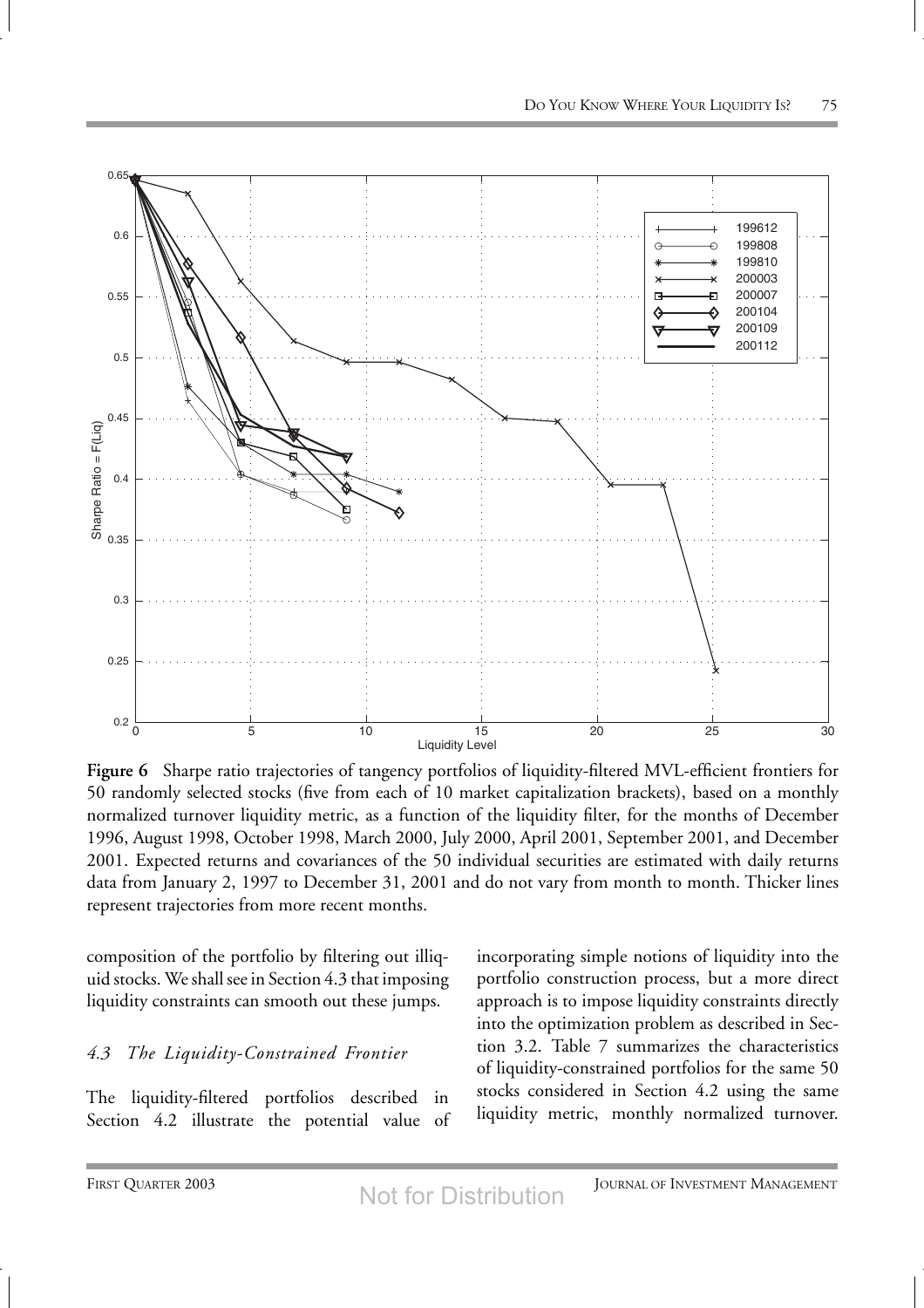m.

| Table 7 Monthly means and standard deviations of tangency and minimum-variance portfolios of              |
|-----------------------------------------------------------------------------------------------------------|
| liquidity-constrained MVL-efficient frontiers for 50 randomly selected stocks, (five from each of 10 mar- |
| ket capitalization brackets), based on a monthly normalized turnover liquidity metric for the months of   |
| December 1996, August 1998, October 1998, March 2000, July 2000, April 2001, September 2001, and          |
| December 2001. Expected returns and covariances of the 50 individual securities are estimated with daily  |
| returns data from January 2, 1997 to December 31, 2001 and do not vary from month to month.               |

| Date    | Liquidity _    | Tangency |            | Min Var |            |        | Date        | Liquidity _    | Tangency |            | Min Var |            |        |
|---------|----------------|----------|------------|---------|------------|--------|-------------|----------------|----------|------------|---------|------------|--------|
|         | Threshold Mean |          | <b>SD</b>  | Mean    | <b>SD</b>  | Sharpe |             | Threshold Mean |          | <b>SD</b>  | Mean    | <b>SD</b>  | Sharpe |
| 1996-12 | 0.00           | 4.13     | 5.72       | 1.53    | 3.37       | 0.65   | 2000-03     | 34.29          |          | 6.01 14.74 |         | 4.84 13.44 | 0.38   |
| 1996-12 | 2.29           | 4.13     | 5.72       | 1.53    | 3.39       | 0.65   | 2000-03     | 36.58          | 6.03     | 16.08      | 4.84    | 14.66      | 0.35   |
| 1996-12 | 4.57           | 4.99     | 7.36       | 1.69    | 4.15       | 0.62   | 2000-03     | 38.87          | 6.03     | 17.61      | 4.86    | 16.08      | 0.32   |
| 1996-12 | 6.86           | 5.71     | 9.53       | 1.98    | 5.69       | 0.55   | 2000-03     | 41.15          | 6.00     | 19.33      | 4.85    | 17.70      | 0.29   |
| 1996-12 | 9.15           | 5.78     | 11.18      | 2.26    | 7.66       | 0.48   | 2000-03     | 43.44          | 5.83     | 20.85      | 4.76    | 19.45      | 0.26   |
| 1996-12 | 11.43          | 5.65     | 13.03      | 2.61    | 9.88       | 0.40   | 2000-07     | 0.00           | 4.13     | 5.72       | 1.53    | 3.37       | 0.65   |
| 1996-12 | 13.72          | 5.28     | 14.86      | 2.83    | 12.39      | 0.33   | 2000-07     | 2.29           | 4.13     | 5.72       | 1.53    | 3.37       | 0.65   |
| 1998-08 | 0.00           | 4.13     | 5.72       | 1.53    | 3.37       | 0.65   | 2000-07     | 4.57           | 4.12     | 5.70       | 1.73    | 3.62       | 0.65   |
| 1998-08 | 2.29           | 4.13     | 5.72       | 1.53    | 3.38       | 0.65   | 2000-07     | 6.86           | 4.96     | 7.23       | 1.97    | 4.42       | 0.63   |
| 1998-08 | 4.57           | 4.81     | 6.93       | 1.76    | 4.09       | 0.63   | 2000-07     | 9.15           | 5.92     | 9.38       | 2.33    | 5.61       | 0.59   |
| 1998-08 | 6.86           | 5.90     | 9.44       | 2.14    | 5.57       | 0.58   | 2000-07     | 11.43          | 6.14     | 10.61      | 2.70    | 7.06       | 0.54   |
| 1998-08 | 9.15           | 6.11     | 10.97      | 2.60    | 7.56       | 0.52   | 2000-07     | 13.72          | 6.17     | 11.78      | 3.09    | 8.67       | 0.49   |
| 1998-08 | 11.43          | 6.12     | 12.69      | 3.16    | 9.84       | 0.45   | 2000-07     | 16.00          | 6.24     | 13.25      | 3.50    | 10.37      | 0.44   |
| 1998-08 | 13.72          | 6.13     | 14.95      | 3.81    | 12.38      | 0.38   | 2000-07     | 18.29          | 6.36     | 15.08      | 3.91    | 12.15      | 0.39   |
| 1998-10 | 0.00           | 4.13     | 5.72       | 1.53    | 3.37       | 0.65   | 2000-07     | 20.58          | 6.51     | 17.26      | 4.32    | 14.00      | 0.35   |
| 1998-10 | 2.29           | 4.13     | 5.72       | 1.53    | 3.37       | 0.65   | 2001-04     | 0.00           | 4.13     | 5.72       | 1.53    | 3.37       | 0.65   |
| 1998-10 | 4.57           | 4.13     | 5.72       | 1.55    | 3.42       | 0.65   | 2001-04     | 2.29           | 4.13     | 5.72       | 1.53    | 3.37       | 0.65   |
| 1998-10 | 6.86           | 4.46     | 6.33       | 1.66    | 3.75       | 0.64   | 2001-04     | 4.57           | 4.16     | 5.77       | 1.63    | 3.66       | 0.65   |
| 1998-10 | 9.15           | 4.98     | 7.42       | 1.76    | 4.33       | 0.61   | 2001-04     | 6.86           | 5.33     | 7.95       | 1.69    | 4.45       | 0.61   |
| 1998-10 | 11.43          | 5.52     | 8.69       | 1.90    | 5.09       | 0.59   | 2001-04     | 9.15           | 5.90     | 9.53       | 1.94    | 5.59       | 0.57   |
| 1998-10 | 13.72          | 5.62     | 9.38       | 2.02    | 5.98       | 0.55   | 2001-04     | 11.43          | 5.92     | 10.45      | 2.09    | 6.95       | 0.53   |
| 1998-10 | 16.00          | 5.66     | 10.10      | 2.25    | 6.98       | 0.52   | 2001-04     | 13.72          | 5.80     | 11.48      | 2.31    | 8.48       | 0.47   |
| 1998-10 | 18.29          | 5.63     | 10.85      | 2.45    | 8.03       | 0.48   | 2001-04     | 16.00          | 5.55     | 12.63      | 2.55    | 10.10      | 0.40   |
| 1998-10 | 20.58          | 5.56     | 11.67      | 2.65    | 9.13       | 0.44   | 2001-04     | 18.29          | 5.28     | 14.19      | 2.78    | 11.80      | 0.34   |
| 1998-10 | 22.86          | 5.51     | 12.62      | 2.84    | 10.27      | 0.40   | 2001-09     | 0.00           | 4.13     | 5.72       | 1.53    | 3.37       | 0.65   |
| 1998-10 | 25.15          | 5.37     | 13.51      | 3.02    | 11.46      | 0.37   | 2001-09     | 2.29           | 4.13     | 5.72       | 1.53    | 3.37       | 0.65   |
| 1998-10 | 27.44          | 4.96     | 13.97      | 3.17    | 12.70      | 0.32   | 2001-09     | 4.57           | 4.13     | 5.72       | 1.79    | 3.65       | 0.65   |
| 2000-03 | 0.00           | 4.13     | 5.72       | 1.53    | 3.37       | 0.65   | 2001-09     | 6.86           | 4.63     | 6.57       | 2.10    | 4.42       | 0.64   |
| 2000-03 | 2.29           | 4.13     | 5.72       | 1.53    | 3.37       | 0.65   | 2001-09     | 9.15           | 5.49     | 8.23       | 2.50    | 5.52       | 0.61   |
| 2000-03 | 4.57           | 4.13     | 5.72       | 1.53    | 3.37       | 0.65   | 2001-09     | 11.43          | 6.05     | 9.65       | 2.92    | 6.86       | 0.58   |
| 2000-03 | 6.86           | 4.13     | 5.72       | 1.73    | 3.48       | 0.65   | 2001-09     | 13.48          | 6.34     | 10.87      | 3.40    | 8.36       | 0.54   |
| 2000-03 | 9.15           | 4.12     | 5.70       | 1.97    | 3.82       | 0.65   | 2001-09     | 16.00          | 6.44     | 11.99      | 4.04    | 10.01      | 0.50   |
| 2000-03 | 11.43          | 4.54     | 6.41       | 2.24    | 4.33       | 0.64   | 2001-09     | 18.29          |          | 6.55 13.48 | 4.75    | 11.83      | 0.45   |
| 2000-03 | 13.72          | 5.06     | 7.38       | 2.52    | 4.98       | 0.63   | $2001 - 12$ | 0.00           | 4.13     | 5.72       | 1.53    | 3.37       | 0.65   |
| 2000-03 | 16.00          | 5.61     | 8.47       | 2.79    | 5.73       | 0.61   | 2001-12     | 2.29           | 4.13     | 5.72       | 1.53    | 3.37       | 0.65   |
| 2000-03 | 18.29          | 5.77     | 9.04       | 3.06    | 6.55       | 0.59   | 2001-12     | 4.57           | 4.11     | 5.70       | 1.67    | 3.64       | 0.65   |
| 2000-03 | 20.58          | 5.87     | 9.64       | 3.33    | 7.43       | 0.57   | 2001-12     | 6.86           | 4.96     | 7.19       | 1.91    | 4.52       | 0.63   |
| 2000-03 | 22.86          | 5.93     | 10.26      | 3.60    | 8.35       | 0.54   | 2001-12     | 9.15           | 5.88     | 9.14       | 2.33    | 5.81       | 0.59   |
| 2000-03 | 25.15          |          | 5.96 10.95 | 3.87    | 9.31       | 0.51   | 2001-12     | 11.43          | 6.35     | 10.68      | 2.87    | 7.35       | 0.55   |
| 2000-03 | 27.44          |          | 5.98 11.74 |         | 4.14 10.29 | 0.47   | 2001-12     | 13.72          |          | 6.55 12.02 | 3.47    | 9.06       | 0.51   |
| 2000-03 | 29.72          |          | 6.00 12.64 |         | 4.42 11.31 | 0.44   | 2001-12     | 16.00          |          | 6.69 13.49 |         | 4.24 10.97 | 0.46   |
| 2000-03 | 32.01          |          | 6.01 13.62 |         | 4.67 12.36 | 0.41   | 2001-12     | 18.29          |          | 6.80 15.13 |         | 5.07 13.11 | 0.42   |

JOURNAL OF INVESTMENT MANAGEMENT **FIRST QUARTER 2003** 

Not for Distribution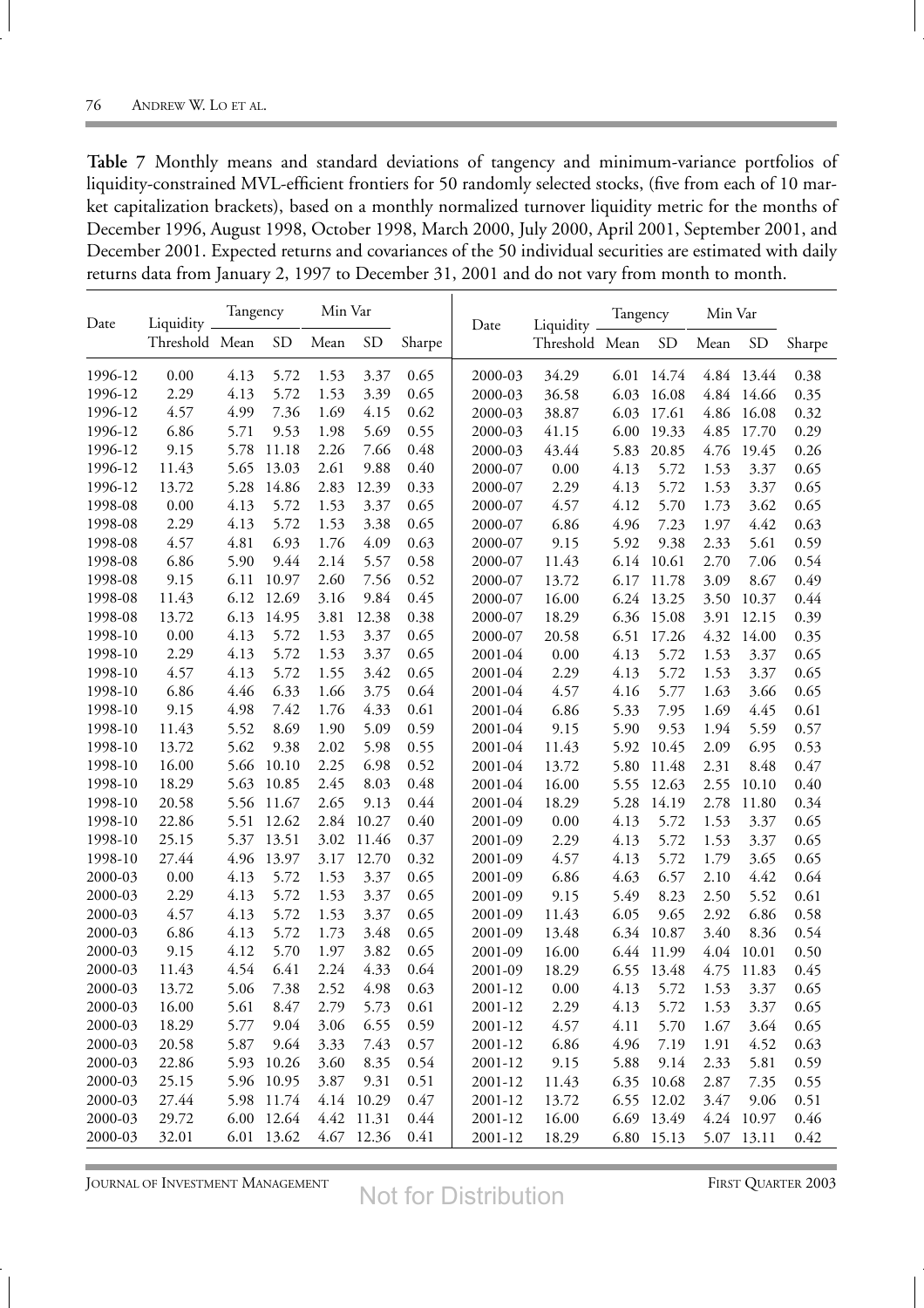In contrast to the liquidity-filtered portfolios of Table 6, the results in Table 7 show that the performance of liquidity-constrained portfolios is considerably more attractive, with generally higher Sharpe ratios for the same liquidity thresholds and smoother transitions as the threshold is increased. For example, for the month of December 1996, an increase in the liquidity threshold from 0.00 to 2.29 yields a drop in the Sharpe ratio from 0.65 to 0.46 for the liquidity-filtered portfolios in Table 6, but Table 7 shows no decline in the Sharpe ratio for the liquidity-constrained portfolios. In fact, for every month in Table 5, imposing a liquidity constraint of 2.29 has virtually no impact on the Sharpe ratio, and in some months, e.g., March 2000, the threshold can be increased well beyond 2.29 without any loss in performance for the tangency portfolio.

The intuition for these improvements lies in the fact that in contrast to liquidity filtering—which eliminates securities that fall below the liquidity threshold—liquidity-constrained portfolios generally contain all 50 securities and the portfolio weights are adjusted accordingly so as to achieve the desired liquidity threshold. Rather than simply dropping securities that fall below the liquidity threshold, the liquidity-constrained portfolios underweight them and overweight the more liquid securities, yielding Sharpe ratios that are larger than those of liquidity-filtered portfolios for the same liquidity threshold, and smoother functions of the liquidity threshold.

The intuition for the advantages of liquidity constraints over liquidity filtering is not tied to the turnover liquidity metric, but carries over to the other two metrics as well. Table 8 summarizes the characteristics of liquidity-constrained portfolios for all three liquidity metrics—turnover, Loeb, and bid/ask spread—during March 2000 and December 2001. For all three metrics, and during both months, it is clear that the Sharpe ratios of the tangency portfolio are generally unaffected by the

first few levels of liquidity constraints, in contrast to the behavior of the liquidity-filtered portfolios of Table 6.<sup>19</sup> However, Table 8 does show that the three metrics behave somewhat differently as market conditions change. During the height of the market in March 2000, the turnover and Loeb metrics yield a larger number of feasible liquidityconstrained efficient portfolios than the bid/ask metric, but in the midst of the bear market in December 2001, it is the Loeb and bid/ask metrics that yield more feasible efficient portfolios. While this may seem to suggest that the Loeb metric is the most robust of the three, the comparison is not completely fair since we have fixed the block size for the Loeb metric at \$250,000, and the price impact of such a transaction is likely to be quite different between March 2000 and December 2001.<sup>20</sup> The three liquidity metrics capture distinct—albeit overlapping—aspects of liquidity, and which metric is most useful depends intimately on the nature of the application at hand.

A graphical representation of the turnoverconstrained MVL frontier renders an even clearer illustration of the difference between liquidityfiltered and liquidity-constrained portfolios. Figures 7 and 8 contain the liquidity-constrained counterparts to Figures 2 and 3. In the upper left subplot of Figure 7, which contains the MVL frontier for December 1996, the period when the distribution of average turnover was at its historically low mean and standard deviation, the sail-like surface is rather flat and covers relatively little surface area. The infeasibility of the constrained portfolio optimization problem at higher liquidity thresholds is responsible for the tattered edges of the surface starting at the fourth liquidity level (note that the size of the liquidity increments is identical across all months and all the axes have the same scale). At the highest levels of liquidity, only the most liquid segments of the MVL frontier appear in Figure 7. Because of the generally positive correlation between liquidity and market capitalization,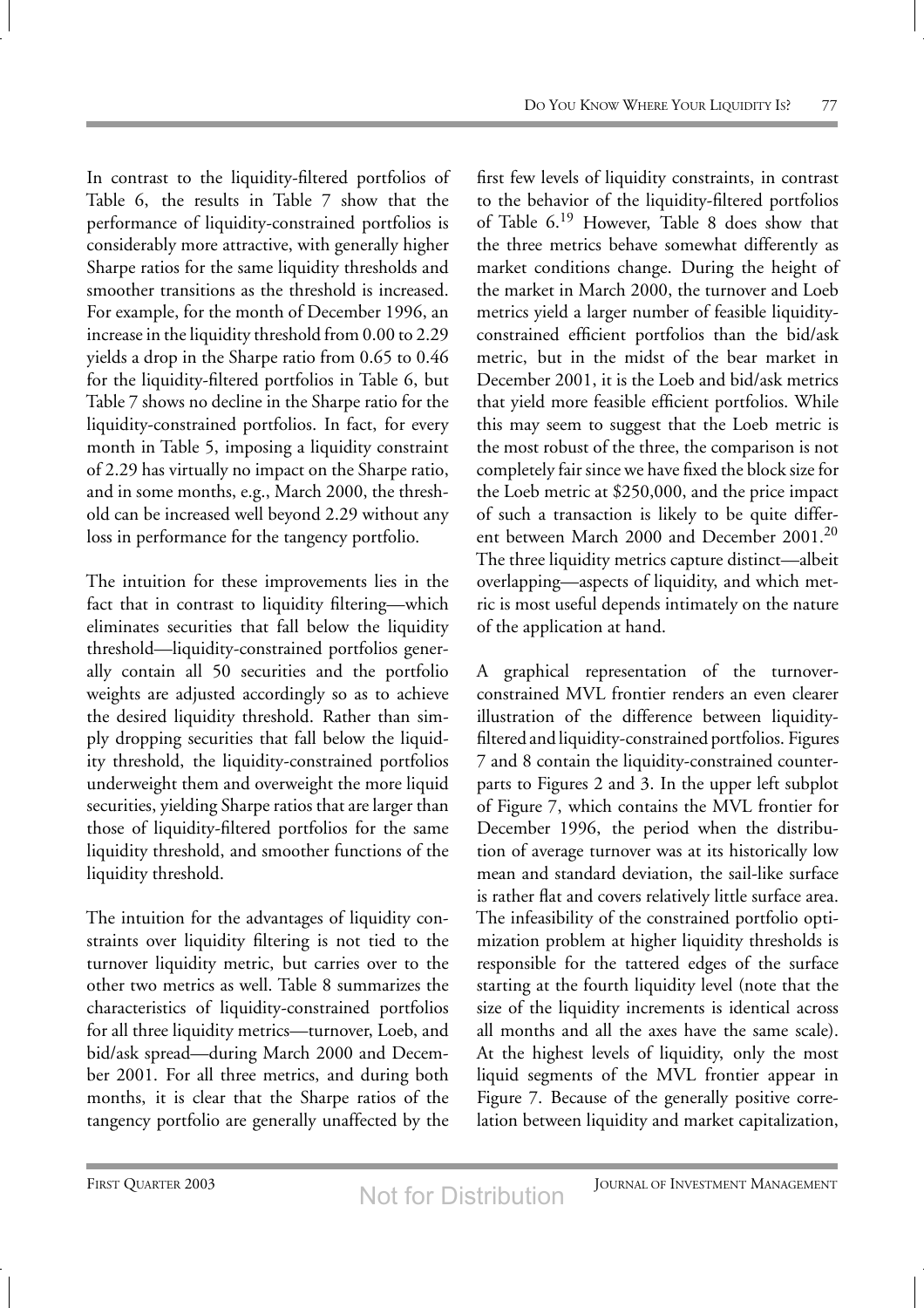**Table 8** Monthly means and standard deviations of tangency and minimum-variance portfolios of liquidity-constrained MVL-efficient frontiers for 50 randomly selected stocks (five from each of 10 market capitalization brackets), for three liquidity metrics—turnover, Loeb's (1983) price impact measure, and bid/ask spread—for March 2000 and December 2001. Expected returns and covariances of the 50 individual securities are estimated with daily returns data from January 2, 1997 to December 31, 2001 and do not vary from month to month.

| Liquidity | Tangency                    |            | Min Var                         |           |        | Liquidity                   | Tangency                        |               | Min Var                               |           |        |
|-----------|-----------------------------|------------|---------------------------------|-----------|--------|-----------------------------|---------------------------------|---------------|---------------------------------------|-----------|--------|
| Threshold | Mean                        | <b>SD</b>  | Mean                            | <b>SD</b> | Sharpe | Threshold                   | Mean                            | <b>SD</b>     | Mean                                  | <b>SD</b> | Sharpe |
|           |                             | March 2000 |                                 |           |        | 84.17                       | 3.29                            | 5.09          | 1.45                                  | 3.48      | 0.56   |
|           |                             |            | Turnover-Constrained Portfolios |           |        | 89.12                       | 3.22                            | 5.28          | 1.42                                  | 3.58      | 0.53   |
| 0.00      | 4.13                        | 5.72       | 1.53                            | 3.37      | 0.65   | 94.08                       | 3.18                            | 5.63          | 1.39                                  | 3.71      | 0.49   |
| 2.29      | 4.13                        | 5.72       | 1.53                            | 3.37      | 0.65   |                             |                                 |               | <b>Bid/Ask-Constrained Portfolios</b> |           |        |
| 4.57      | 4.13                        | 5.72       | 1.53                            | 3.37      | 0.65   | 0.00                        | 4.13                            | 5.72          | 1.53                                  | 3.37      | 0.65   |
| 6.86      | 4.13                        | 5.72       | 1.73                            | 3.48      | 0.65   | 2.46                        | 4.13                            | 5.72          | 1.53                                  | 3.37      | 0.65   |
| 9.15      | 4.12                        | 5.70       | 1.97                            | 3.82      | 0.65   | 4.91                        | 4.13                            | 5.72          | 1.53                                  | 3.37      | 0.65   |
| 11.43     | 4.54                        | 6.41       | 2.24                            | 4.33      | 0.64   | 7.37                        | 4.13                            | 5.72          | 1.53                                  | 3.37      | 0.65   |
| 13.72     | 5.06                        | 7.38       | 2.52                            | 4.98      | 0.63   | 9.82                        | 3.94                            | 5.45          | 1.54                                  | 3.37      | 0.64   |
| 16.00     | 5.61                        | 8.47       | 2.79                            | 5.73      | 0.61   | 12.28                       | 3.60                            | 5.09          | 1.54                                  | 3.37      | 0.62   |
| 18.29     | 5.77                        | 9.04       | 3.06                            | 6.55      | 0.59   | 14.73                       | 3.29                            | 5.01          | 1.45                                  | 3.47      | 0.57   |
| 20.58     | 5.87                        | 9.64       | 3.33                            | 7.43      | 0.57   | 17.19                       | 3.10                            | 5.45          | 1.35                                  | 3.75      | 0.49   |
| 22.86     | 5.93                        | 10.26      | 3.60                            | 8.35      | 0.54   | 19.65                       | 3.24                            | 7.06          | 1.36                                  | 4.16      | 0.40   |
| 25.15     | 5.96                        | 10.95      | 3.87                            | 9.31      | 0.51   | 22.10                       | 3.98                            | 11.23         | 1.24                                  | 5.20      | 0.32   |
| 27.44     | 5.98                        | 11.74      | 4.14                            | 10.29     | 0.47   |                             |                                 |               |                                       |           |        |
| 29.72     | 6.00                        | 12.64      | 4.42                            | 11.31     | 0.44   |                             |                                 | December 2001 |                                       |           |        |
| 32.01     | 6.01                        | 13.62      | 4.67                            | 12.36     | 0.41   |                             | Turnover-Constrained Portfolios |               |                                       |           |        |
| 34.29     | 6.01                        | 14.74      | 4.84                            | 13.44     | 0.38   | 0.00                        | 4.13                            | 5.72          | 1.53                                  | 3.37      | 0.65   |
| 36.58     | 6.03                        | 16.08      | 4.84                            | 14.66     | 0.35   | 2.29                        | 4.13                            | 5.72          | 1.53                                  | 3.37      | 0.65   |
| 38.87     | 6.03                        | 17.61      | 4.86                            | 16.08     | 0.32   | 4.57                        | 4.11                            | 5.70          | 1.67                                  | 3.64      | 0.65   |
| 41.15     | 6.00                        | 19.33      | 4.85                            | 17.70     | 0.29   | 6.86                        | 4.96                            | 7.19          | 1.91                                  | 4.52      | 0.63   |
| 43.44     | 5.83                        | 20.85      | 4.76                            | 19.45     | 0.26   | 9.15                        | 5.88                            | 9.14          | 2.33                                  | 5.81      | 0.59   |
|           | Loeb-Constrained Portfolios |            |                                 |           | 11.43  | 6.35                        | 10.68                           | 2.87          | 7.35                                  | 0.55      |        |
| 0.00      | 4.13                        | 5.72       | 1.53                            | 3.37      | 0.65   | 13.72                       | 6.55                            | 12.02         | 3.47                                  | 9.06      | 0.51   |
| 4.95      | 4.13                        | 5.72       | 1.53                            | 3.37      | 0.65   | 16.00                       | 6.69                            | 13.49         | 4.24                                  | 10.97     | 0.46   |
| 9.90      | 4.13                        | 5.72       | 1.53                            | 3.37      | 0.65   | 18.29                       | 6.80                            | 15.13         | 5.07                                  | 13.11     | 0.42   |
| 14.85     | 4.13                        | 5.72       | 1.53                            | 3.37      | 0.65   | Loeb-Constrained Portfolios |                                 |               |                                       |           |        |
| 19.81     | 4.13                        | 5.72       | 1.53                            | 3.37      | 0.65   | 0.00                        | 4.13                            | 5.72          | 1.53                                  | 3.37      | 0.65   |
| 24.76     | 4.13                        | 5.72       | 1.53                            | 3.37      | 0.65   | 4.95                        | 4.13                            | 5.72          | 1.53                                  | 3.37      | 0.65   |
| 29.71     | 4.13                        | 5.72       | 1.53                            | 3.37      | 0.65   | 9.90                        | 4.13                            | 5.72          | 1.53                                  | 3.37      | 0.65   |
| 34.66     | 4.13                        | 5.72       | 1.53                            | 3.37      | 0.65   | 14.85                       | 4.13                            | 5.72          | 1.53                                  | 3.37      | 0.65   |
| 39.61     | 4.13                        | 5.72       | 1.53                            | 3.37      | 0.65   | 19.81                       | 4.13                            | 5.72          | 1.53                                  | 3.37      | 0.65   |
| 44.56     | 4.13                        | 5.72       | 1.53                            | 3.37      | 0.65   | 24.76                       | 4.13                            | 5.72          | 1.53                                  | 3.37      | 0.65   |
| 49.51     | 4.15                        | 5.75       | 1.53                            | 3.37      | 0.65   | 29.71                       | 4.13                            | 5.72          | 1.53                                  | 3.37      | 0.65   |
| 54.46     | 4.06                        | 5.62       | 1.54                            | 3.37      | 0.65   | 34.66                       | 4.13                            | 5.72          | 1.53                                  | 3.37      | 0.65   |
| 59.42     | 3.88                        | 5.36       | 1.54                            | 3.37      | 0.64   | 39.61                       | 4.13                            | 5.72          | 1.53                                  | 3.37      | 0.65   |
| 64.37     | 3.73                        | 5.18       | 1.54                            | 3.37      | 0.64   | 44.56                       | 4.13                            | 5.72          | 1.53                                  | 3.37      | 0.65   |
| 69.32     | 3.60                        | 5.06       | 1.54                            | 3.37      | 0.63   | 49.51                       | 4.13                            | 5.72          | 1.53                                  | 3.37      | 0.65   |
| 74.27     | 3.49                        | 5.01       | 1.53                            | 3.38      | 0.61   | 54.46                       | 4.12                            | 5.71          | 1.54                                  | 3.37      | 0.65   |
| 79.22     | 3.38                        | 4.99       | 1.49                            | 3.42      | 0.59   | 59.42                       | 4.00                            | 5.53          | 1.54                                  | 3.37      | 0.65   |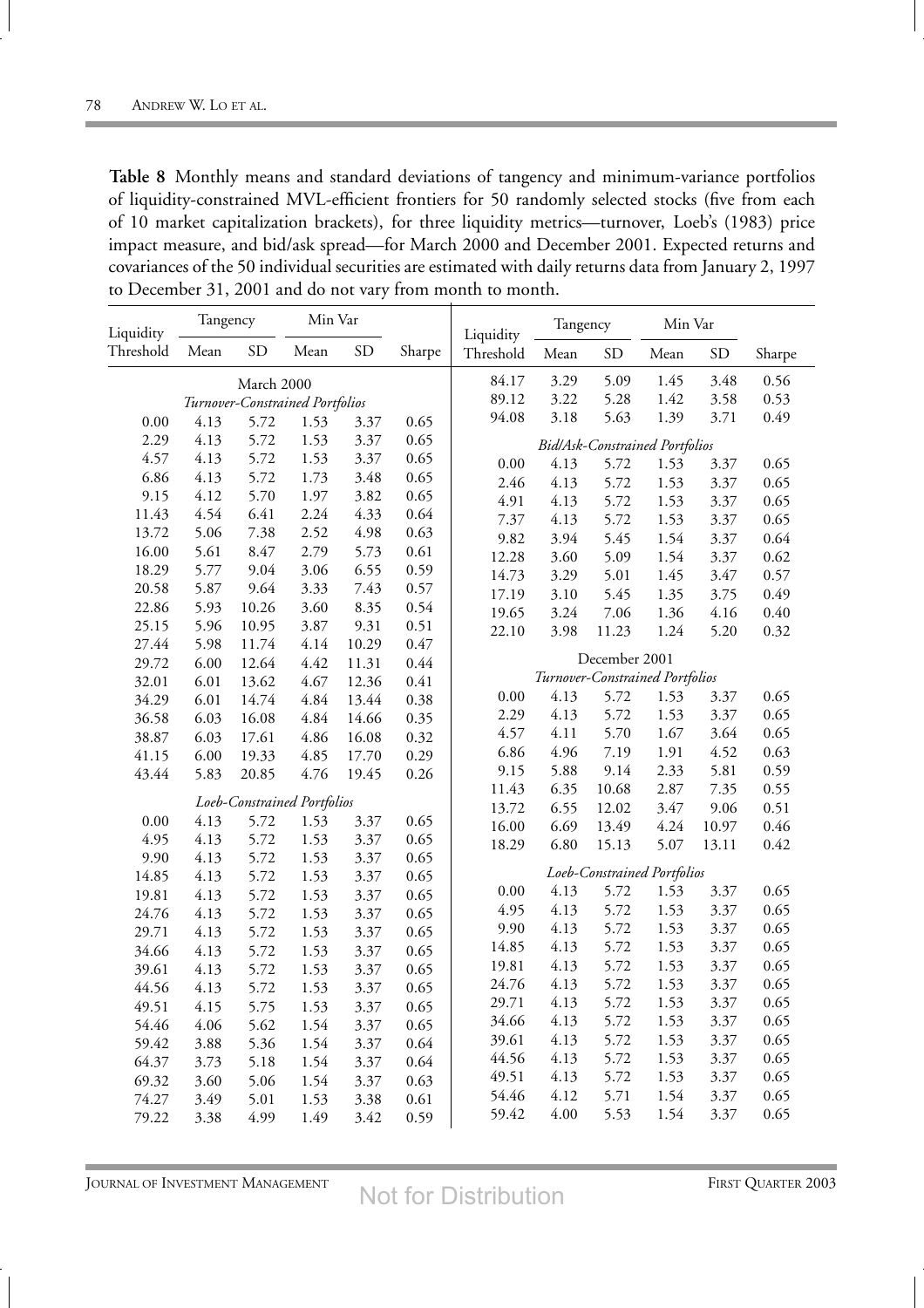| Liquidity | Tangency |           |                                       | Min Var |        | Liquidity | Tangency |           | Min Var |                |        |
|-----------|----------|-----------|---------------------------------------|---------|--------|-----------|----------|-----------|---------|----------------|--------|
| Threshold | Mean     | <b>SD</b> | Mean                                  | SD      | Sharpe | Threshold | Mean     | <b>SD</b> | Mean    | SD <sub></sub> | Sharpe |
| 64.37     | 3.81     | 5.27      | 1.53                                  | 3.37    | 0.64   | 14.73     | 4.13     | 5.72      | 1.53    | 3.37           | 0.65   |
| 69.32     | 3.64     | 5.08      | 1.54                                  | 3.37    | 0.63   | 17.19     | 4.13     | 5.72      | 1.53    | 3.37           | 0.65   |
| 74.27     | 3.52     | 5.00      | 1.54                                  | 3.38    | 0.62   | 19.65     | 4.12     | 5.71      | 1.54    | 3.37           | 0.65   |
| 79.22     | 3.38     | 4.95      | 1.52                                  | 3.41    | 0.59   | 22.10     | 4.13     | 5.73      | 1.54    | 3.37           | 0.65   |
| 84.17     | 3.27     | 5.00      | 1.46                                  | 3.48    | 0.57   | 24.56     | 4.17     | 5.78      | 1.547   | 3.37           | 0.65   |
| 89.12     | 3.17     | 5.16      | 1.42                                  | 3.57    | 0.53   | 27.01     | 4.08     | 5.64      | 1.54    | 3.37           | 0.65   |
| 94.08     | 3.07     | 5.44      | 1.39                                  | 3.70    | 0.48   | 29.47     | 3.97     | 5.48      | 1.54    | 3.37           | 0.65   |
|           |          |           |                                       |         |        | 31.92     | 3.84     | 5.30      | 1.54    | 3.37           | 0.64   |
|           |          |           | <b>Bid/Ask-Constrained Portfolios</b> |         |        | 34.38     | 3.72     | 5.16      | 1.54    | 3.37           | 0.64   |
| 0.00      | 4.13     | 5.72      | 1.53                                  | 3.37    | 0.65   | 36.84     | 3.60     | 5.01      | 1.54    | 3.37           | 0.63   |
| 2.46      | 4.13     | 5.72      | 1.53                                  | 3.37    | 0.65   | 39.29     | 3.49     | 4.91      | 1.54    | 3.37           | 0.62   |
| 4.91      | 4.13     | 5.72      | 1.53                                  | 3.37    | 0.65   | 41.75     | 3.38     | 4.83      | 1.53    | 3.37           | 0.61   |
| 7.37      | 4.13     | 5.72      | 1.53                                  | 3.37    | 0.65   | 44.20     | 3.29     | 4.79      | 1.51    | 3.38           | 0.60   |
| 9.82      | 4.13     | 5.72      | 1.53                                  | 3.37    | 0.65   | 46.66     | 3.19     | 4.77      | 1.46    | 3.40           | 0.58   |
| 12.28     | 4.13     | 5.72      | 1.53                                  | 3.37    | 0.65   |           |          |           |         |                |        |

**Table 8** (*Continued* )

and the fact that the large-cap stocks in our sample have modest expected returns and volatilities as compared to the smaller-cap stocks, at higher liquidity threshold levels portfolios on the MVL frontier consist mostly of defensive large-cap equities.

In the upper right sub-plot of Figure 7 (August 1998), liquidity conditions have improved—the MVL frontier rises up from the ground-level plane almost vertically, and up to the third liquidity threshold, the shape of the frontier remains almost unaffected by the liquidity constraint. In the lower left sub-plot of Figure 7 we observe a dramatic increase in liquidity—the MVL frontier is twice as tall as the December 1996 frontier, and the level of liquidity at which the surface starts bending to the right is significantly higher than in the previous figures. In the lower right subplot of Figure 7, corresponding to the first peak in the S&P 500 (March 2000), the MVL frontier is at its tallest and it is apparent that the liquidity constraint is irrelevant up to a very high liquidity threshold.

Figure 8 tells a very different story. The shape and height of the MVL frontier change dramatically starting with the upper left subplot for July 2000 (the second peak of the S&P 500) and moving clockwise to April 2001 (the first bottom of the S&P 500), September 2001 (the terrorist attacks on 9/11) and December 2001 (the last month of the simulation). In the face of the bear market of 2000–2001, liquidity conditions have clearly deteriorated, and Figure 8 provides a detailed roadmap of the dynamics of this trend.

The dynamics of liquidity-constrained MVL frontiers can also be seen through the trajectories of the tangency portfolio, contained in Figures 9–11. As with the liquidity-filtered trajectories in Figures 4– 6, the trajectories in Figures 9 and 10 originate at the same point on the ground-level plane because the lowest-level frontier is unaffected by the liquidity constraint, and the trajectories remain vertical until the first liquidity threshold, at which point they begin to move initially in the northeast direction and, in some cases, eventually turning towards the southeast direction, until they reach a sufficiently high liquidity threshold where the tangency portfolios no longer exist.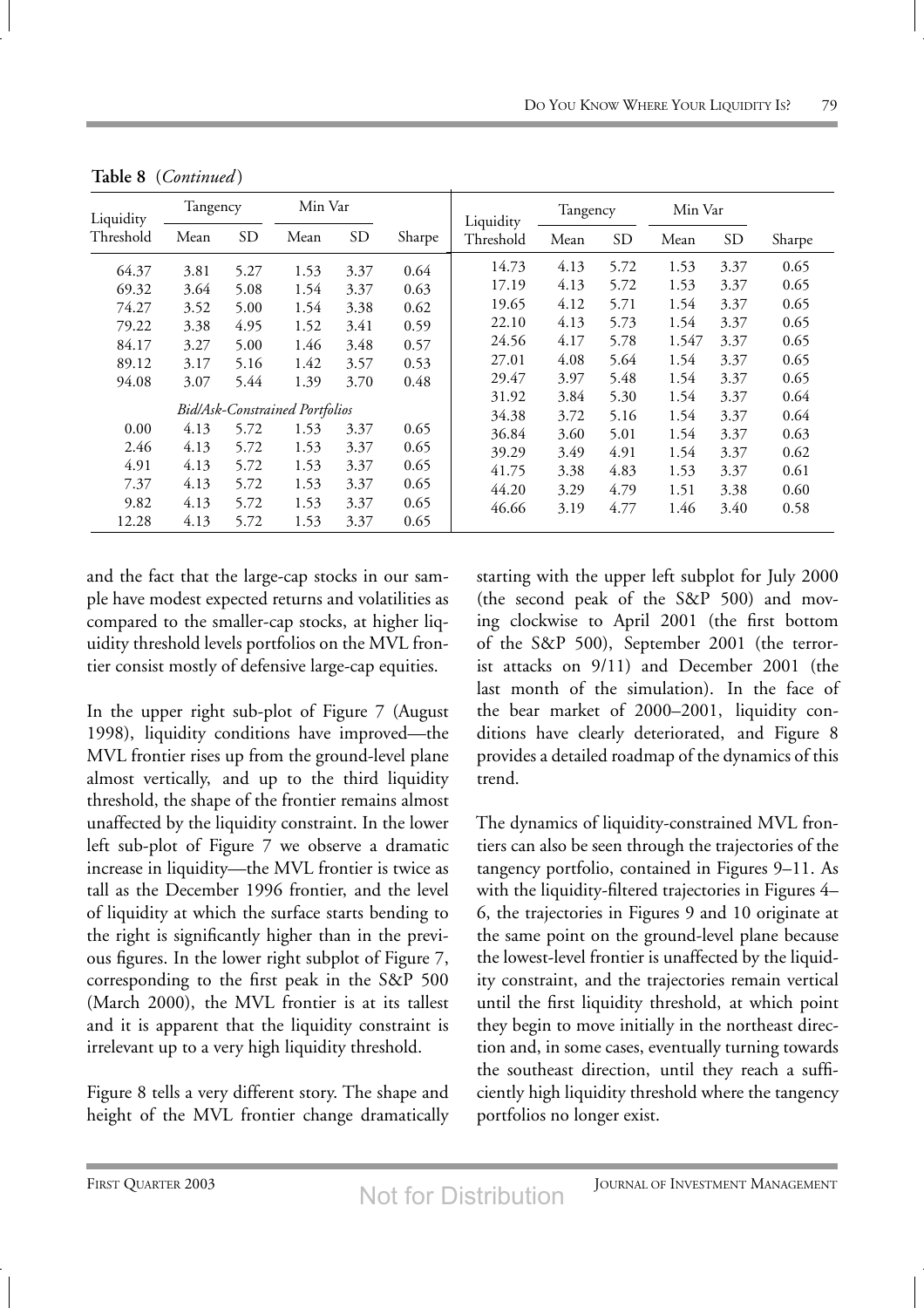

**Figure 7** Liquidity-constrained MVL-efficient frontiers for 50 randomly selected stocks (five from each of 10 market capitalization brackets), based on a monthly normalized turnover liquidity metric for the months of December 1996, August 1998, October 1998, and March 2000. Expected returns and covariances of the 50 individual securities are estimated with daily returns data from January 2, 1997 to December 31, 2001 and do not vary from month to month. Color strips to the right of each figure provide the correspondence between liquidity levels and the spectrum.

Figure 11 summarizes the trajectories of Figures 9 and 10 by plotting the Sharpe ratio as a function of the liquidity threshold for each of the months in Table 5. In contrast to the liquidity-filtered trajectories of Figure 6, the liquidity-constrained trajectories of Figure 11 are all concave, and each trajectory is comprised of three distinct segments. The first segment—beginning at the left boundary of the graph—is parallel to the liquidity axis, indicating that liquidity constraints have no effect on the tangency portfolio's Sharpe ratio. The second segment is decreasing and concave, implying Sharpe ratios that decline at increasingly faster rates as the liquidity threshold is increased. The third segment is decreasing but linear, implying Sharpe ratios that decline with increasing liquidity thresholds, but at a constant rate.

Intuitively, an optimal MVL portfolio—one that balances all three characteristics in some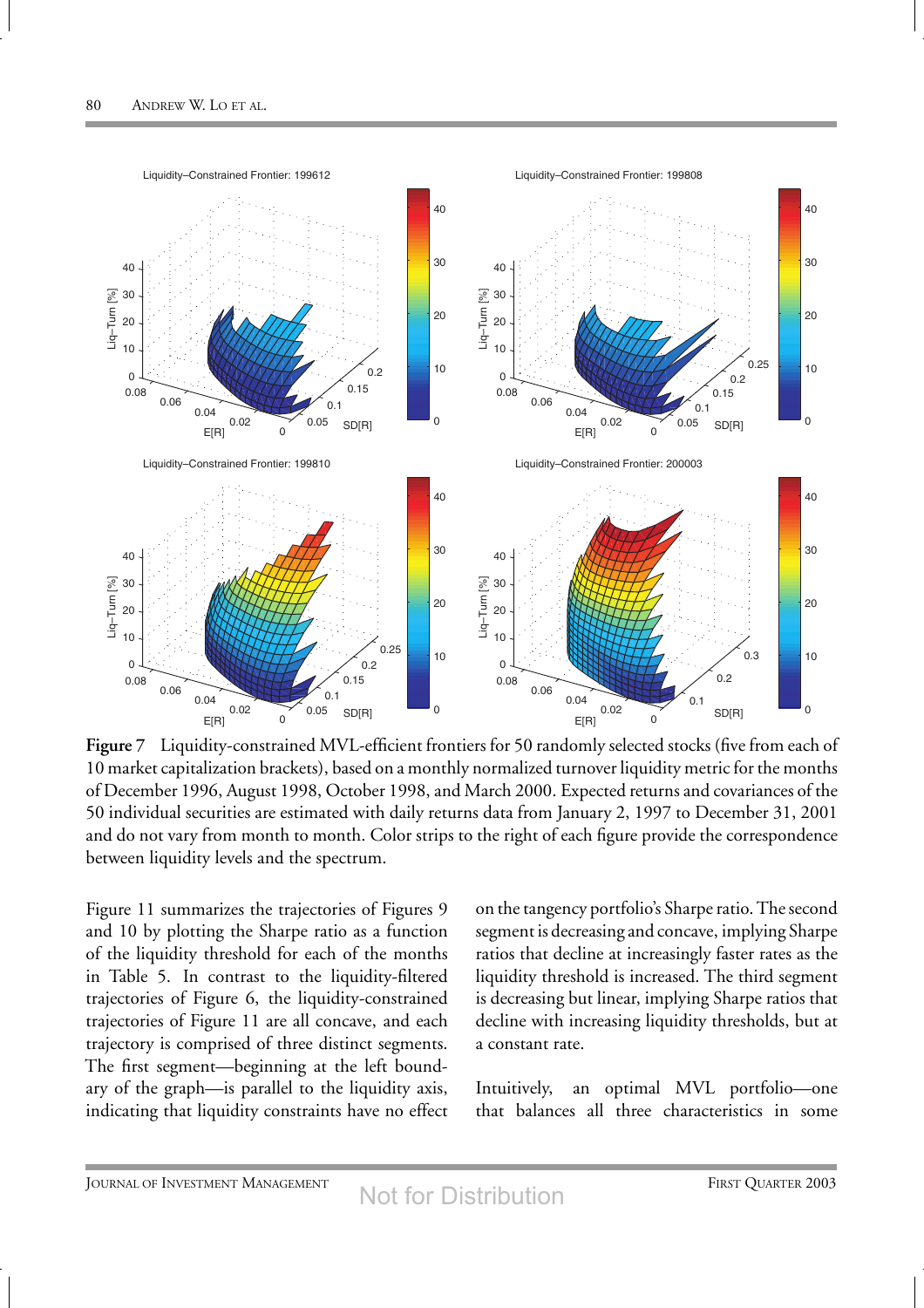

**Figure 8** Liquidity-constrained MVL-efficient frontiers for 50 randomly selected stocks (five from each of 10 market capitalization brackets), based on a monthly normalized turnover liquidity metric for the months of July 2000, April 2001, September 2001, and December 2001. Expected returns and covariances are estimated with daily returns data from January 2, 1997 to December 31, 2001. Color strips to the right of each figure provide the correspondence between liquidity levels and the spectrum.

fashion—should be located somewhere along the second segments of the Sharpe ratio curves in Figure 11. It is along these segments that marginal increases in the liquidity threshold yield increasingly higher costs in terms of poorer Sharpe ratios, hence there should be some liquidity threshold along this segment that balances an investor's preference for liquidity and the risk/reward profile of the tangency portfolio. Of course, turning this heuristic argument into a formal procedure for construction MVL-optimal portfolios requires the specification of preferences for mean, variance, and liquidity, which is precisely the approach developed in Section 3.3 and implemented in Section 4.4.

## *4.4 The Mean-Variance-Liquidity Frontier*

Although the most direct method for incorporating liquidity into the portfolio construction process is to specify an objective function that includes liquidity as in Section 3.3, this assumes that investors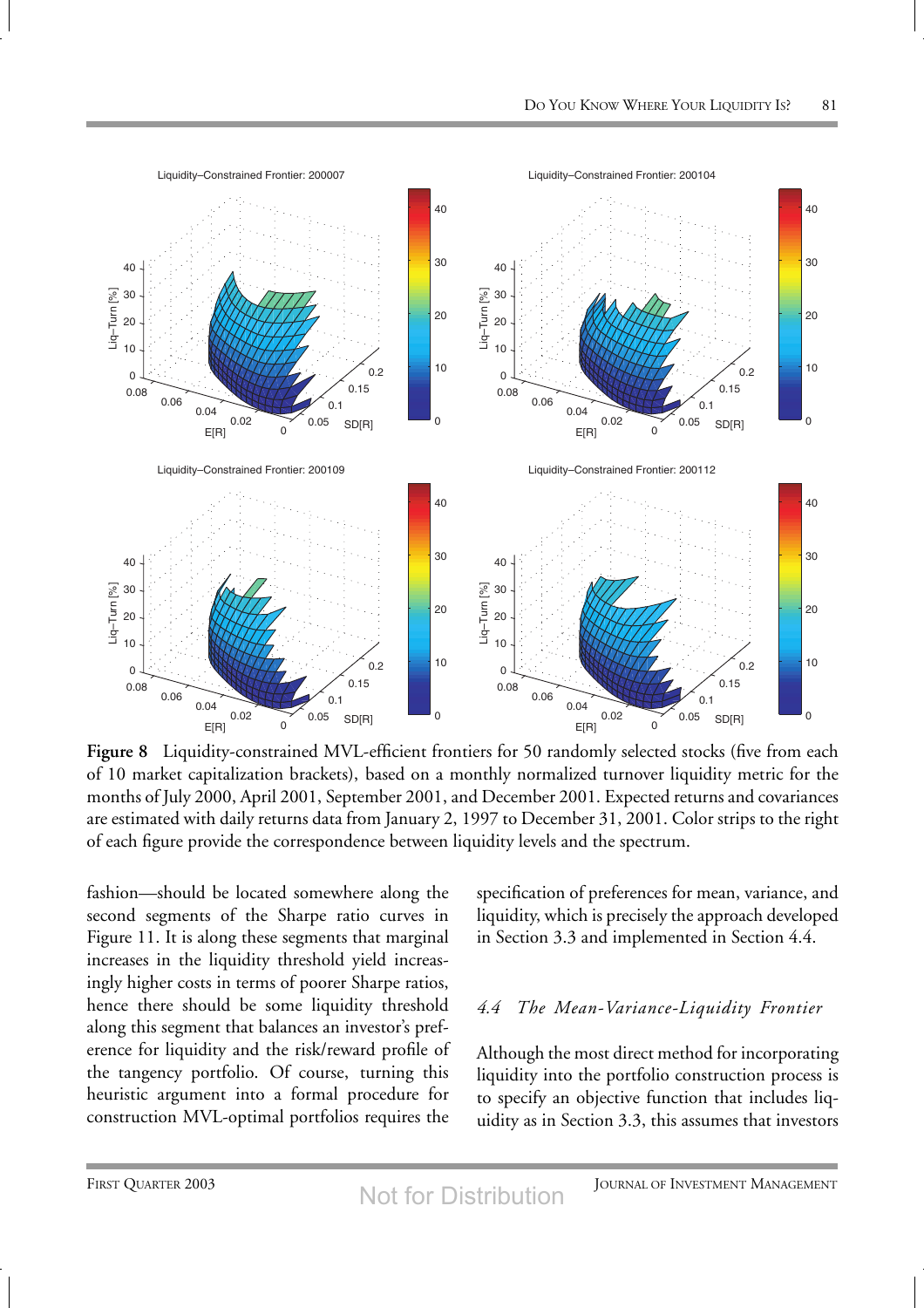

Figure 9 Trajectories of the tangency portfolio for liquidity-constrained MVL-efficient frontiers for 50 randomly selected stocks (five from each of 10 market capitalization brackets), based on a monthly normalized turnover liquidity metric for the months of December 1996, August 1998, October 1998, and March 2000. Expected returns and covariances of the 50 individual securities are estimated with daily returns data from January 2, 1997 to December 31, 2001 and do not vary from month to month.

are able to articulate their preferences for liquidity. This may not be true given that liquidity has only recently become an explicit factor in the investment process of many individual and institutional investors. However, by providing various calibrations of the MVL objective function (13) and their empirical implications for our sample of 50 stocks, we hope to develop a more formal understanding of liquidity preferences in the mean-variance context.

Recall from (13) of Section 3.3 that the MVL objective function is given by:

$$
\max_{\{\omega\}} \omega' \mu - \frac{\lambda}{2} \omega' \Sigma \omega + \phi \omega' \ell_t
$$
  
subject to  $1 = \omega' \ell, \quad 0 \le \omega$ 

where *φ* represents the weight placed on liquidity. Figure 12 contains four graphs—the expected return, standard deviation, liquidity, and Sharpe ratio of the optimal portfolio—each as a function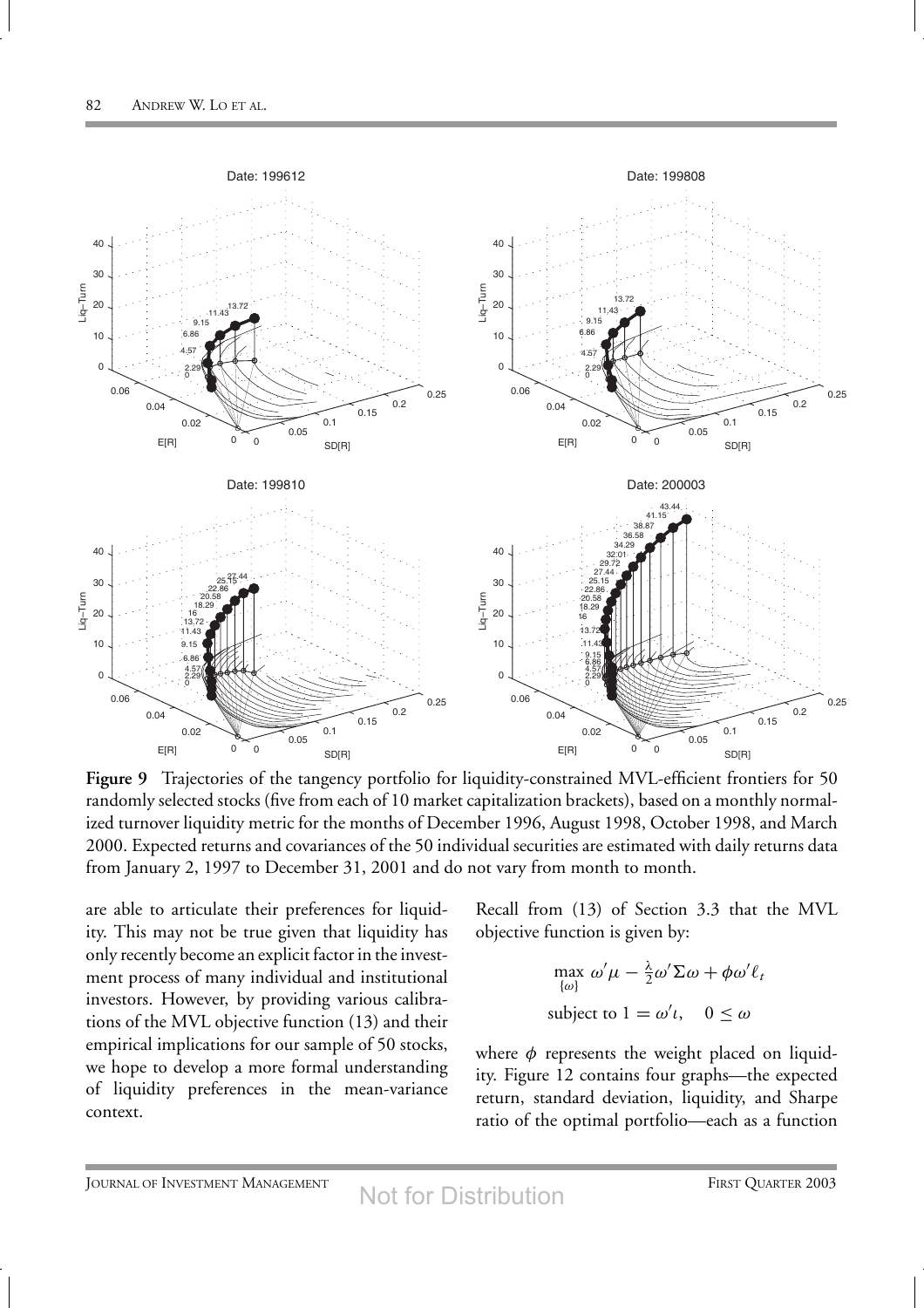

**Figure 10** Trajectories of the tangency portfolio for liquidity-constrained MVL-efficient frontiers for 50 randomly selected stocks (five from each of 10 market capitalization brackets), based on a monthly normalized turnover liquidity metric for the months of July 2000, April 2001, September 2001, and December 2001. Expected returns and covariances of the 50 individual securities are estimated with daily returns data from January 2, 1997 to December 31, 2001 and do not vary from month to month.

of the risk aversion parameter *λ*, and for various values of the liquidity parameter *φ* where the liquidity metric used is monthly normalized turnover. When  $\phi \equiv 0$ , (13) reduces to the standard Markowitz– Tobin mean-variance portfolio optimization problem. As the risk aversion parameter *λ* increases along the horizontal axis in Figure 12, both the expected return and the standard deviation of the optimal portfolio decline as the investor places increasingly higher penalties on the portfolio's risk. Up to  $\lambda =$ 

10, the standard deviation declines faster than the expected return, leading to a rising Sharpe ratio curve. After reaching its peak at  $\lambda = 10$ , the Sharpe ratio begins to decline.

Once liquidity is allowed to enter the objective function, i.e.,  $\phi > 0$ , the dynamics of the optimal portfolio become more complex. For expositional convenience, we focus our comments exclusively on the Sharpe ratio of the optimal portfolio. The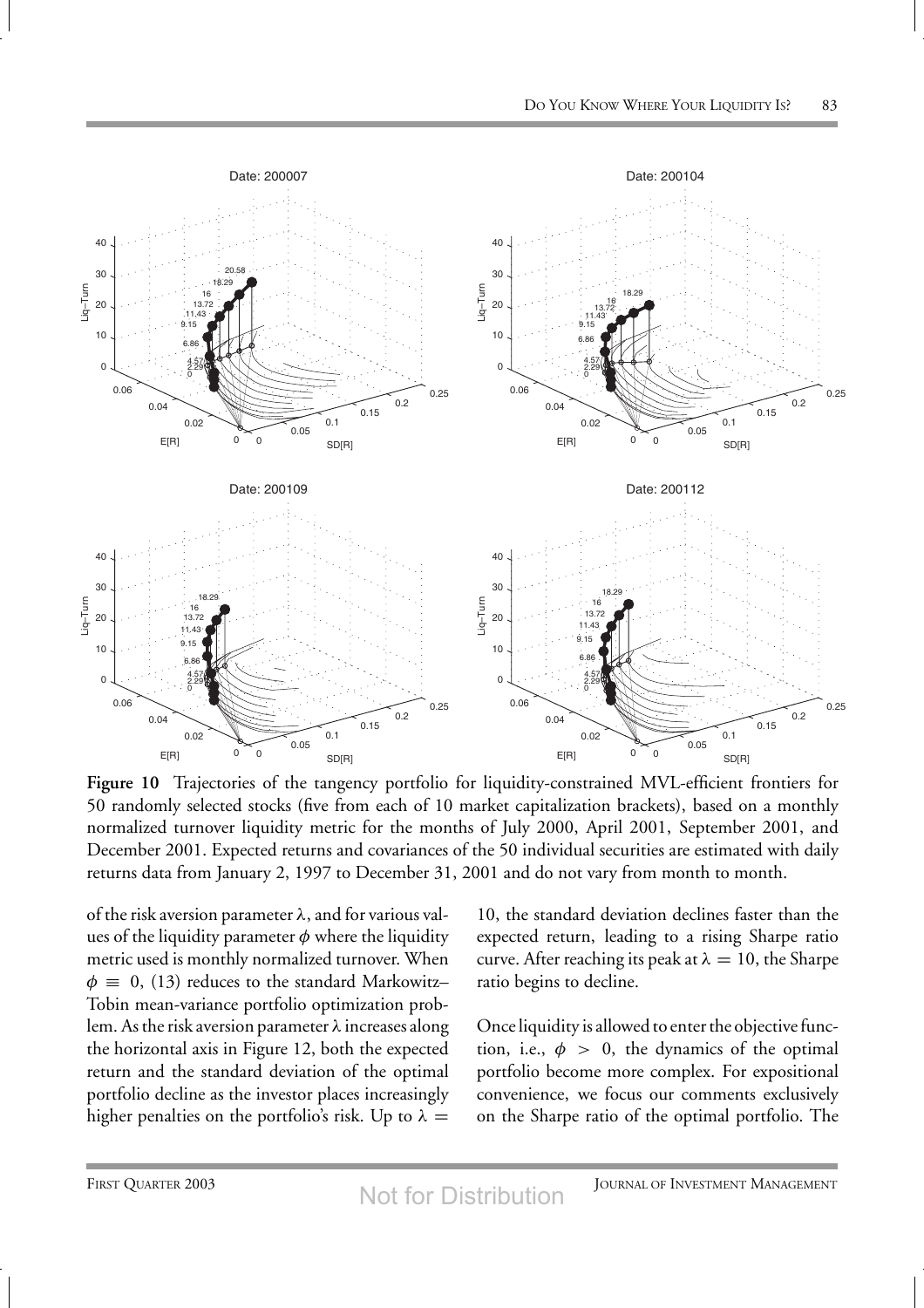

**Figure 11** Sharpe-ratio trajectories of tangency portfolios of liquidity-constrained MVL-efficient frontiers for 50 randomly selected stocks (five from each of 10 market capitalization brackets), based on a monthly normalized turnover liquidity metric, as a function of the liquidity threshold, for the months of December 1996, August 1998, October 1998, March 2000, July 2000, April 2001, September 2001, and December 2001. Expected returns and covariances of the 50 individual securities are estimated with daily returns data from January 2, 1997 to December 31, 2001 and do not vary from month to month. Thicker lines represent trajectories from more recent months.

interaction between the penalty for risk and the payoff for liquidity in (13) depends on the interaction between the cross-sectional distributions of liquidity and volatility in our sample. Typically, a security's liquidity metric and volatility are both correlated with market capitalization, e.g., large-cap stocks usually exhibit lower volatility and higher liquidity than smaller-cap counterparts. In this case, when a

MVL objective function is optimized, the risk and liquidity components act in the same direction—an increment in either  $\lambda$  or  $\phi$ , apart from differences in scale, has the same qualitative impact on the optimal portfolio's characteristics. On the other hand, if the correlations between the liquidity metric and volatility are weak, then the interactions between the second and third terms in the objective function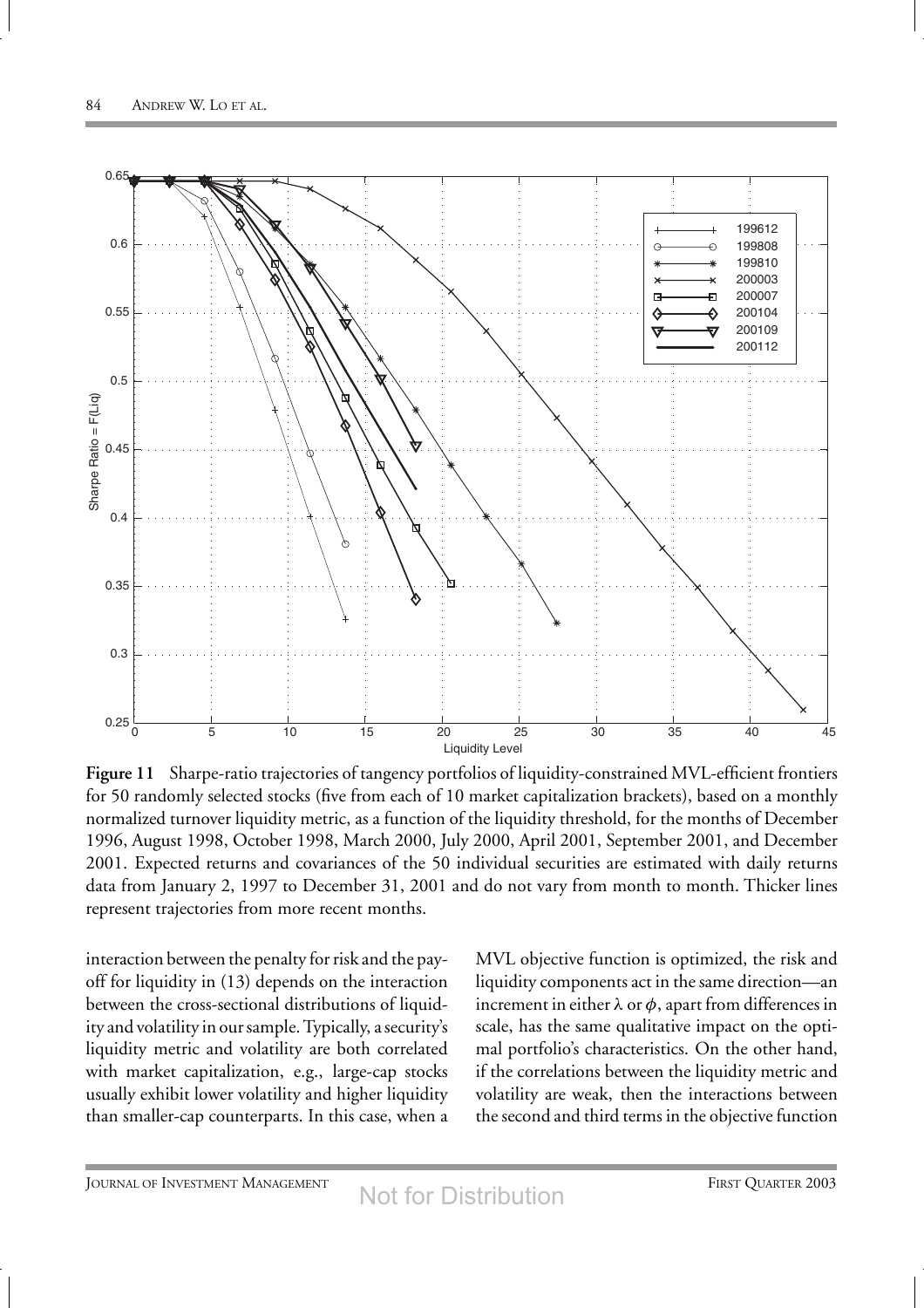

**Figure 12** Properties of optimal MVL portfolios using a monthly normalized turnover liquidity metric for 50 randomly selected stocks (five from each of 10 market capitalization brackets), for the month of March 2000. Expected returns and covariances of the 50 individual securities are estimated with daily returns data from January 2, 1997 to December 31, 2001, and "phi" denotes the liquidity parameter where a value of 0.00 implies that liquidity is not included in the portfolio optimization problem.

(13) are more complicated. Figure 13 plots daily cross-sectional correlations between raw turnover and rolling 20-day return standard deviations for the sample of 50 stocks, and with the notable exception of the year 2000, the correlation between liquidity and volatility is weak, hence there are indeed three distinct components in optimizing (13): expected return, risk, and liquidity. This is confirmed in Figure 12 for cases where  $\phi > 0$ . The addition of liquidity in the mean-variance objective function results in lower Sharpe ratios for all values of  $\lambda$  and  $\phi$ , and risk aversion and liquidity act as countervailing forces in the objective function.

It should be emphasized that the specific interactions between  $\lambda$  and  $\phi$  are quite sensitive to the liquidity metric used. For example, Figure 14 displays the same relations as in Figure 12 but using the bid/ask spread as the liquidity metric instead of turnover. A comparison of the two figures shows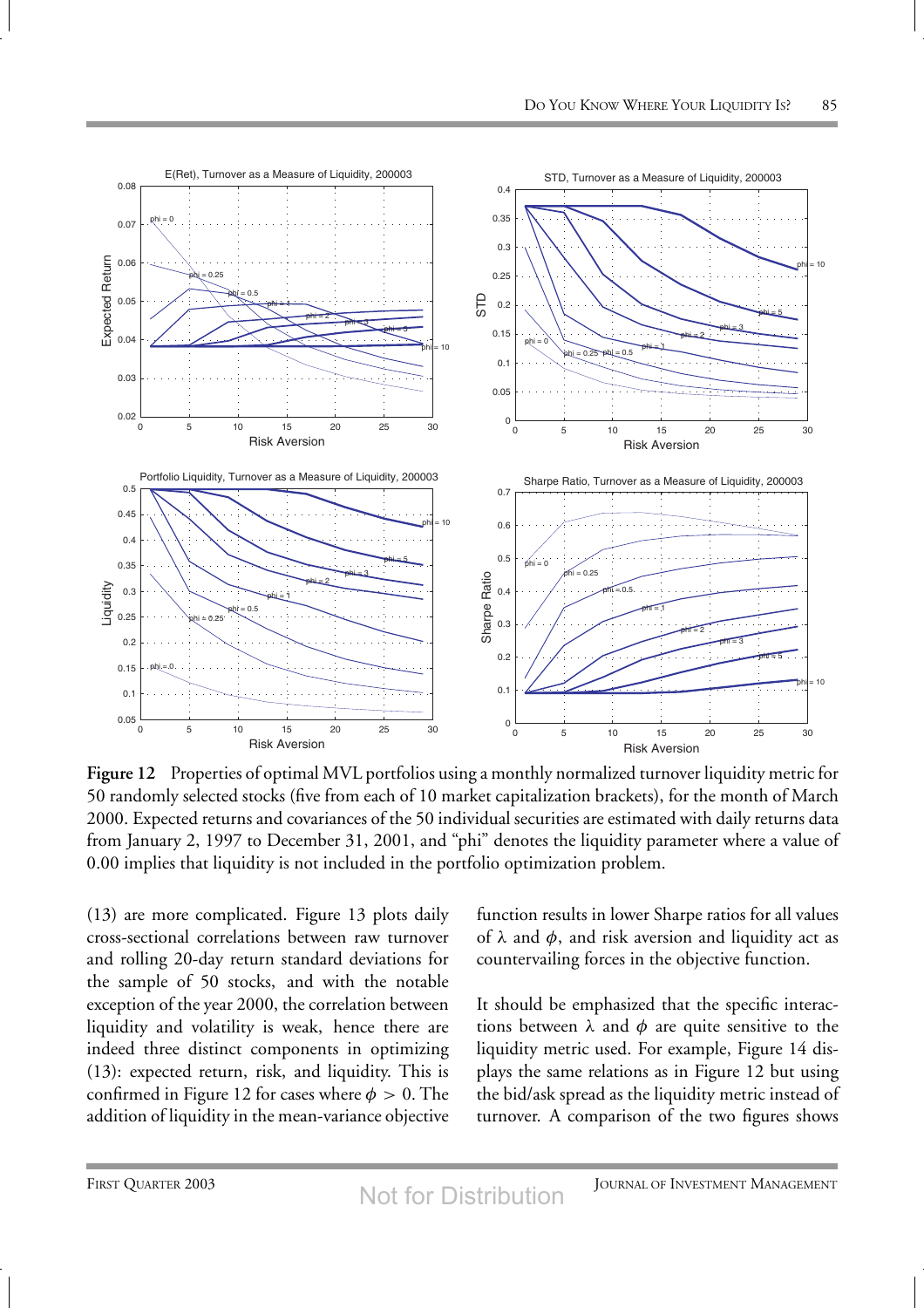

**Figure 13** Daily cross-sectional correlations between raw turnover and rolling 20-day standard deviations for 50 randomly selected stocks (five from each of 10 market capitalization brackets) from January 2, 1997 to December 31, 2001.

some significant differences in the dynamics of the Sharpe ratio for the MVL-optimal portfolio. With the bid/ask liquidity metric, the tightening of both risk aversion and liquidity thresholds shifts the optimal portfolio qualitatively in the same direction—towards larger-cap, less risky stocks. An increase in the liquidity preference parameter *φ* accelerates the migration of portfolio toward largercap stocks driven by an increase in the risk aversion parameter, *λ*. This is due to the fact that during our sample period, the cross-sectional correlation between individual bid/ask spreads and volatilities is quite high and positive, and since liquidity is inversely proportional to bid/ask spread, the correlation between liquidity and volatility in this case is strong and negative.

## **5 Conclusions**

In this paper, we have proposed several measures of liquidity for individual securities and their portfolios, and have developed the implications of these measures for standard mean-variance portfolio analysis. In particular, there are at least three ways to integrate liquidity into the investment process once a liquidity metric is defined—through liquidity filtering, liquidity constraints, and a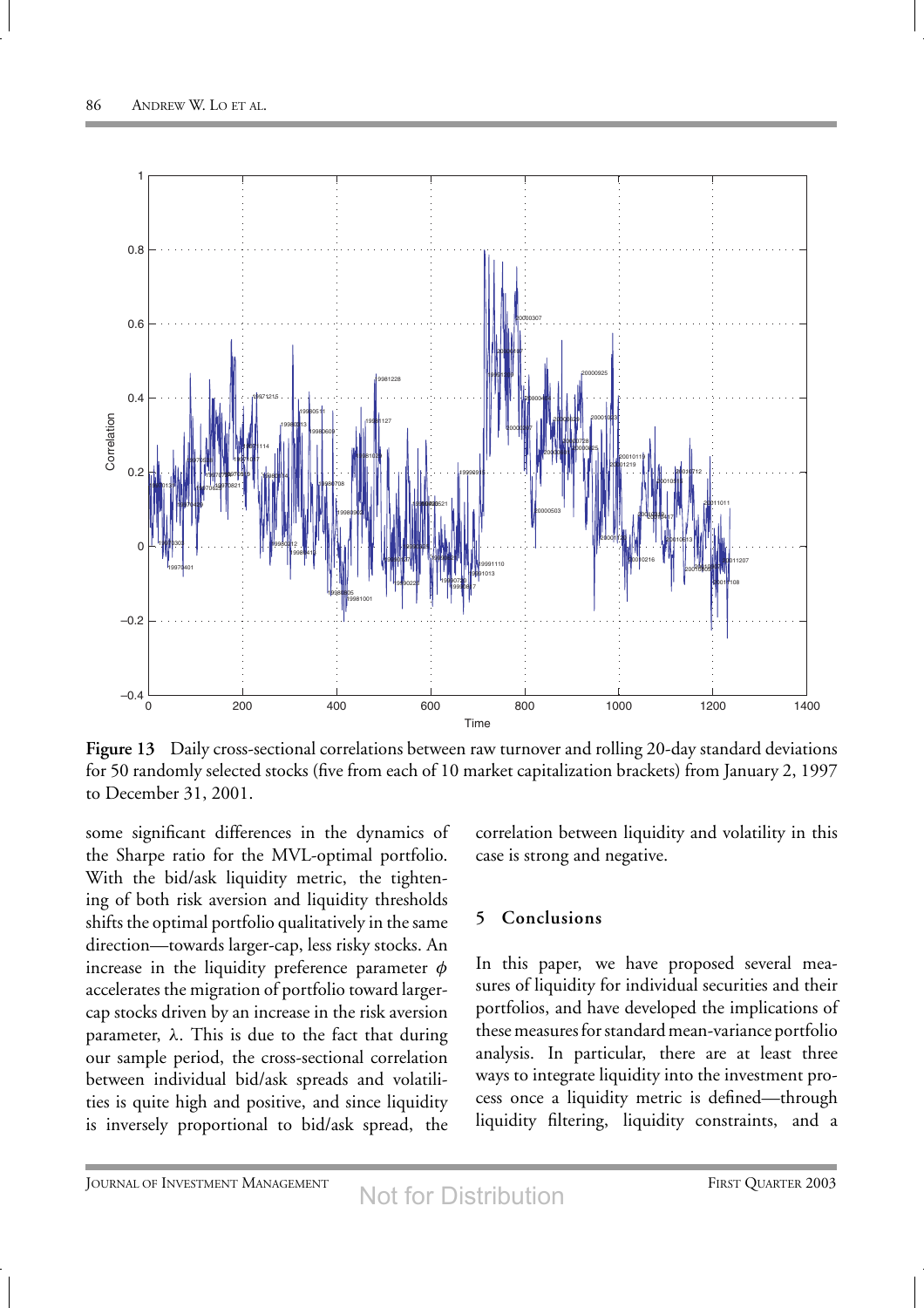

**Figure 14** Properties of optimal MVL portfolios using a monthly normalized bid/ask spread liquidity metric for 50 randomly selected stocks (five from each of 10 market capitalization brackets), for the month of March 2000. Expected returns and covariances of the 50 individual securities are estimated with daily returns data from January 2, 1997 to December 31, 2001, and "phi" denotes the liquidity parameter where a value of 0.00 implies that liquidity is not included in the portfolio optimization problem.

direct optimization of a mean-variance-liquidity objective function. In a simple empirical example of 50 randomly selected securities, we have shown that in many cases, even the simplest liquidity-based portfolio optimization procedures can yield mean-variance-efficient portfolios that are considerably more liquid than their standard counterparts. More importantly, because liquidity varies so much over time, the mean-variance-liquidity

landscape is a highly dynamic surface that contains pitfalls and opportunities, and which should be managed carefully and purposefully.

Because the integration of liquidity directly into portfolio management processes has not yet become standard practice, many aspects of our analysis can be improved upon and extended. Our liquidity metrics are clearly simplistic and not based on any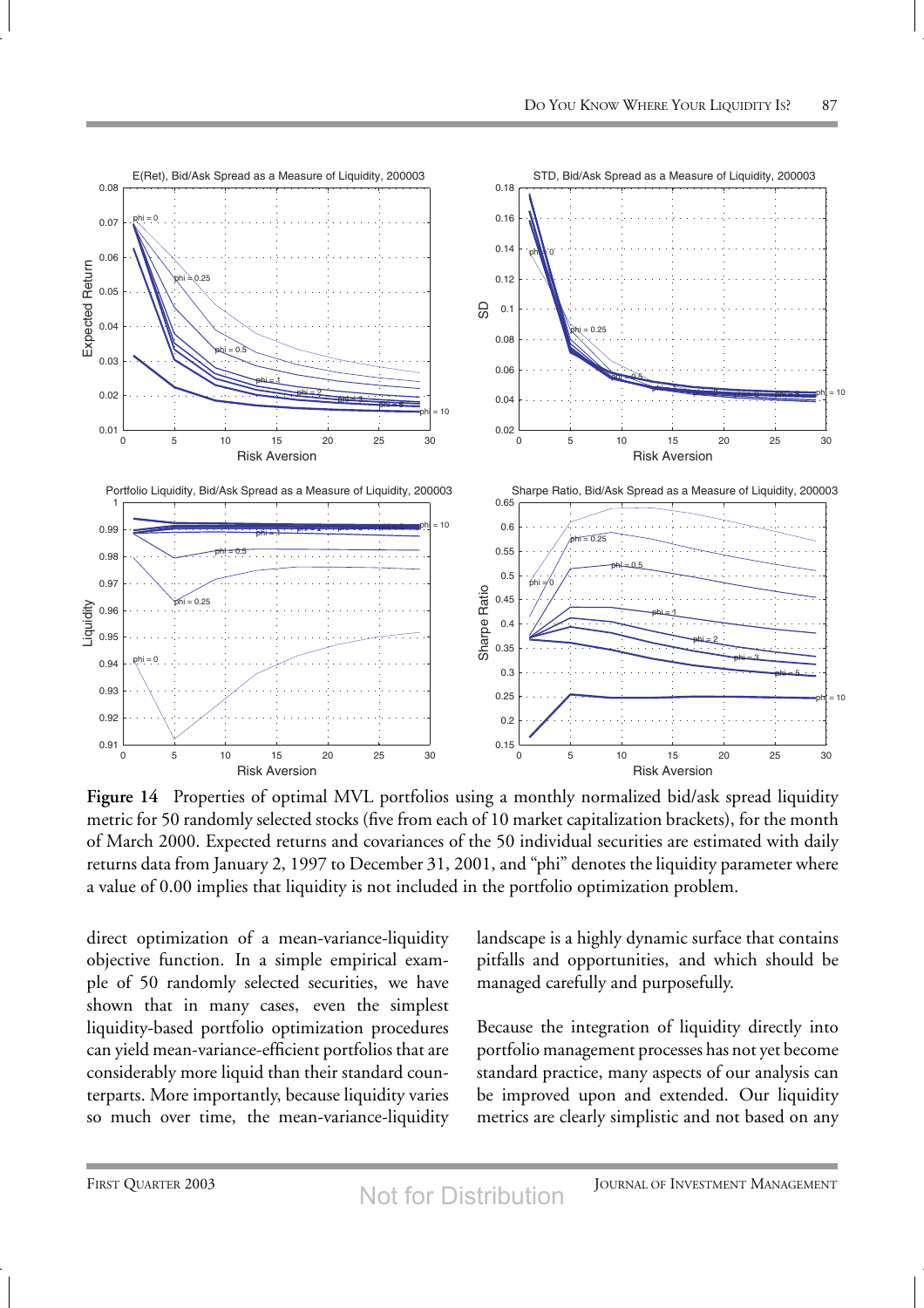equilibrium considerations, and our definition of portfolio liquidity as the weighted average of individual securities' liquidity measures may not be the best definition in all contexts. Better methods of measuring liquidity will obviously lead to better MVL portfolios.<sup>21</sup> The dynamics of liquidity should also be modeled explicitly, in which case static mean-variance optimization may no longer be appropriate but should be replaced by dynamic optimization methods such as stochastic dynamic programming. Preferences for liquidity must be investigated in more detail—do such preferences exist, and if so, are they stable and how should they best be parametrized? Finally, we have ignored estimation error in the portfolio construction process, and just as sampling variation affects mean and covariance matrix estimators, liquidity estimators will also be subject to sampling variation and this may have significant impact on the empirical properties of MVL portfolios.<sup>22</sup>

We believe we have only begun to explore the many practical implications of liquidity for investment management, and our framework adds an important new dimension—literally as well as figuratively—to the toolkit of quantitative portfolio managers. In particular, with three dimensions to consider, portfolio management can no longer operate within a purely numerical paradigm, and threeand four-dimensional visualization techniques will become increasingly central to industrial applications of portfolio optimization. We plan to explore these issues in ongoing and future research, and hope to have provided sufficient "proof-of-concept" in this paper for the benefits of incorporating liquidity into the investment process.

#### **Appendix A**

In this appendix we provide Matlab sourcecode for our extension of Loeb's (1983) price impact

function in Section A.1, and the details of our sample selection procedure in Section A.2.

#### *A.1 Matlab Loeb Function* tloeb

function tloeb

% the default value for the Loeb (1983) spread/price cost  $b = 50$ ;

% cap range

 $xi = [ 0.01 10 25 50 75 100 500 1000 1500 3000 ]$ ;

% block size range, in \$1,000's

yi = [ 0.01 5 25 250 500 1000 2500 5000 10000 20000 ] % original Loeb (1983) measure of liquidity

% (Table II)

```
z_i = \left\lceil
```

| $\ddot{\phantom{a}}$ | NaN       | NaN  | NaN      | NaN            | NaN            | NaN       |           | 17.3 27.3 43.8 |     | 17.3 |
|----------------------|-----------|------|----------|----------------|----------------|-----------|-----------|----------------|-----|------|
| $\cdot$              | NaN       | NaN  | NaN      | NaN            | NaN            |           | 23.8 33.4 | 12.0           | 8.9 | 8.9  |
| $\cdot$ :            | NaN       | NaN  | NaN      | NaN            | 30.0           | 18.8 25.9 |           | 7.6            | 5.0 | 5.0  |
| $\cdot$              | NaN       | NaN  | NaN      |                | 16.9 25.4 31.5 |           | 9.6       | 5.8            | 4.3 | 4.3  |
| $\cdot$              | NaN       | NaN  |          | 11.5 15.7 25.7 |                | 8.1       | 5.9       | 3.9            | 2.8 | 2.8  |
| $\cdot$              | NaN       | 16.2 | 7.9 11.0 |                | 5.6            | 4.4       | 3.2       | 2.1            | 1.8 | 1.8  |
| $\cdot$ :            | 14.3 20.0 |      | 10.4     | 7.7            | 4.0 5.6        |           | 3.1       | 2.0            | 1.9 | 1.9  |
| $\ddot{\cdot}$       | 13.6 18.1 |      | 8.9      | 6.2            | 4.6            | 3.3       | 2.7       | 1.9            | 1.9 | 1.9  |
| $\cdot$ ;            | 8.0       | 5.9  | 4.1      | 2.8            | 2.1            | 1.7       | 1.3       | 1.2            | 1.1 | 1.1  |
| $\Big]$              | 8.0       | 5.9  | 4.1      | $2.1$ 2.8      |                | 1.7       | 1.3       | 1.2            | 1.1 | 1.1  |

```
nx = size(xi,2); ny = size(yi,2);
```
% array of indices of last non-NaN points in zi matrix along mcap dimension nonnan =  $[4 4 5 6 7]$ 8 9 ];

% deal with NaN's in zi matrix

```
% loop over rows
for i = 1: size(xi,2) -3
  % last non-nan point
  f = \text{nonnan}(i);for j=f+1:1:ny% Loeb cost based on simple linear extra-
```

```
% polation starting from the end points
zi(i,j) = zi(i,f) + (zi(i,f) - zi(f-1)) * (yi(j) - j(i)yi(f))/(yi(f) - y(f-1));
```

```
% cap the cost zi by b = 50% if cost >50%;
if zi(i,j) > 50; zi(i,j) = b;
end;
```

```
% If trade size > 20% of market cap (not
% T. Loeb's original 5% ), zi is still NaN
if (yi(j)/1000) >0.2*xi(i); zi(i,j) = NaN;
end;
```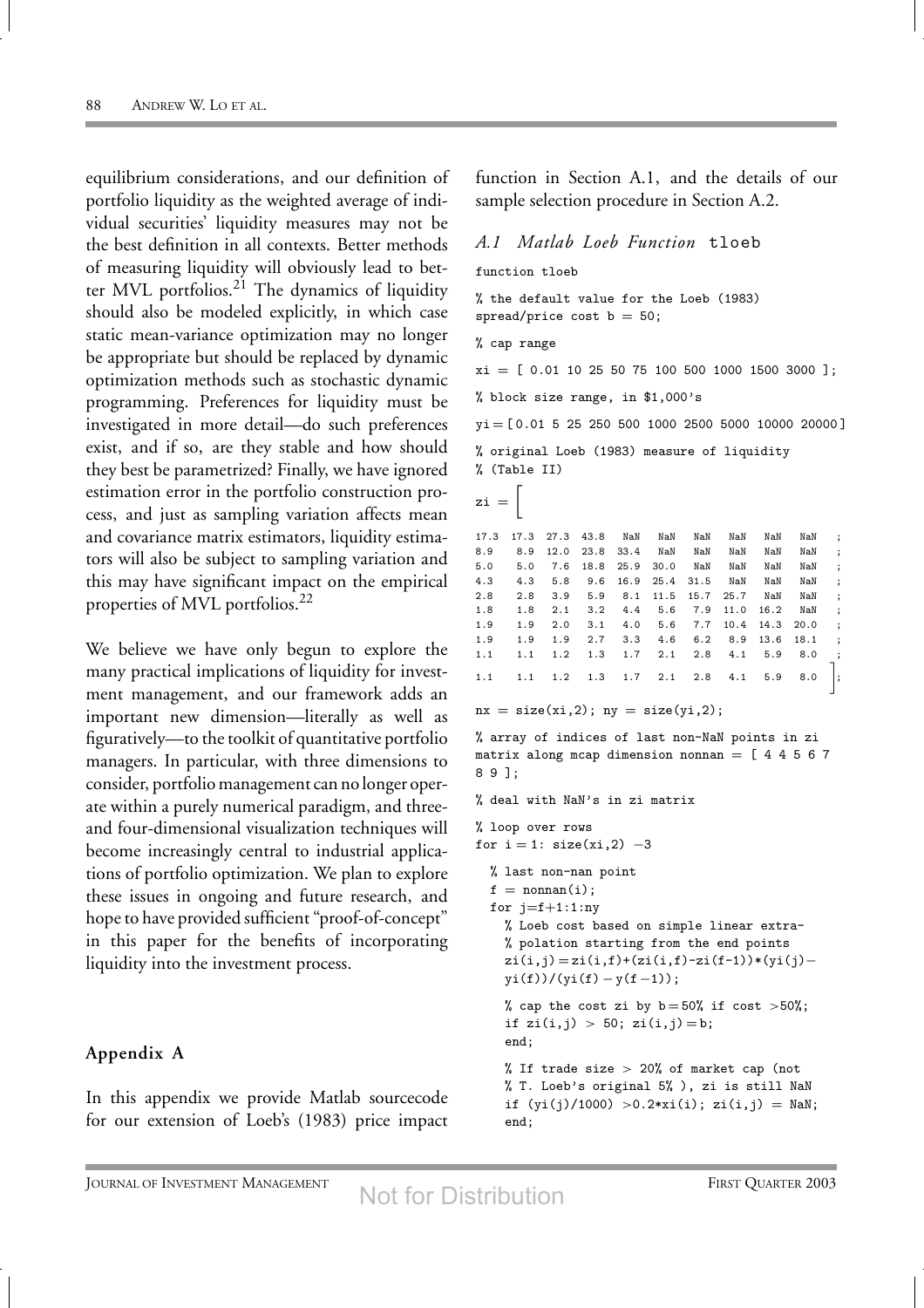```
end
end
zi
% produce arrays acceptable by MATLAB for 3D
% graphics
for i = 1:nyfor j = 1:nxx(i, j) = (xi(j));y(i, j) = (yi(i));z(i,j) = zi(j,i);end
end
% determine max-min for interpolation
maxx = max(xi); minx = min(xi); maxy = max(yi);miny = min(yi);% the number of nodes in each direction
N = 40; dx = (maxx - minx)/N;
dy = (maxy - miny)/N;
% interpolated arrays
for i=1:N
 for j = 1:Nx1(i,j)=x1(1)+dx* j;y1(i,j)=yi(1)+dy*i;
  end
end
% plot extended Loeb function
mesh((x1), (y1), interp2(x, y, z, x1, y1,
'linear') ) view(30,50); colormap(jet); grid on;
xlabel('Cap [$1,000,000]', 'FontSize', 8);
ylabel('Block [$1000] ', 'FontSize', 8)
zlabel('Spread/Price Cost [%]');
% title('Loeb (1983) Total Spread/ Price Cost');
print -depsc p:\\msl\\tloeb.eps
```
# *A.2 Sampling Procedure*

The process by which we selected our sample of 50 stocks and constructed our dataset for the empirical example consisted of the following five steps:

1. Using CRSP, we selected all ordinary common stocks having CRSP share code, SHRCD, equal to 11 or 10 for December 1996, the last pre-sample month, and for December 2001, the last in-sample month. ADRs, SBIs, units, certificates, closed-end funds and REITs were excluded. From these two sets of stocks, one for December 1996 and one for December 2001, we selected a common subset.

- 2. From this common subset we selected stocks with valid daily returns which have never been delisted during the in-sample period. For each stock, we calculated the initial market capitalization as of the last trading day, December 31, 1996, of the pre-sample period.
- 3. We split the final subset of stocks into 10 capitalization categories, in millions US dollars (see Loeb, 1983):

0.1 10 25 50 75 100 500 1,000  $1,500$   $3,000 \geq 3,000$ 

The filtering is concluded by random selection of five stocks from each capitalization category.

- 4. For each stock in our randomly selected portfolio, we downloaded the data items listed in Table A.1 from the daily CRSP database, and calculated the daily market capitalization, in thousands of dollars, by multiplying the absolute value of price, |PRC|, by number of shares outstanding, SHROUT, and daily turnover, TURN, by dividing the daily trading volume, VOL, by the current number of shares outstanding, SHROUT.
- 5. For each randomly selected stock, using the CRSP TICKER symbol as the key, we downloaded from the TAQ database the tick-by-tick BID and ASK prices, calculated tick-by-tick bid/ask spreads, averaged the spreads for each day, and combined them with the remaining CRSP data set. The TAQ data, which are used exclusively for bid/ask spread calculations, start in January 2000, while the CRSP data start in January 1997. Missing daily bid/ask spreads in the 2000–2001 period (this problem is particularly acute for small cap stocks) were backfilled with valid ex-post values. For example, if a valid bid/ask spread at  $t_1$  is  $s(t_1)$ , and the bid/ask spreads at  $t_2$  and  $t_3$  are missing because there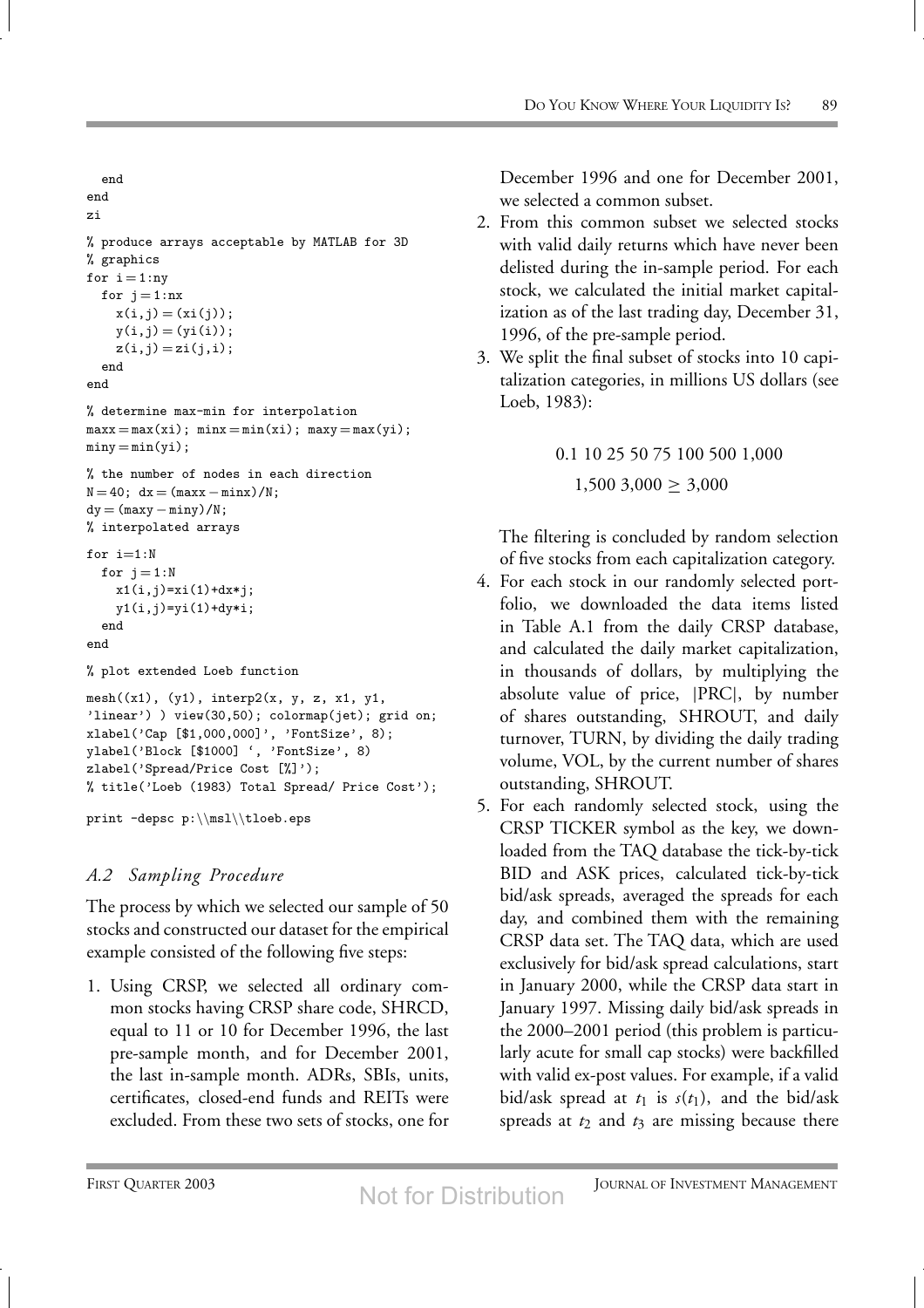| Variable      | Definition                                                                                 |
|---------------|--------------------------------------------------------------------------------------------|
| <b>CUSIP</b>  | CUSIP identifier                                                                           |
| PERMNO        | CRSP permanent number                                                                      |
| PERMCO        | CRSP permanent company number                                                              |
| <b>TICKER</b> | Exchange ticker symbol                                                                     |
| COMNAM        | Company name                                                                               |
| <b>SHRCD</b>  | Share code                                                                                 |
| SICCD         | Standard industrial classification code                                                    |
| <b>DATE</b>   | Trading date                                                                               |
| <b>BIDLO</b>  | Bid or low price                                                                           |
| <b>ASKHI</b>  | Ask or high price                                                                          |
| <b>PRC</b>    | Actual close (positive number) or the average<br>between BIDLO and ASKHI (negative number) |
| VOL           | Trading volume, units of one share                                                         |
| RET           | Daily total return, including dividends                                                    |
| SHROUT        | Number of shares outstanding,<br>in thousands                                              |

**Table A.1** Data items extracted from CRSP Daily Master File.

were no quotes in the TAQ database, then we  $\text{assign } s(t_2) = s(t_3) = s(t_1).$ 

#### **Notes**

- <sup>1</sup> See, for example, Acharya and Pedersen (2002), Aiyagari and Gertler (1991), Atkinson and Wilmott (1995), Amihud and Mendelson (1986b), Bertsimas and Lo (1998), Boyle and Vorst (1992), Chordia, Roll and Subrahmanyam (2000, 2001a,b, 2002), Chordia, Subrahmanyam, and Anshuman (2001), Cohen *et al*. (1981), Constantinides (1986), Davis and Norman (1991), Dumas and Luciano (1991), Epps (1976), Garman and Ohlson (1981), Gromb and Vayanos (2002), Grossman and Laroque (1990), Grossman and Vila (1992), Heaton and Lucas (1994, 1995), Hodges and Neuberger (1989), Holmstrom and Tirole (2001), Huang (2002), Litzenberger and Rolfo (1984), Leland (1985), Liu and Longstaff (2000), Lo, Mamaysky, and Wang (2001), Magill and Constantinides (1976), Morton and Pliska (1995), Pastor and Stambaugh (2002), Sadka (2003), Shleifer and Vishny (1997), Tuckman and Vila (1992), Vayanos (1998), Vayanos and Vila (1999), and Willard and Dybvig (1999).
- <sup>2</sup> Of course, many studies have considered the practical significance of trading costs or "slippage" in investment management, e.g., Arnott and Wagner (1990), Bertsimas and Lo (1998), Bodurtha and Quinn (1990), Brinson, Hood,

and Beebower (1986, 1991), Chan and Lakonishok (1993, 1995), Collins and Fabozzi (1991), Cuneo and Wagner (1975), Gammill and Pérold (1989), Hasbrouck and Schwartz (1988), Keim and Madhavan (1997), Leinweber (1993, 1994), Loeb (1983), Pérold (1988), Schwartz and Whitcomb (1988), Stoll (1993), Treynor (1981), Wagner and Banks (1992), Wagner and Edwards (1993), and the papers in Sherrerd (1993). None of these studies focuses squarely on the quantitative trade-off between expected return, risk, and liquidity. However, Michaud (1989) observes that standard mean-variance portfolio optimization does not take liquidity into account, and proposes liquidity constraints and quadratic penalty functions in a mean-variance framework in Michaud (1998, Chapter 12).

- $3$  The third dimension of liquidity—time to completion of a purchase or sale—is obviously missing from this list, but only because of lack of data. With access to time-stamped orders of a large institutional trading desk, time-based measures of liquidity can easily be constructed as well.
- See, for, example, Amihud and Mendelson (1986a,b), Glosten and Milgrom (1985), Lo, Mamaysky, and Wang (2001), Tiniç (1972), and Vayanos (1998).
- <sup>5</sup> Loeb's original matrix does not allow for a block sizes in excess of 5% of a stock's total market capitalization which, in our sample, would imply a maximum block size of 5%  $\times$  \$2.84 MM = \$0.142 MM, a relatively small number. To relax this restriction, we extrapolate the total cost function to allow for block sizes of up to 20% of market capitalization, where the extrapolation is performed linearly by fixing the capitalization level and using the last two available data points along the blocksize dimension. The maximum total cost is capped at 50%, an arbitrary large number. For example, for the \$0– 10 MM capitalization sector (see Table II in Loeb, 1983) and block sizes of \$5,000, \$25,000 and \$250,000 the total spread/price costs are 17.3%, 27.3% and 43.8%, respectively. The cost at the next block size of \$500,000 is computed as:

min [50%, 43.8% + (\$500,000 − \$250,000)

$$
\times (43.8\% - 27.3\%)/(\$50,000 - \$25,000)] = 50\%.
$$

- <sup>6</sup> However, see Bertsimas and Lo (1998), Chan and Lakonishok (1993, 1995), Hausman, Lo, and MacKinlay (1992), Kraus and Stoll (1972), Lillo, Farmer, and Mantegna (2003), and Loeb (1983) for various approximations in a number of contexts.
- $7$  This literature is vast, and overlaps with the literature on financial asset-pricing models with transactions costs. Some of the more relevant examples include Amihud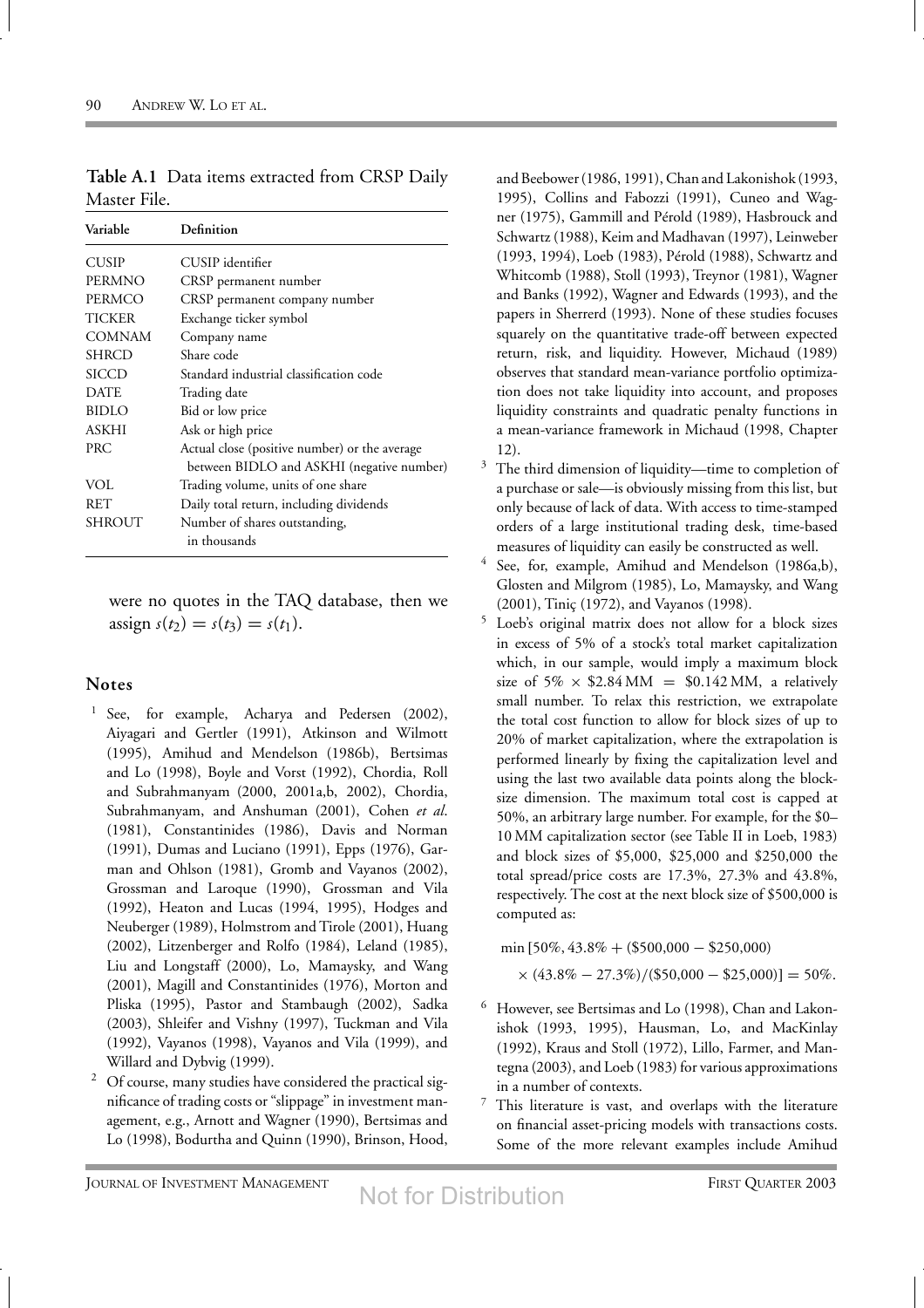and Mendelson (1986b), Bagehot (1971), Constantinides (1986), Demsetz (1968), Gromb and Vayanos (2002), Lo, Mamaysky and Wang (2001), Tiniç (1972), Vayanos (1998), and Vayanos and Vila (1999). For a more complete list of citations, see the references contained in Lo, Mamaysky and Wang (2001).

- For expositional convenience, all of our tables and graphs use standard deviations in place of variances as risk measures. Nevertheless, we shall continue to refer to graphs of efficient frontiers as "mean-variance-liquidity efficient frontiers" despite the fact that standard deviation is the *x*-axis, not variance. We follow this convention because the objective function on which our efficient frontiers are based are mean-variance objective functions, and because "mean-standard deviation-liquidity" is simply too cumbersome a phrase to use more than once.
- <sup>9</sup> See, for example, Michaud (1998, Chapter 12).
- <sup>10</sup> For comparison, Table 1 also reports market capitalizations based on December 31, 2001 prices. From December 31, 1996 to December 31, 2001, the average portfolio market capitalization increased twofold, with mid-tier marketcapitalization stocks—those in the 5th, 6th and 7th brackets—experiencing the biggest gains. The market capitalization of the top-tier stocks increased less dramatically. By the end of the sample, the original capitalization-based ranking was generally well preserved—the correlation between the 1996 and 2001 year-end market capitalizations was over 95%.
- Since 1,256 observations were used to calculate the correlation coefficients, the 95% confidence interval under the null hypothesis of zero correlation is [−5.6%, 5.6%].
- <sup>12</sup> For this 2-year sample, the 95% confidence interval under the null hypothesis of zero correlation is [−8.9%, 8.9%].
- Results for the Loeb and bid/ask metrics are qualitatively identical to those for turnover, hence we omit them to conserve space. However, they are available upon request.
- <sup>14</sup> Throughout this study, we assume a fixed value of 0.4308% per month for the riskless return *Rf* .
- <sup>15</sup> These values may seem rather high, especially in the context of current market conditions. There are two explanations: (a) our sample period includes the tail end of the remarkable bull market of the 1990s, and contains some fairly spectacular high-flyers such as North Coast Energy (571% 5-year return from 1996 to 2001), Daktronics (914% 5-year return), and Green Mountain Coffee (875% 5-year return); (b) we are using a relatively small sample of 50 stocks, which is considerably less well-diversified than other well-known portfolios such as the S&P 500 or the Russell 2000, and the lack of diversification will tend to yield higher expected returns (especially given

the small-cap component in our portfolio) and higher standard deviations.

- $^{16}\,$  Recall that the only difference between the December 1996 and March 2000 portfolio inputs is the liquidity metrics for each stock; the estimated means and covariance matrix are the same for both months, i.e., the values obtained by applying (14) to the entire sample of daily returns from January 2, 1997 to December 31, 2001.
- <sup>17</sup> Within each liquidity plane (planes that are parallel to ground level), portfolios to the north have higher expected return, and portfolios to the east have higher standard deviation.
- <sup>18</sup> We refrain from computing MVL frontiers when the number of securities falls below 5.
- <sup>19</sup> Recall that each of the liquidity metrics has been normalized to take on values strictly between 0 and 1, hence liquidity thresholds are comparable across metrics and are denominated in units of percent of the range of the original liquidity measure.
- <sup>20</sup> In fact, this observation suggests that the Loeb function as well as any other realistic measure of price impact varies with market conditions, and such dependencies should be incorporated directly into the specification of the price impact function, i.e., through the inclusion of "state variables" that capture the salient features of the market environment at the time of the transactions. See Bertsimas and Lo (1998) and Bertsimas, Hummel, and Lo (2000) for examples of such specifications.
- <sup>21</sup> See, for example, Chordia, Roll, and Subrahmanyam (2000, 2001, 2002), Getmansky, Lo, and Makarov (2003), Glosten and Harris (1988), Lillo, Farmer, and Mantegna (2003), Lo, Mamaysky, and Wang (2001), Pastor and Stambaugh (2002), and Sadka (2003) for alternate measures of liquidity.
- <sup>22</sup> See, for example, Jobson and Korkie (1980, 1981), Klein and Bawa (1976, 1977), and Michaud (1998).

#### **References**

- Acharya, V., and Pedersen, L. (2002). "Asset Pricing with Liquidity Risk." Unpublished working paper, London Business School.
- Aiyagari, R., and Gertler, M. (1991). "Asset Returns with Transaction Costs and Uninsured Individual Risk." *Journal of Monetary Economics*, **27**, 311–331.
- Amihud, Y., and Mendelson, H. (1986a). "Asset Pricing and the Bid-Asked Spread." *Journal of Financial Economics* **17**, 223–249.
- Amihud, Y., and Mendelson, H. (1986b). "Liquidity And Stock Returns." *Financial Analysts Journal* **42**, 43–48.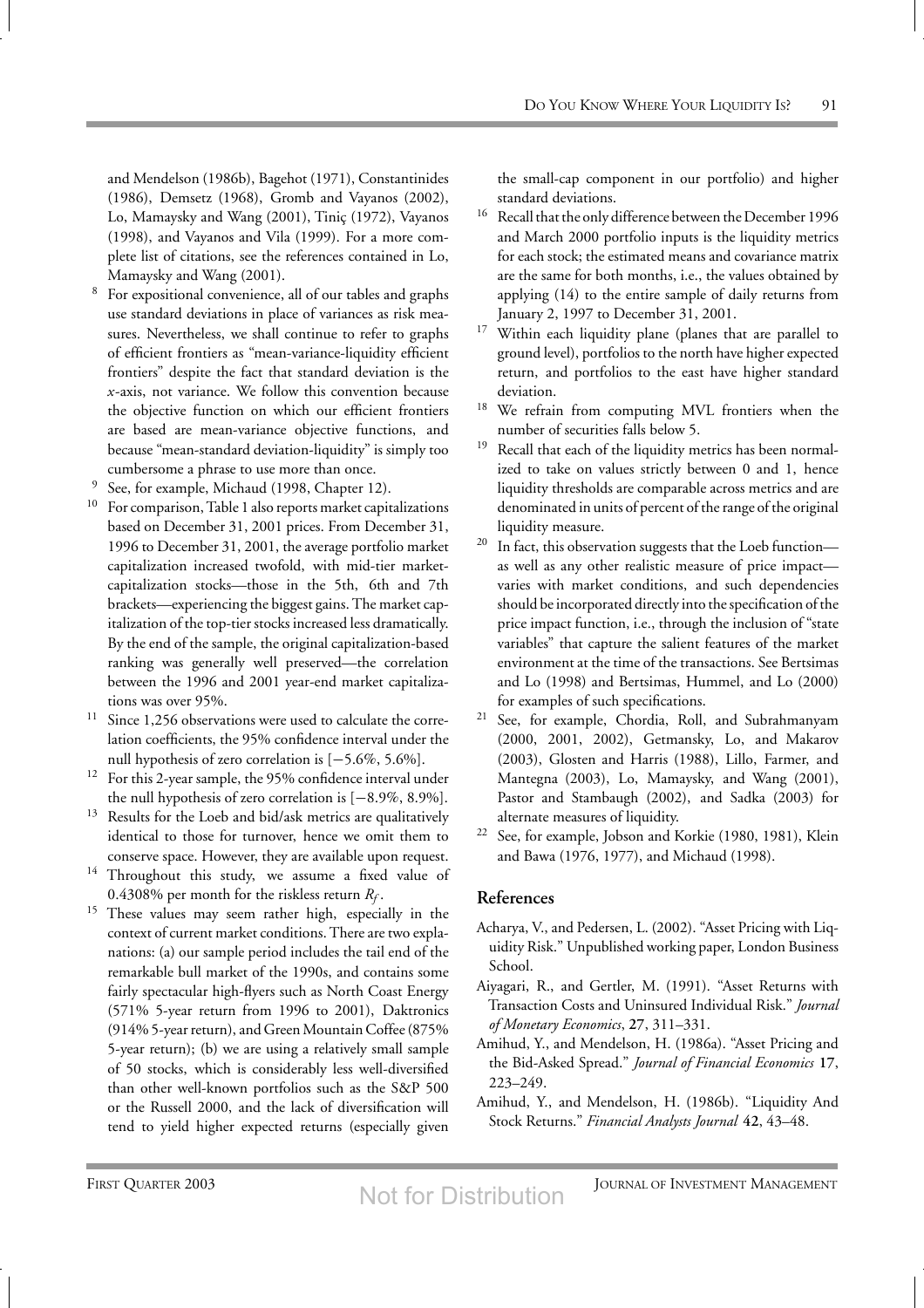- Arnott, R., and Wagner, W. (1990). "The Measurement And Control of Trading Costs." *Financial Analysts Journal* **46**, 73–80.
- Atkinson, C., and Wilmott, P. (1995). "Portfolio Management with Transaction Costs: An Asymptotic Analysis of the Morton and Pliska Model." *Mathematical Finance*, 357–367.
- Bagehot, W. (a.k.a. Jack Treynor), (1971). "The Only Game in Town." *Financial Analysts Journal* **22**, 12–14.
- Bertsimas, D., and Lo, A. (1998). "Optimal Control of Execution Costs." *Journal of Financial Markets* **1**, 1–50.
- Bertsimas, D., Hummel, P., and Lo, A. (2000). "Optimal Control of Execution Costs for Portfolios." *Computing in Science & Engineering* **1**, 40–53.
- Bodurtha, S., and Quinn, T. (1990). "Does Patient Program Trading Really Pay?" *Financial Analysts Journal* **46**, 35–42.
- Brinson, G., Hood, R., and Beebower, G. (1986). "Determinants of Portfolio Performance." *Financial Analysts Journal* **42**, 39–44.
- Brinson, G., Singer, B., and Beebower, G. (1991). "Determinants of Portfolio Performance II: An Update." *Financial Analysts Journal* **47**, 40–48.
- Chan, L, and Lakonishok, J. (1993). "Institutional Trades and Intra-Day Stock Price Behavior." *Journal of Financial Economics* **33**, 173–199.
- Chan, L., and Lakonishok, J. (1995). "The Behavior of Stock Prices Around Institutional Trades." *Journal of Finance* **50**, 1147–74.
- Chordia, T., Roll, R., and Subrahmanyam, A. (2000). "Commonality in Liquidity." *Journal of Financial Economics* **56**, 3–28.
- Chordia, T., Roll, R., and Subrahmanyam, A. (2001). "Market Liquidity and Trading Activity Source." *Journal of Finance* **56**, 501–530.
- Chordia, T., Roll, R., and Subrahmanyam, A. (2002). "Order Imbalance, Liquidity, and Market Returns." *Journal of Financial Economics* **65**, 111–130.
- Chordia, T., Subrahmanyam, A., and Anshuman, V. (2001). "Trading Activity and Expected Stock Returns." *Journal of Financial Economics* **59**, 3–32.
- Cohen, K., Maier, S., Schwartz, R., and Whitcomb, D. (1981). "Transaction Costs, Order Placement Strategy and Existence of the Bid-Ask Spread." *Journal of Political Economy* **89**, 287–305.
- Collins, B., and Fabozzi, F. (1991). "A Methodology for Measuring Transaction Costs." *Financial Analysts Journal* **47**, 27–36.
- Constantinides, G. (1986). "Capital Market Equilibrium with Transaction Costs." *Journal of Political Economy* **94**, 842–862.
- Cuneo, L., and Wagner, W. (1975). "Reducing the Cost of Stock Trading." *Financial Analysts Journal* **26**, 35–44.
- Davis, M., and Norman, A. (1990). "Portfolio Selection with Transactions Costs." *Mathematics of Operations Research* **15**, 676–713.
- Demsetz, H. (1968). "The Cost of Transacting." *Quarterly Journal of Economics* **82**, 35–53.
- Dumas, B., and Luciano, E. (1991). "An Exact Solution to a Dynamic Portfolio Choice Problem under Transactions Costs." *Journal of Finance* **46**, 577–595.
- Epps, T. (1976). "The Demand For Brokers' Services: The Relation Between SecurityTradingVolume AndTransaction Cost." *Bell Journal of Economics* **7**, 163–196.
- Gammill, J., and Perold, A. (1989). "The Changing Character Of StockMarket Liquidity." *Journal of PortfolioManagement* **15**, 13–18.
- Garman, M., and Ohlson, J. (1981). "Valuation Of Risky Assets In Arbitrage-Free Economies With Transactions Costs." *Journal of Financial Economics* **9**, 271–280.
- Getmansky, M., Lo, A., and Makarov, I. (2003). "Econometric Models of Serial Correlation and Illiquidity in Hedge Fund Returns." unpublished working paper, MIT Sloan School of Management.
- Glosten, L., and Harris, L. (1988). "Estimating the Components of the Bid/Ask Spread." *Journal of Financial Economics* **21**, 123–142.
- Glosten, L., and Milgrom, P. (1985). "Bid, Ask, and Transaction Prices in a Specialist Market with Heterogeneously Informed Traders." *Journal of Financial Economics* **13**, 71–100.
- Gromb, D., and Vayanos, D. (2002). "Equilibrium and Welfare in Markets with Financially Constrained Arbitrageurs." *Journal of Financial Economics* **66**, 361–407.
- Grossman, S., and Laroque, G. (1990). "Asset Pricing and Optimal Portfolio Choice in the Presence of Illiquid Durable Consumption Goods." *Econometrica* **58**, 25–52.
- Hasbrouck, J., and Schwartz, R. (1988). "Liquidity and Execution Costs in Equity Markets." *Journal of Portfolio Management* **14**, 10–16.
- Hausman, J., Lo, A., and MacKinlay, C. (1992). "An Ordered Probit Analysis of Transaction Stock Prices." *Journal of Financial Economics* **31**, 319–379.
- Heaton, J., and Lucas, D. (1996). "Evaluating the Effects of Incomplete Markets on Risk Sharing and Asset Pricing." *Journal of Political Economy* **104**, 443–487.
- Holmstrom, B., and Tirole, J. (2001). "LAPM: A Liquidity-Based Asset Pricing Model." *Journal of Finance* **57**, 1837– 1867.
- Huang, M. (2002). "Liquidity Shocks and Equilibrium Liquidity Premia." to appear in *Journal of Economic Theory*.